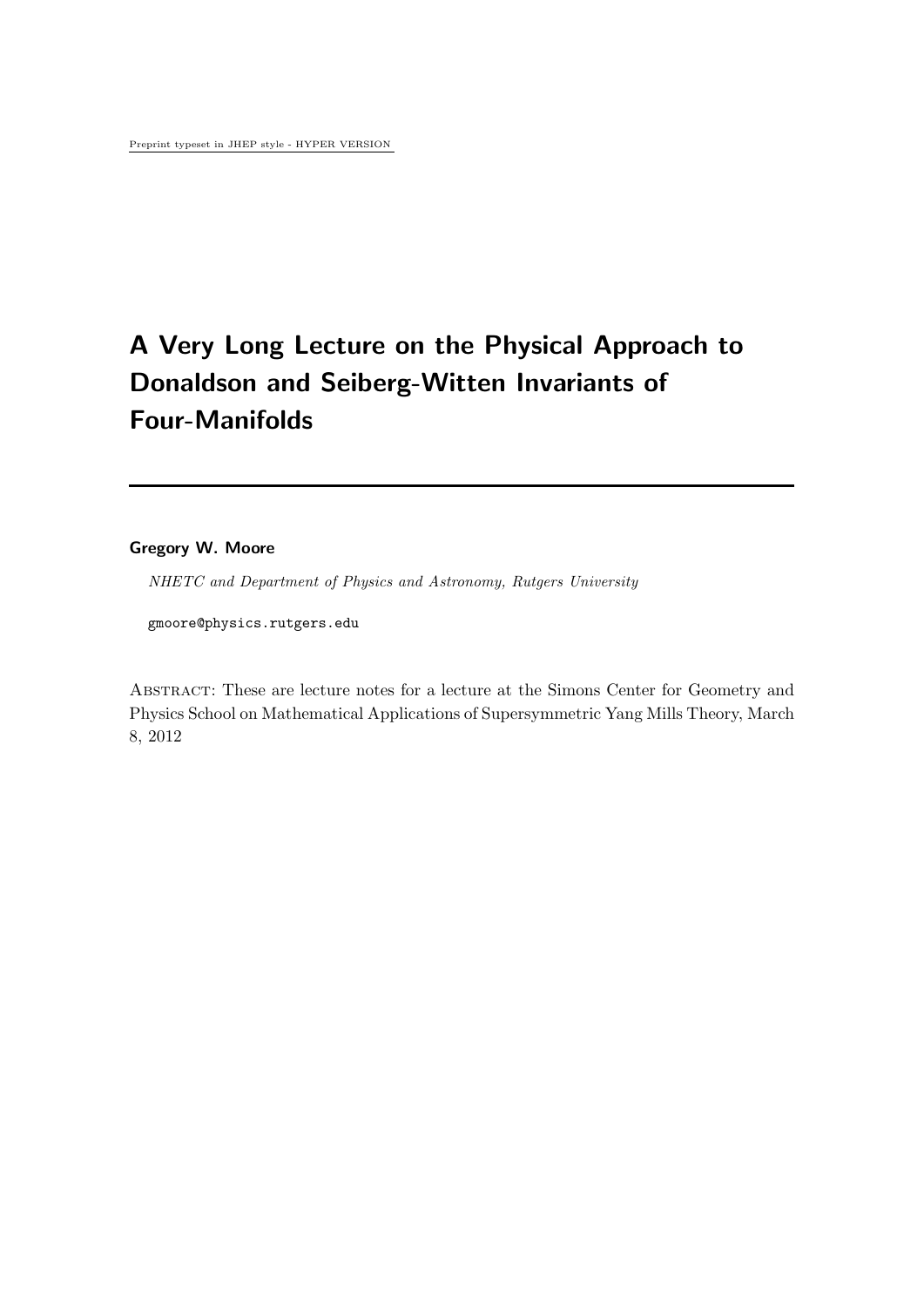## **Contents**

| 1. |         | Preamble: Topology of Four-Manifolds                           | $\boldsymbol{2}$ |
|----|---------|----------------------------------------------------------------|------------------|
|    | 1.1     | Fundamental group                                              | $\sqrt{2}$       |
|    | 1.2     | Intersection Form                                              | $\sqrt{2}$       |
|    | 1.3     | Whitehead theorem                                              | $\sqrt{3}$       |
|    | $1.4\,$ | Serre's theorem                                                | $\sqrt{3}$       |
|    | $1.5\,$ | Freedman's theorem: Homeomorphism type                         | 3                |
|    | 1.6     | Donaldson's Theorems: Diffeomorphism type                      | $\overline{4}$   |
| 2. |         | Plan for the Rest of the Talk                                  | $\bf{5}$         |
| 3. |         | Part I: TFT Integrals and MQ form of the twisted $N=2$ theory. | $\bf{5}$         |
|    | 3.1     | A nice integral                                                | $\bf 5$          |
|    | 3.2     | Supersymmetric Representation of the nice integral             | $\,6\,$          |
|    |         | 3.2.1<br>Superspace                                            | $\,6\,$          |
|    |         | Rewriting the integral<br>3.2.2                                | $\overline{7}$   |
|    |         | Generalization to "nonzero index"<br>3.2.3                     | $8\,$            |
|    | 3.3     | Thom Isomorphism Theorem                                       | $8\,$            |
|    | 3.4     | The localization formula                                       | $9\,$            |
|    |         | 3.4.1 Equivariance                                             | 9                |
|    | 3.5     | The Fields, Equations, Symmetries Paradigm                     | 10               |
| 4. |         | Twisted N=2 SYM in Mathai-Quillen Form                         | 10               |
|    | 4.1     | Fields, Equations, Symmetries                                  | 10               |
|    | 4.2     | Relation to twisted $N = 2$ SYM                                | 11               |
|    |         | The standard $N = 2$ VM<br>4.2.1                               | 11               |
|    |         | Topological twisting<br>4.2.2                                  | 11               |
|    | 4.3     | Observables                                                    | 12               |
|    | 4.4     | The Donaldson Polynomials                                      | 14               |
|    | 4.5     | Including Hypermultiplets                                      | 15               |
|    | 4.6     | So, what good is it?                                           | 16               |
| 5. |         | Mapping the UV theory to the IR theory                         | 16               |
|    | 5.1     | Motivation for studying vacuum structure                       | 16               |
|    | 5.2     | Spontaneous symmetry breaking                                  | 17               |
|    | 5.3     | Seiberg and Witten's Effective action on the Coulomb branch    | 18               |
|    | 5.4     | <b>BPS</b> states                                              | 19               |
|    | 5.5     | The low energy theory near $u = \Lambda^2$                     | 20               |
|    | 5.6     | Mapping operators from UV to IR                                | 20               |
|    |         | 5.6.1<br>Mapping operators on the Coulomb branch               | 20               |
|    |         | 5.6.2<br>Mapping operators on the Higgs branch                 | 21               |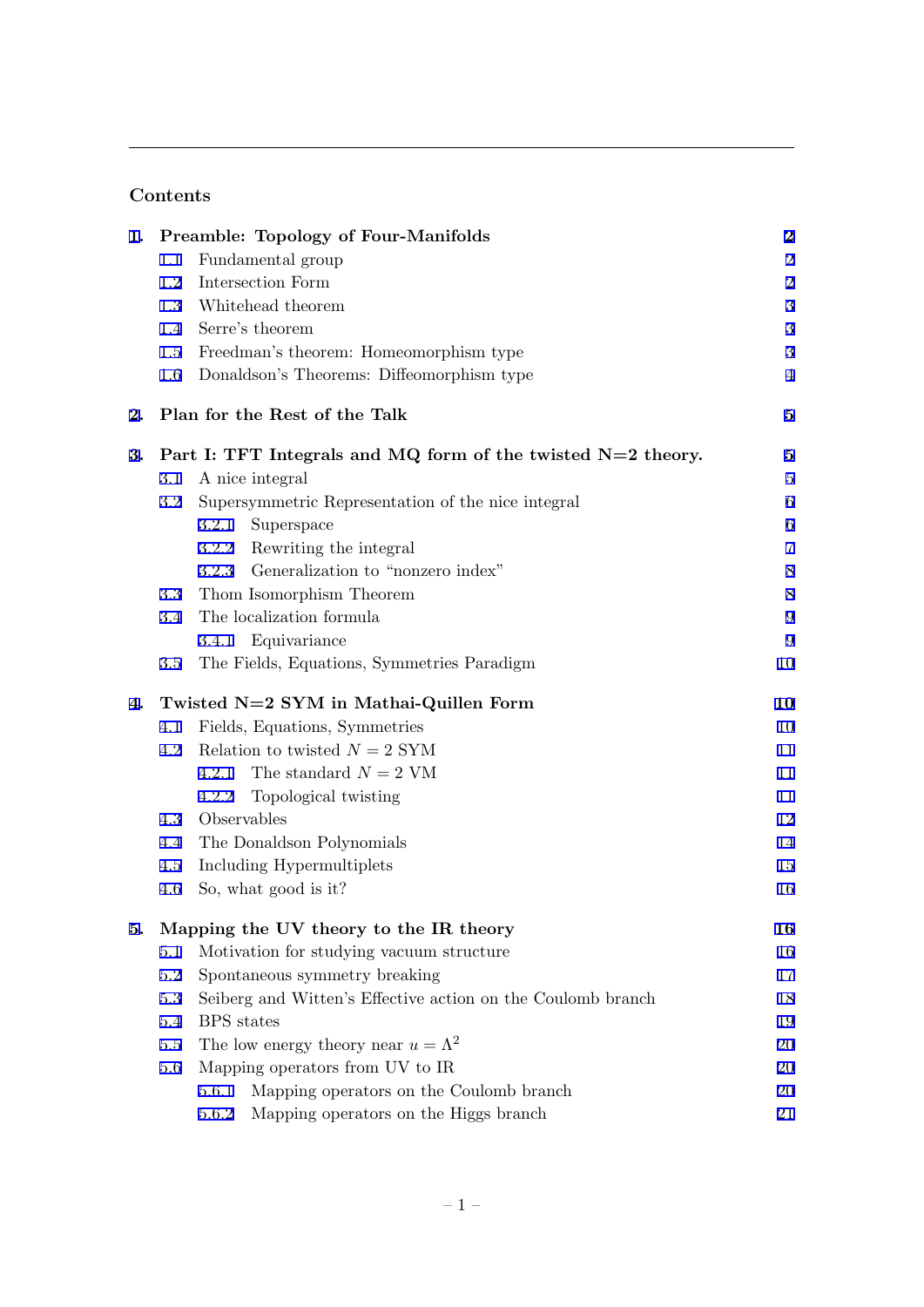<span id="page-2-0"></span>

|    |     | 5.6.3 Contact terms                                                    | 21 |
|----|-----|------------------------------------------------------------------------|----|
|    | 5.7 | Gravitational Couplings                                                | 22 |
|    |     | Gravitational Couplings on the Coulomb Branch<br>5.7.1                 | 22 |
|    |     | Gravitational Couplings on the Higgs Branch<br>5.7.2                   | 23 |
|    |     | 6. General Form of the Higgs Branch Contribution                       | 23 |
| 7. |     | The Coulomb branch contribution aka The u-plane integral               | 24 |
|    | 7.1 | The integral over fermions                                             | 25 |
|    | 7.2 | The photon path integral                                               | 25 |
|    | 7.3 | Final Expression for the $u$ -plane integral                           | 25 |
|    | 7.4 | Metric Dependence: Wall-crossing                                       | 27 |
|    |     | 8. Derivation of the relation between SW and Donaldson invariants.     | 28 |
| 9. |     | Simple Type and Witten's Conjecture                                    | 29 |
|    |     | 10. Applications of the u-plane integral.                              | 30 |
|    |     | 10.1 The geography problem                                             | 31 |
|    |     | 10.2 Superconformal singularities                                      | 32 |
|    |     | 10.3 Superconformal simple type and the generalized Noether inequality | 33 |
|    |     | 11. Possible Future directions.                                        | 34 |

## **1. Preamble: Topology of Four-Manifolds**

Let us summarize some of the standard results on 4-manifolds. See the texbooks [3, 6, 23] for details.

## **1.1 Fundamental group**

First, if *G* is any finitely presented group then there is a compact 4-fold *X* with  $\pi_1(X) \cong G$ . (Four is the first dimension in which this happens.) Since the word problem for groups is undecidable this means we cannot hope to classify all compact 4-manifolds. But we can still hope to understand simply connected 4-folds.

## **1.2 Intersection Form**

There is another interesting topological invariant, the intersection number. Let

$$
\bar{H}^2(X) := H^2(X, \mathbb{Z}) / Torsion.
$$
\n(1.1)

We will think of it as the image of  $H^2(X,\mathbb{Z})$  in  $H^2(X,\mathbb{R})$ . This is a lattice of rank  $b_2$ . Then if *X* is compact and oriented we have

$$
Q_X: \bar{H}^2(X) \times \bar{H}^2(X) \to \mathbb{Z}
$$
\n(1.2)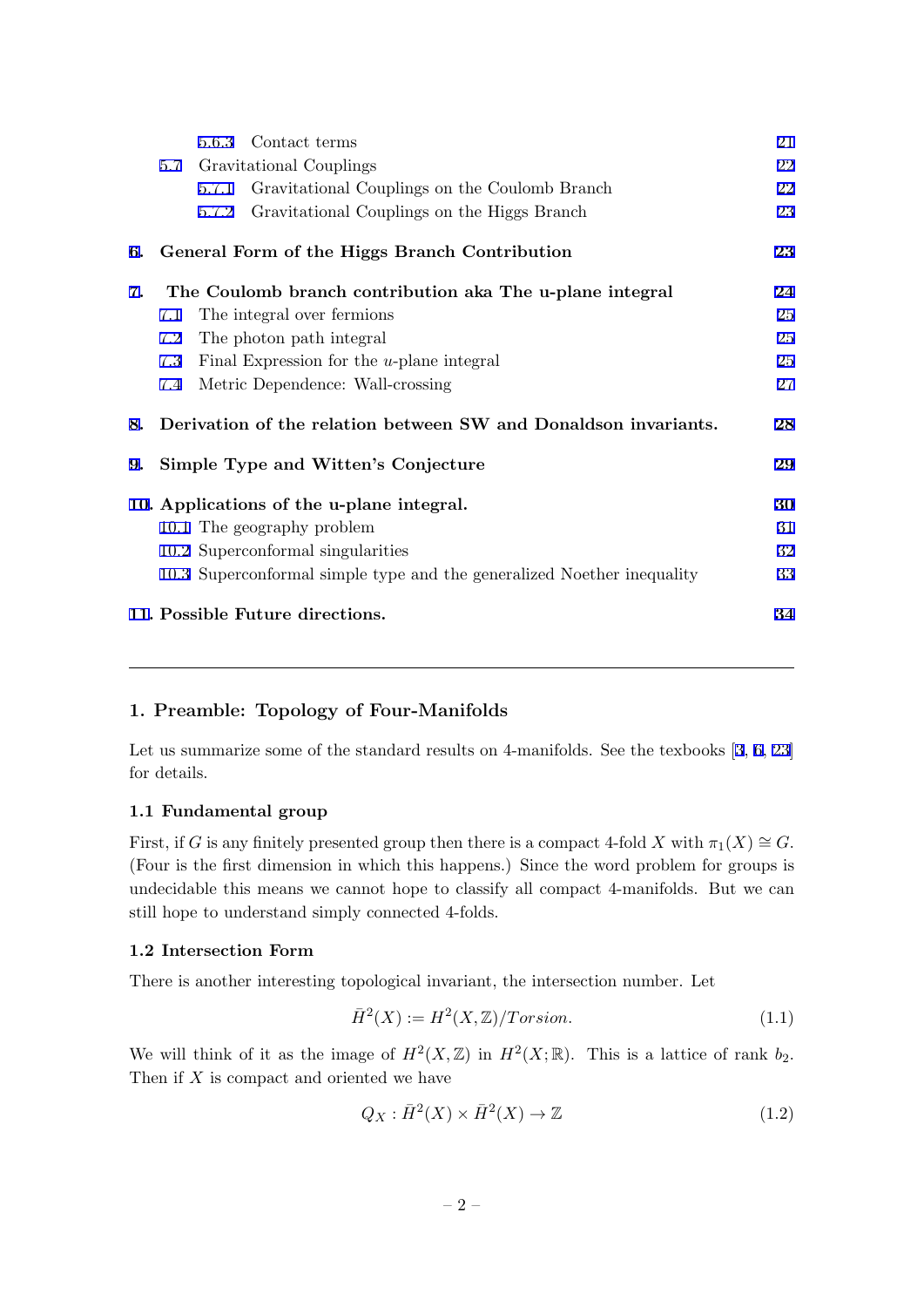$$
Q_X(\omega_1, \omega_2) := \int_X \omega_1 \wedge \omega_2 \tag{1.3}
$$

<span id="page-3-0"></span>For X compact and oriented this is a perfect pairing by Poincaré duality, so  $Q_X$  is a unimodular integral symmetric form. If  $\alpha$  is a cohomology class let  $S(\alpha)$  be the Poincaré dual cycle:

$$
\int_{X} \alpha \beta = \int_{S(\alpha)} \beta \tag{1.4}
$$

Then  $Q_X(\alpha, \beta) = S(\alpha) \cdot S(\beta)$  is the oriented intersection number.

## **1.3 Whitehead theorem**

In 1949 J.H.C. Whitehead introduced the notion of CW decomposition of manifolds to classify homotopy type. In [17] Milnor observed that an interesting consequence is that two simply connected oriented four-manifolds  $X_1, X_2$  are homotopy equivalent iff  $Q_{X_1} \cong Q_{X_2}$ .

#### **1.4 Serre's theorem**

Thus we come to the classification of integral unimodular forms. Serre gave a nice classification in the *indefinite* case.

|     | Indefinite                                                                       | Definite |
|-----|----------------------------------------------------------------------------------|----------|
|     | even $\mid mE_8 \oplus nH, m \in \mathbb{Z}, n > 0 \mid 1, 2, 24, > 10^7, \dots$ |          |
| odd | $m\langle +1 \rangle \oplus n\langle -1 \rangle$                                 | too many |

The even definite forms only exist in dimension 0 modulo 8. We have listed the number of inequivalent ones for the first few cases. The unique lattice in dimension  $8$  is the  $E_8$  root lattice.

*H* denotes the even integral form on  $\mathbb{Z} \oplus \mathbb{Z}$  given by

$$
Q = \begin{pmatrix} 0 & 1 \\ 1 & 0 \end{pmatrix} \tag{1.5}
$$

#### **1.5 Freedman's theorem: Homeomorphism type**

In the 1980's Michael Freedman achieved a breakthrough:

For all unimodular integral forms *Q* there is a simply connected compact orientable topological manifold *X* with  $Q \cong Q_X$ . Moreover,

1. If *Q* is even then there is a unique such *X* up to homeomorphism.

2. If *Q* is odd then there are exactly two homeomorphism types and at most one of them can be smooth.

As an example of how breathtaking this is note that for  $Q = 0$  this proves the (fourdimensional) Poincaré conjecture. For  $Q = 1$  we have  $X = \mathbb{C}P^2$  but there must be another manifold, "fake  $\mathbb{C}P^{2}$ " which is homeomorphic to  $\mathbb{C}P^2$  but does not admit a smooth structure!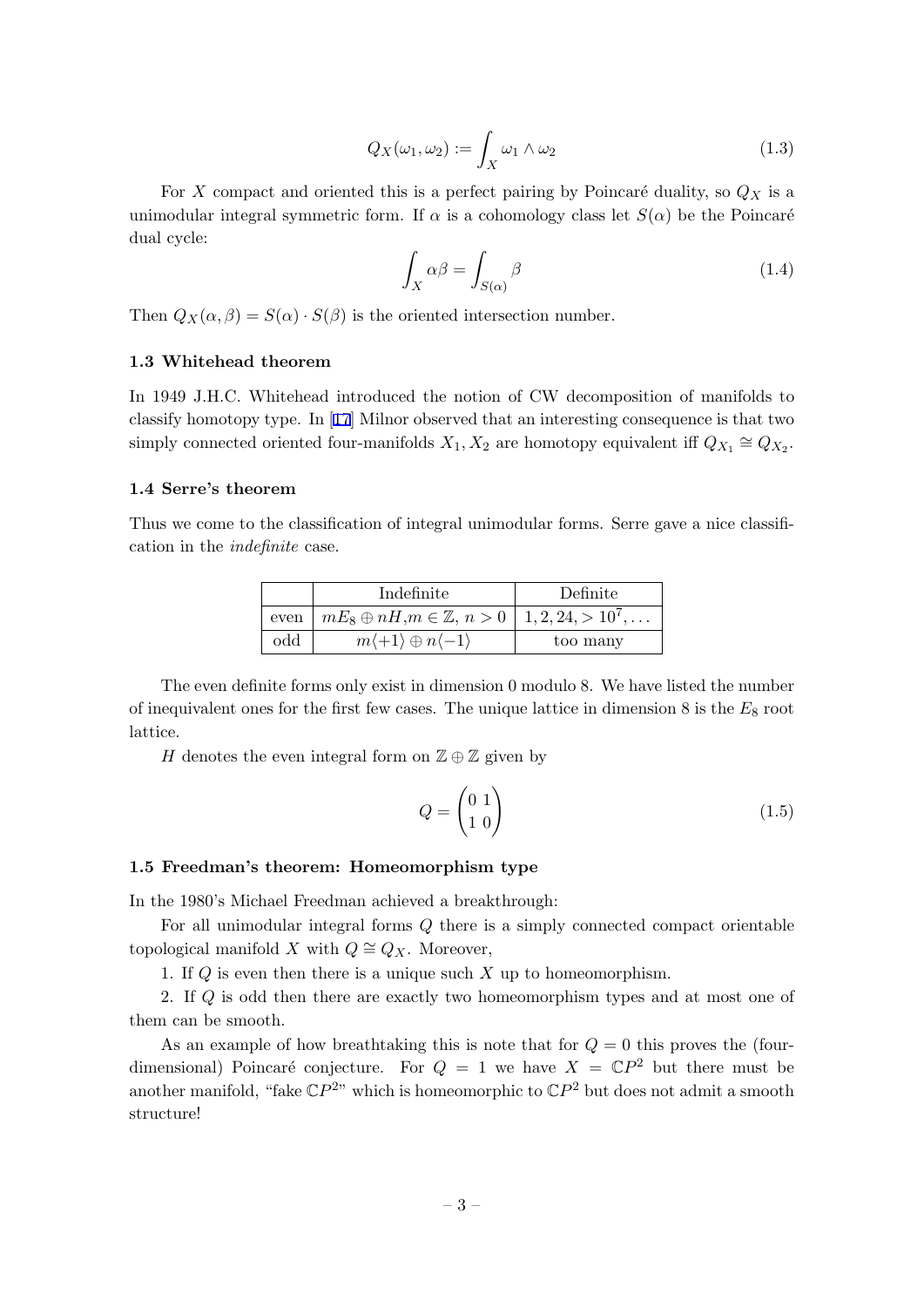#### <span id="page-4-0"></span>**1.6 Donaldson's Theorems: Diffeomorphism type**

Shortly after Freedman's work (c. 1983) Donaldson announced some equally striking theorems.

First, if  $X$  admits a smooth structure and  $Q_X$  is definite, then it must be diagonal:  $m\langle+1\rangle$  or  $m\langle-1\rangle$ .

Remarkable corollaries include the fact that the manifold corresponding to 2*E*<sup>8</sup> does not admit a smooth structure. (All previous known tests - notably Rokhlin's theorem admitted the possibility that it might.)

Second, Donaldson introduced his famous polynomial invariants. These are a sequence of polynomial function on  $H_0(X) \oplus H_2(X)$  which are invariants of the *smooth structure* of *X*.

Donaldson's construction used nonabelian gauge theory (for  $G = SU(2)$ ) and in particular defines the polynomials using the intersection theory on the moduli space of antiself-dual connections on principal *G* bundles over *X*. Now, the equation

$$
F^{+} = F + *F = 0 \tag{1.6}
$$

makes use of a Riemannian metric. But the dependence on the metric drops out *except* for manifolds with  $b_2^+ = 1$ . The metric dependence in the case  $b_2^+ = 1$  is completely understood. We will come back to these important facts.

Donaldson's invariants were used to prove some striking facts about the smooth structures of 4-manifolds.

After all this progress – Freedman and Donaldson both received the 1986 Fields medal – it was natural to wonder if physics was playing an important role. After all, Donaldson was using nonabelian gauge theory!

This is where Witten enters. In 1988 he gave a quantum field theoretic description of Donaldson polynomials [25]. We will describe it in detail (in part following a particularly beautiful approach to Witten's paper introduced by M. Atiyah and L. Jeffrey [1]).

Witten's interpretation was beautiful - it was the genesis of the concept of topological twisting and more broad[ly](#page-35-0) of topological field theory - but it was not clear what could be gained mathematically from an interpretation of the Donaldson polynomials [in](#page-34-0) terms of a path integral. The problem is that the path integral of a four-dimensional interacting quantum field theory is regarded by the mathematical community as a mythological being.

However, since the theory is topological, the path integral can be recast in terms of an *effective* theory of (arbitrarily) low energy fluctuations above the vacuum. This means that with a sufficiently good understanding of the quantum vacua of the theory one can hope to recast the Donaldson-Witten path integral in a new form which might yield new insights.

This is precisely what happened. In the spring of 1994 Seiberg and Witten understood the vacuum structure of  $N=2$  SU(2) SYM on  $\mathbb{R}^4$  [22, 21]. This was sufficient information for Witten to give a stunning reformulation of the Donaldson polynomials [27].

The goal of this lecture is to explain Witten's formal field theory interpretation of Donaldson's polynomials and then to show how [Seiber](#page-35-0)g and Witten's physical insights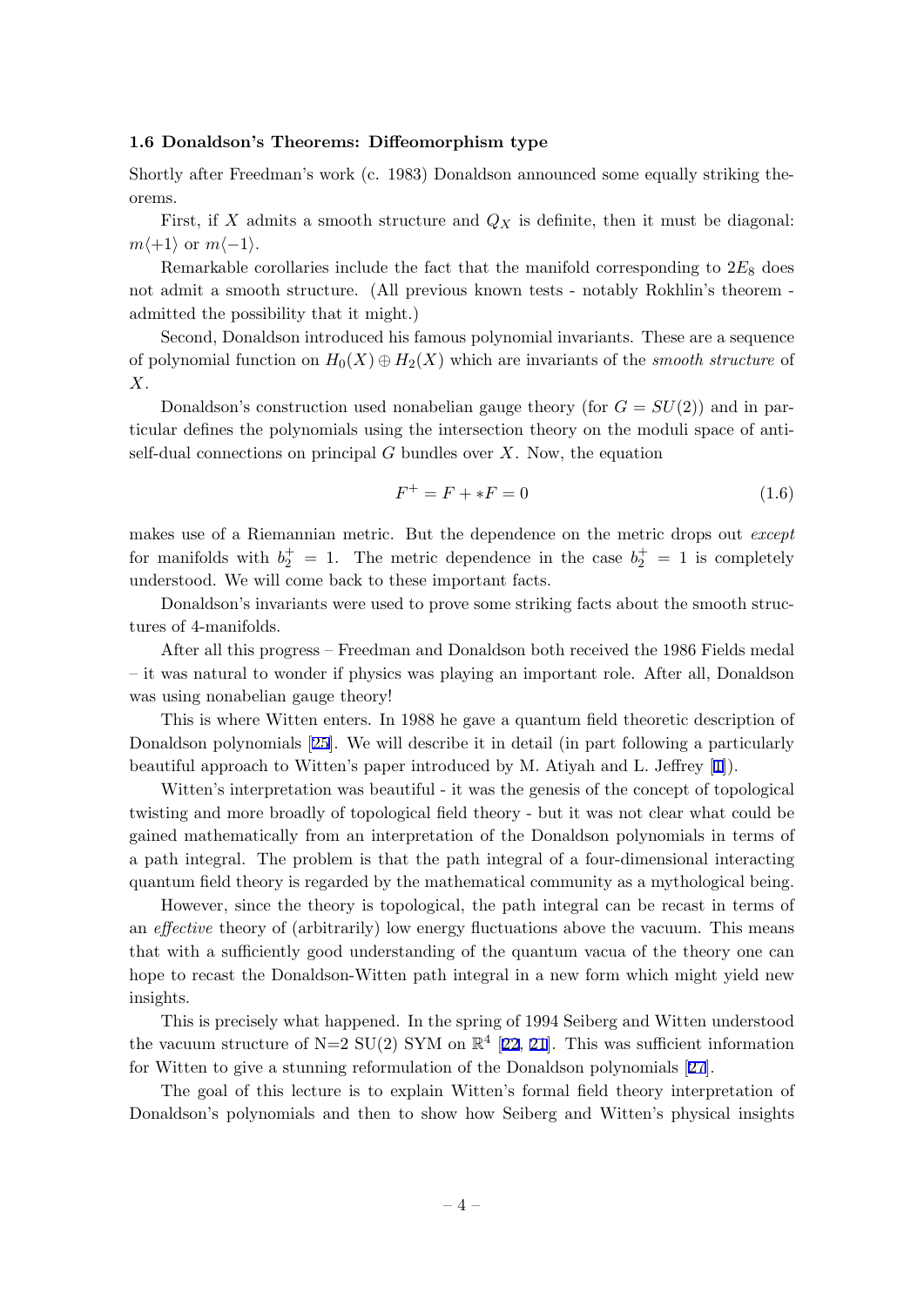<span id="page-5-0"></span>into the dynamics of  $N = 2$  SYM lead to a compelling reformulation of the Donaldson polynomials.

Most of the material for this lecture can be found in the very nice textbook [9].

## **2. Plan for the Rest of the Talk**

- 1. Formal structure of cohomological TFT: Mathai-Quillen form of the path [i](#page-35-0)ntegral and localization.
- 2. How Donaldson Theory fits into the MQ framework: Twisted N=2 SYM.
- 3. SW solution and structure of the vacuum: Mapping observables from UV to IR.
- 4. General form of the Higgs branch contribution.
- 5. Evaluation of the Coulomb branch: The u-plane integral.
- 6. Deriving the relation of Donaldson to SW invariants.
- 7. Simple type
- 8. Applications of the physical viewpoint: (Expample: Superconformal simple type and the generalized Noether inequality.)
- 9. Possible future directions.

## **3. Part I: TFT Integrals and MQ form of the twisted N=2 theory.**

## **3.1 A nice integral**

Today we are going to talk about some fancy integrals, but let us start with a very simple one. Let  $\phi$  be a real number and consider a function  $s(\phi)$  whose graph is transverse to the  $\phi$  axis.

#### FIGURE

Consider the Gaussian integral:

$$
Z = \int_{-\infty}^{+\infty} \frac{d\phi}{\sqrt{2\pi}} s'(\phi) e^{-\frac{1}{2}(s(\phi))^2}
$$
(3.1)

It is easy to do the integral by change of variable, and you find:

$$
Z = \sum_{\phi_i : s(\phi_i) = 0} \frac{s'(\phi_i)}{|s'(\phi_i)|}
$$
(3.2)

It is easy to generalize to *n*-dimensions. Now  $s : \mathbb{R}^n \to \mathbb{R}^n$  and:

$$
Z = \int_{\mathbb{R}^n} \prod_{i=1}^n \frac{d\phi_i}{\sqrt{2\pi}} \det\left(\frac{\partial s^i}{\partial \phi^j}\right) e^{-\frac{1}{2}(s(\phi), s(\phi))} = \sum_{s(\phi)=0} \text{sign}(\det \frac{\partial s^i}{\partial \phi^j})
$$
(3.3)

where we use the Euclidean metric on  $\mathbb{R}^n$  to define  $(s(\phi), s(\phi))$ .

Let us make a few remarks about these integrals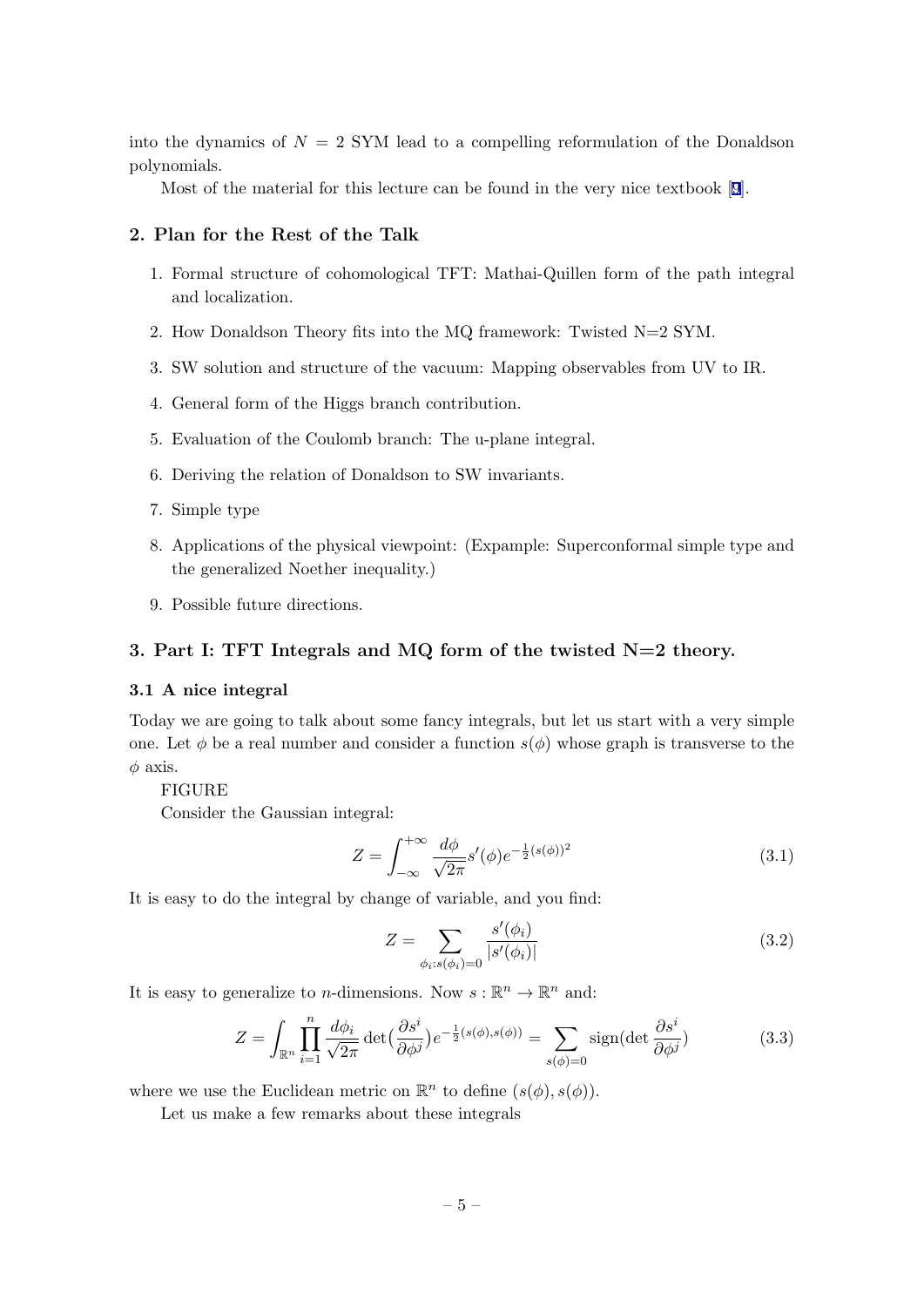<span id="page-6-0"></span>1. The answer is a sum of integers. It is a *signed* sum over solutions of the *n* real equations in *n* unknowns:

$$
s(\phi) = 0 \tag{3.4}
$$

*Our integral Z is counting solutions to equations with signs*.

- 2. In fact, this integer has topological significance. It is the *degree* of the (proper) map  $s: \mathbb{R}^n \to \mathbb{R}^n$ . Another topological interpretation is that it is the oriented intersection number of the graph of *s* with the graph of  $s = 0$ .
- 3. Finally, note that we could put in a parameter  $\hbar$  and equally well say:

$$
Z = \int_{\mathbb{R}^n} \prod_{i=1}^n \frac{d\phi_i}{\sqrt{2\pi\hbar}} \det\left(\frac{\partial s^i}{\partial \phi^j}\right) e^{-\frac{1}{2\hbar}(s(\phi), s(\phi))} = \sum_{s(\phi)=0} \text{sign}(\det \frac{\partial s^i}{\partial \phi^j}) = \deg(s) \tag{3.5}
$$

The answer is independent of  $\hbar$ . On the other hand, we could take  $\hbar \to 0$  and clearly the measure *localizes* to the zero set

$$
\mathcal{Z}(s) := \{ \phi : s(\phi) = 0 \}
$$
\n
$$
(3.6)
$$

Moreover, the saddle-point approximation gives the exact answer.

How do we explain all this? Supersymmetry!

## **3.2 Supersymmetric Representation of the nice integral**

#### **3.2.1 Superspace**

We are going to rewrite this integral in a form that makes contact with topologically twisted path integrals.

First, if *M* is any manifold, there is an associated *superspace*  $\widehat{M}$  given by

$$
\widehat{M} = \Pi T^* M \tag{3.7}
$$

If  $\phi^i$  are local coordinates then  $\psi^i$  are corresponding odd fiber coordinates.

We have the key isomorphism

$$
\mathcal{C}^{\infty}(\widehat{M}) \cong \Omega^*(M) \tag{3.8}
$$

where

1.  $\psi^i \leftrightarrow d\phi^i$ 

2. There is an integral grading so that "*ghost number*" corresponds to degree of the differential form:

$$
gh#(\hat{\omega}) = deg(\omega)
$$
\n(3.9)

3. There is a degree one derivation which squares to zero:

$$
Q\hat{\omega} \leftrightarrow d\omega \tag{3.10}
$$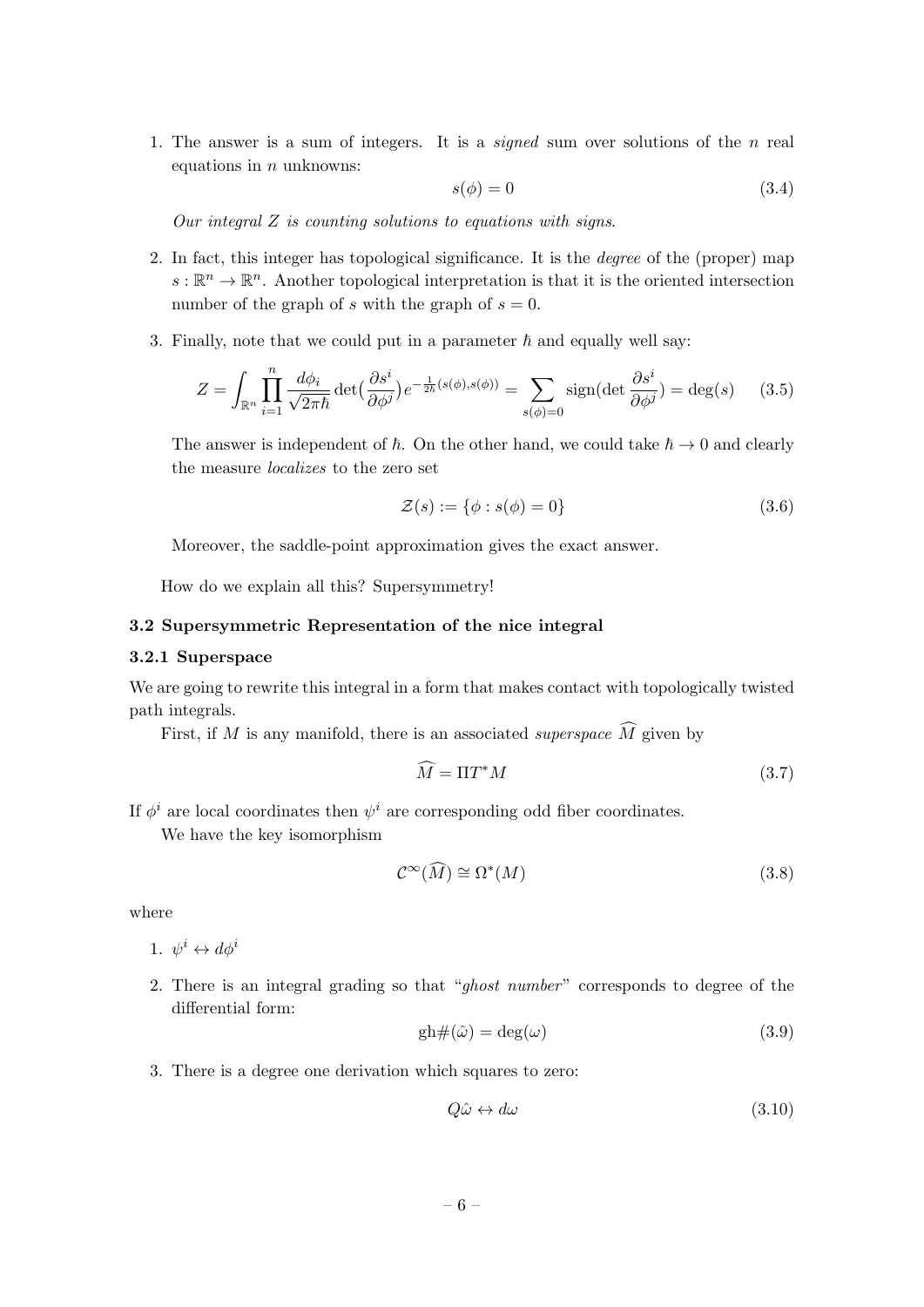<span id="page-7-0"></span>4. There is a Berezinian on the superspace so that

$$
\int_{\widehat{M}} \hat{\mu}\hat{\omega} = \int_M \omega \tag{3.11}
$$

With proper orientations

$$
\hat{\mu} = \prod_{i=1}^{n} d\phi^i d\psi^i \tag{3.12}
$$

Note particularly that:

$$
Q\phi^i = \psi^i \qquad Q\psi^i = 0 \tag{3.13}
$$

#### **3.2.2 Rewriting the integral**

Now we introduce anticommuting variables  $\chi_a$ , where, for the moment,  $a = 1, \ldots, n$  and rewrite the integral as

$$
Z = \xi i^n \int_{\widehat{\mathbb{R}^n}} \prod_{i=1}^n \frac{d\phi^i d\psi^i}{\sqrt{2\pi\hbar}} \int_{\Pi(\mathbb{R}^n)^*} \prod_{a=1}^n d\chi_a e^{-\frac{1}{2\hbar} s^a(\phi)s^a(\phi) + i\chi_a \frac{ds^a}{d\phi^j} \psi^j}
$$
(3.14)

We make one further maneuver of introducing a simple Gaussian integral over some commuting coordinates  $H_a$  to make some things manifest:

$$
Z = \xi \int_{\widehat{\mathbb{R}^n}} \widehat{\mu} \int_{\widehat{\mathbb{R}^n}^*} \prod_{a=1}^n \frac{dH_a d\chi_a}{(2\pi i)} e^{-\frac{\hbar}{2}H_a H_a - iH_a s^a + i\chi_a \frac{ds^a}{d\phi^j} \psi^j}
$$
(3.15)

where  $\xi = \pm 1$  depends on how we orient the  $d\psi d\chi$ .

Now we have it where we want it:

1. If we extend *Q* so that

$$
Q\chi_a = H_a \qquad QH_a = 0 \tag{3.16}
$$

then we can write the "action" *S* (so the path integral contains  $e^S$ ) as:

$$
S = Q(\Psi) \tag{3.17}
$$

$$
\Psi = -\frac{\hbar}{2} \chi_a H_a - i \chi_a s^a \tag{3.18}
$$

2. Now note that since  $Q \leftrightarrow d$  if we change the action by  $Q(\Delta \Psi)$  so that the integral over the boundary (in this case, the integral at infinity) vanishes, then the integral is unchanged. That is

*Small Q-exact perturbations of the action do not change the result of the integral.*

- 3. In cohomological field theory,  $(\chi_a, H_a)$  is called the *anti-ghost multiplet*. Note that  $\chi_a$  has ghost number *−*1, so  $H_a$  has ghost number 0.
- 4. Note that evaluation of the Gaussian integral on  $H_a$  gives  $H_a = -is^a/\hbar$  so that  $\psi = \chi = 0$  and  $s^a = 0$  are the *Q*-fixed points in fieldspace. It turns out to be very useful to identify the *Q*-fixed points with  $\mathcal{Z}(s)$ . Intuitively, since  $\int d\theta = 0$  for a Grassmann integral it is natural for a supersymmetric integral to localize to *Q*-fixed points.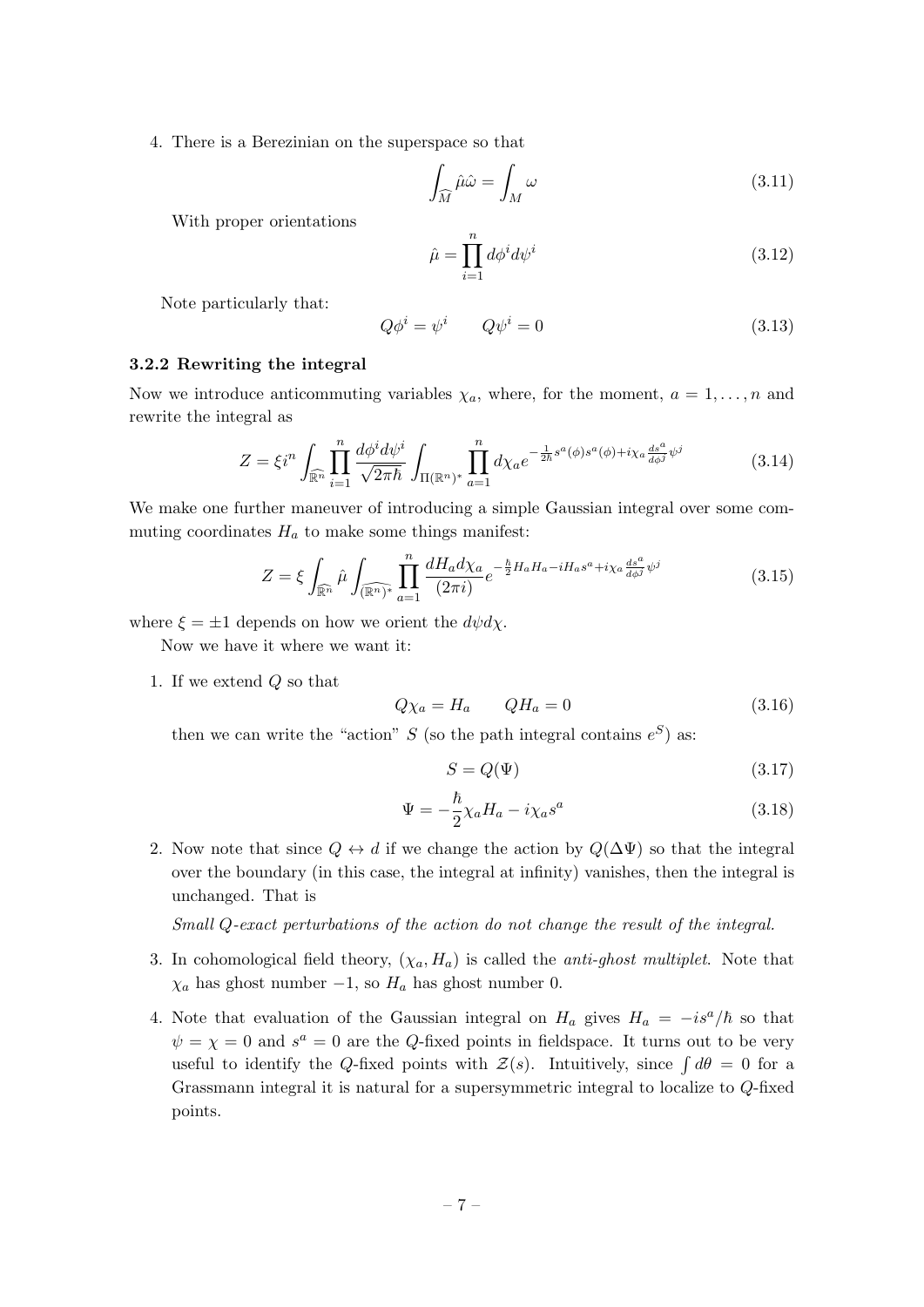## <span id="page-8-0"></span>**3.2.3 Generalization to "nonzero index"**

We can generalize a little by letting  $s : \mathbb{R}^n \to V$  where  $V \cong \mathbb{R}^m$  has dimension *m* not necessarily equal to *n*. Now we let the anti-ghost multiplet  $(\chi_a, H_a)$  be indexed by  $a =$ 1*, . . . , m*.

Define:

$$
\widehat{\mathrm{Eul}}_s := \int_{\widehat{V}} \prod \frac{d\chi_a dH_a}{(2\pi i)} e^{Q(\Psi)} \tag{3.19}
$$

This is BRST closed and hence represents a closed differential form Eul*<sup>s</sup>* via the correspondence (3.8). Importantly, it has ghost number *m*.

Now, if  $\hat{\mathcal{O}}(\phi, \psi)$  is another BRST-closed observable, then we can consider the more general integral

$$
\int_{\widehat{\mathbb{R}^n}} \widehat{\mu} \widehat{\mathcal{O}} \widehat{\mathrm{Eul}}_s \tag{3.20}
$$

Note that

- 1. This vanishes unless the ghost number of  $\hat{\mathcal{O}}$  is  $n m$ .
- 2. The integral does not depend on the precise BRST representative of  $\hat{\mathcal{O}}$ .

Moreover,  $\hat{\mathcal{O}}$  corresponds to a closed form  $\mathcal{O}$  on  $\mathbb{R}^n$  and we can generalize what we said above by saying that

$$
\int_{\widehat{\mathbb{R}^n}} \widehat{\mu} \widehat{\mathcal{O}} \widehat{\text{Eul}}_s = \int_{\mathbb{R}^n} \mathcal{O} \wedge \text{Eul}_s = \int_{\mathcal{Z}(s)} \mathcal{O}
$$
\n(3.21)

localizes on the zero set  $\mathcal{Z}(s)$ .

#### **3.3 Thom Isomorphism Theorem**

We are going to generalize our integral further. Let  $\pi : E \to M$  be an oriented vector bundle over an *n*-dimensional manifold, where *E* has rank *m*. Then the Thom isomorphism theorem says there is an isomorphism

$$
H^i(M) \cong H^{i+m}_{v-cpt}(E) \tag{3.22}
$$

$$
\omega \to \pi^*(\omega)\Phi(E) \tag{3.23}
$$

Moreover if  $s : M \to E$  is a section then  $s^*\Phi(E)$  is the *Euler class of E*. If *M* is compact the Euler class is Poincaré dual to the zero set of *s*:

$$
\int_{M} \omega s^*(\Phi(E)) = \int_{\mathcal{Z}(s)} \omega \tag{3.24}
$$

This motivates us to generalize  $\widehat{\mathrm{Eu}}_s$  above to the case where we replace  $\mathbb{R}^n \times V$  by an oriented vector bundle  $E \to M$ . To do this we must give E a connection  $\nabla$ . We will denote the local one-form by  $\Theta_j^{ab}$ . To covariantize the action we must add a third term to Ψ:

$$
\Psi = -\frac{\hbar}{2}\chi_a H_a - i\chi_a s^a + \frac{\hbar}{2}\chi_a \Theta_i^{ab} \psi^i \chi_b \tag{3.25}
$$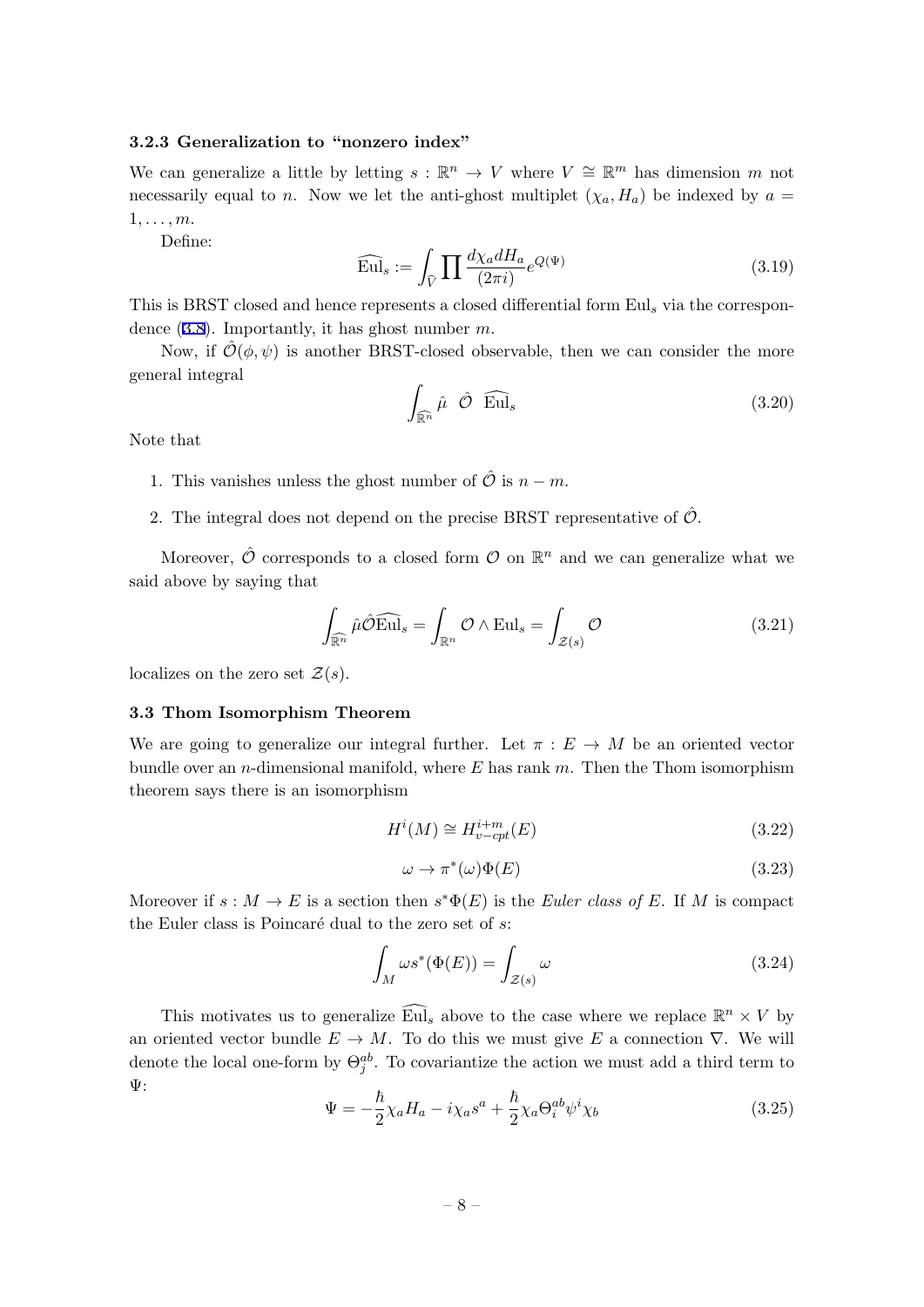<span id="page-9-0"></span>Working out *Q*Ψ the third term covariantizes the derivative of *s*, and integrating out the auxiliary fields  $H_a$  we find

$$
S = -\frac{1}{2\hbar} s^a s^a + i\chi_a (\nabla_j s)^a \psi^j + \frac{\hbar}{4} \chi_a \chi_b F_{ij}^{ab} \psi^i \psi^j \tag{3.26}
$$

#### **3.4 The localization formula**

Now, the general localization formula is the following:

Define

$$
\widehat{\mathrm{Eul}}_s(E,\nabla) := \int \prod_{a=1}^m d\chi_a e^S \tag{3.27}
$$

where  $S$  is given by  $(3.26)$ .

The connection *∇* on *E* defines a linear operator:

$$
\nabla s: T_p M \to E_p
$$

Therefore, we can form the bundle Cok*∇s* given by the cokernel of this operator:

$$
0 \to \text{Im}\nabla s \to E \to \text{Cok}\nabla s \to 0. \tag{3.28}
$$

This bundle will be oriented and we claim that

$$
\int_{\hat{E}} \hat{\mu} e^{S} \hat{\mathcal{O}} = \int_{\widehat{M}} \hat{\mu} \widehat{\text{Eul}}_{s}(E, \nabla) \hat{\mathcal{O}} = \int_{\mathcal{Z}(s)} \mathcal{O} \wedge \text{Eul}(\text{Cok}\nabla s)
$$
\n(3.29)

where  $\hat{E}$  is the total superspace corresponding to the bundle  $E$ .

- 1. The proof is straightforward.
- 2. It is possible to view  $\widehat{\mathrm{Eul}}_s(E,\nabla)$  as the pullback by *s* of a representative of a Thom class  $\Phi(E)$ . This particular representative of the Thom class is due to Mathai and Quillen. Note that it has rapid decrease along the fibers rather than compact support. For a full explanation see [2].

#### **3.4.1 Equivariance**

For applications to gauge theori[es](#page-34-0) we need one more formal development. Suppose that *M* is a *G*-space for some Lie group *G* and that  $E \to M$  is a *G*-equivariant vector bundle with *G*-equivariant connection and covariant section *s*, so that *G* acts on the zero-set  $\mathcal{Z}(s)$ .

Then, one needs to introduce another supersymmetric multiplet, and another term in Ψ and the localization formula becomes instead:

$$
\int_{\hat{E}'} \hat{\mu} e^{S} \hat{\mathcal{O}} = \int_{\mathcal{M}} \iota^{*}(\mathcal{O}) \wedge \mathrm{Eul}(\mathrm{Cok}(\mathbb{O})/\mathcal{G})
$$
\n(3.30)

for gauge invariant BRST closed  $\hat{\mathcal{O}}$ . Here  $\mathbb{O} = \nabla s \oplus \cdots$  where the extra term has to do with handling equivariance, and

$$
\mathcal{M} := \mathcal{Z}(s) / \mathcal{G} \tag{3.31}
$$

is the *moduli space of solutions to the equation*  $s(\phi) = 0$ .

We will skip the detailed discussion of the equivariant generalization. For details see [2] for an extended and leisurely discussion and [18] for a lightning summary.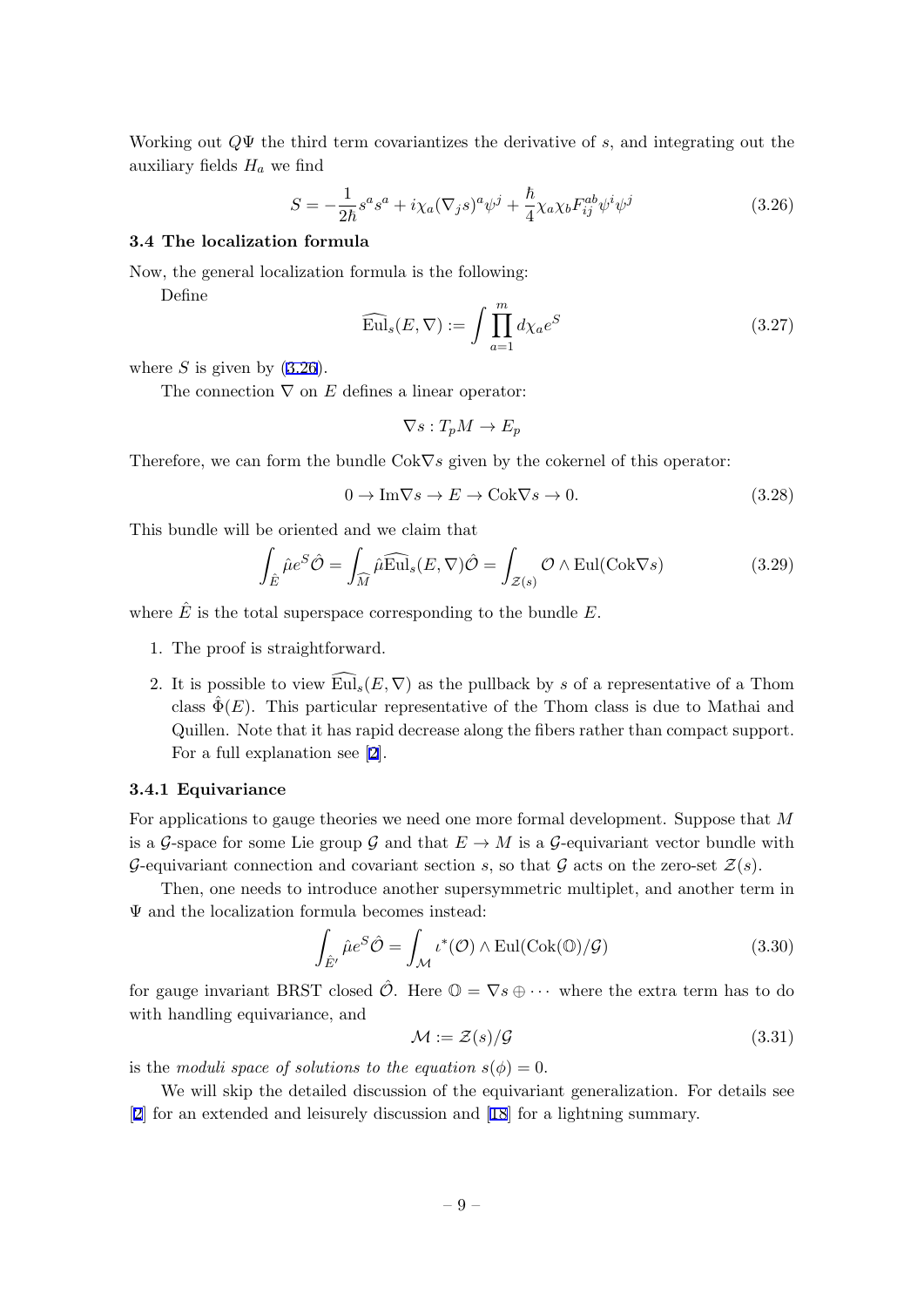#### <span id="page-10-0"></span>**3.5 The Fields, Equations, Symmetries Paradigm**

Now, the point of all the above formal development is this:

*All topologically twisted quantum field theories fit in the above paradigm.*

Quite generally, to specify a topological field theory in what we will call the "Mathai-Quillen" form one needs to specify

- 1. *Fields*: These are represented by the  $\phi^i$ . These might be maps of a surface into a target space, or connections on a principal bundle.
- 2. *Equations*: We are interested in some equations on the fields  $s(\phi^i)$ . They are generally interesting partial differential equations. These might be the equations determining whether a map is a pseudoholomorphic map, or whether a connection is a Yang-Mills instanton.
- 3. *Symmetries*: Typically the equations have gauge symmetry.

The main statement, as above, is that the path integral localizes to the moduli space

$$
\mathcal{M} := \{ \phi : s(\phi) = 0 \} / \mathcal{G}
$$
\n
$$
(3.32)
$$

and, if we include operator insertions, the path integral computes integrals of cohomology classes over this moduli space.

The linear operator *∇s* we encountered above will be a Fredholm operator, typically associated with an elliptic complex related to the equation. When its index is nonzero then we have an analog of the situation  $n - m \neq 0$  and we will need to insert operators with the appropriate ghost number in order to get a nonzero path integral.

The basic paradigm here is due to Witten [Cite:ICTP Lectures]. The reference [2] works out in detail the MQ formalism for many of the popular cohomological topological field theories.

## **4. Twisted N=2 SYM in Mathai-Quillen Form**

## **4.1 Fields, Equations, Symmetries**

The basic data:

- 1. A closed, oriented, Riemannian 4-manifold  $(X, q_{\mu\nu})$ .
- 2. A principal bundle  $P \to X$  for a compact Lie group G with Lie algebra g.

Our fields  $\phi^i$  will be  $A \in \mathcal{A} := \text{Conn}(P)$ . Our bundle of equations will be

$$
\mathcal{E} = \mathcal{A} \times \Omega^{2,+} (X, \text{ad}P) \tag{4.1}
$$

and our section will be

$$
s(A) := F^{+} := F + *F \tag{4.2}
$$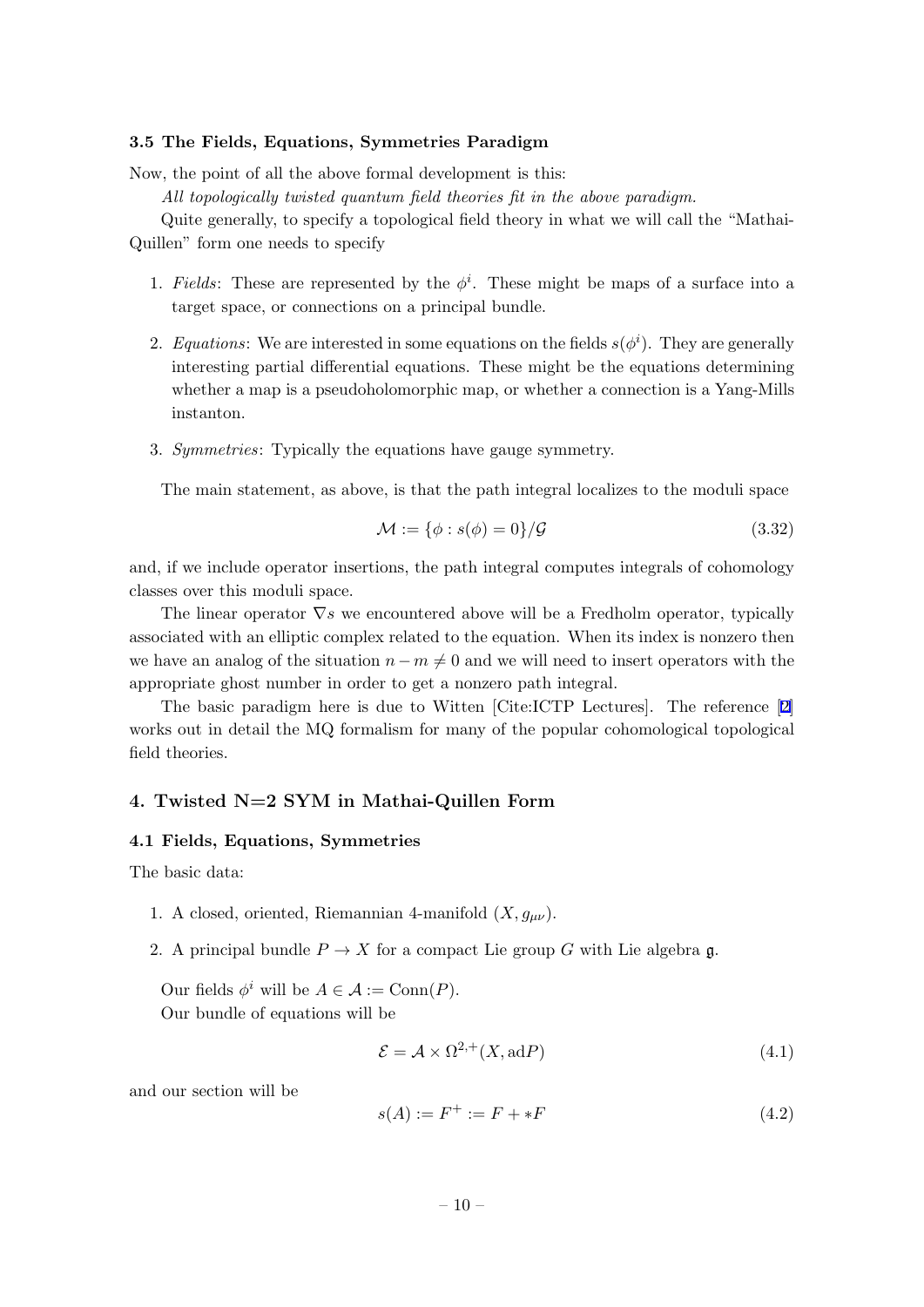<span id="page-11-0"></span>This is equivariant for the group of symmetries:

$$
\mathcal{G} = \text{Aut}(P) \sim \text{Map}(X, G) \tag{4.3}
$$

We can now run the MQ machine. The path integral localizes to the moduli space of instantons  $\mathcal{M}(P,g)$ .

## **4.2 Relation to twisted** *N* = 2 **SYM**

## **4.2.1 The standard**  $N = 2$  VM

Now we consider  $N=2$  SYM in 4 dimensions. In Euclidean signature it has "Lorentz" symmetry  $su(2)$ <sub>−</sub>  $\oplus su(2)$ <sub>+</sub>, "R-symmetry"  $su(2)_R \oplus u(1)_R$ , and gauge symmetry g.

The standard  $N=2$  VM is recorded in the following table:

|                               | $su(2)_-\oplus su(2)_+\oplus su(2)_R$ | $u(1)_R$       | g                               |
|-------------------------------|---------------------------------------|----------------|---------------------------------|
| $A_\mu$                       | (2, 2, 1)                             |                | g                               |
| $\bar{\psi}^A_{\dot{\alpha}}$ | (1, 2, 2)                             | $-1$           | $\mathfrak g$                   |
| $\psi^A_\alpha$               | (2,1,2)                               |                | $\mathfrak g$                   |
| $\phi$                        | (1, 1, 1)                             | $\overline{2}$ | $\mathfrak{g}\otimes\mathbb{C}$ |
| $\bar{\phi}$                  | (1, 1, 1)                             | $-2$           | $\mathfrak{g}\otimes\mathbb{C}$ |
| D                             | (1, 1, 3)                             | $\Omega$       | g                               |
| $Q^A_{\dot{\alpha}}$          | (1, 2, 2)                             |                |                                 |
| $Q^A_\alpha$                  | (2,1,2)                               | -1             |                                 |

- 1. I have used mathematicians' notation for representations of *su*(2), denoting them by their *dimension*.
- 2. The  $u(1)_R$  quantum number will correspond to "ghost number," which in turn will correspond to differential form degree on the moduli space of instantons.

## **4.2.2 Topological twisting**

Now one of the key innovations of Witten's 1988 paper was the concept of topological twisting.

One way to say it is that we change the coupling to gravity by redefining the Lorentz group so that

$$
su(2)'_{+} = \text{Diag} \subset su(2)_{+} \oplus su(2)_{R} \tag{4.4}
$$

This has the practical consequence that we read off the geometrical interpretation of the fields by taking the tensor product of the appropriate representations in the above table.

A more conceptual way to say this is that we gauge the  $SU(2)_R$ -symmetry and choose a connection on that bundle to be identically equal to the self-dual part of the spin connection. When that is done there are remarkable cancelations in the path integral accounting for topological invariance.

The key motivation for this topological twisting is that we want a supersymmetry operator which can function as a BRST operator. That means: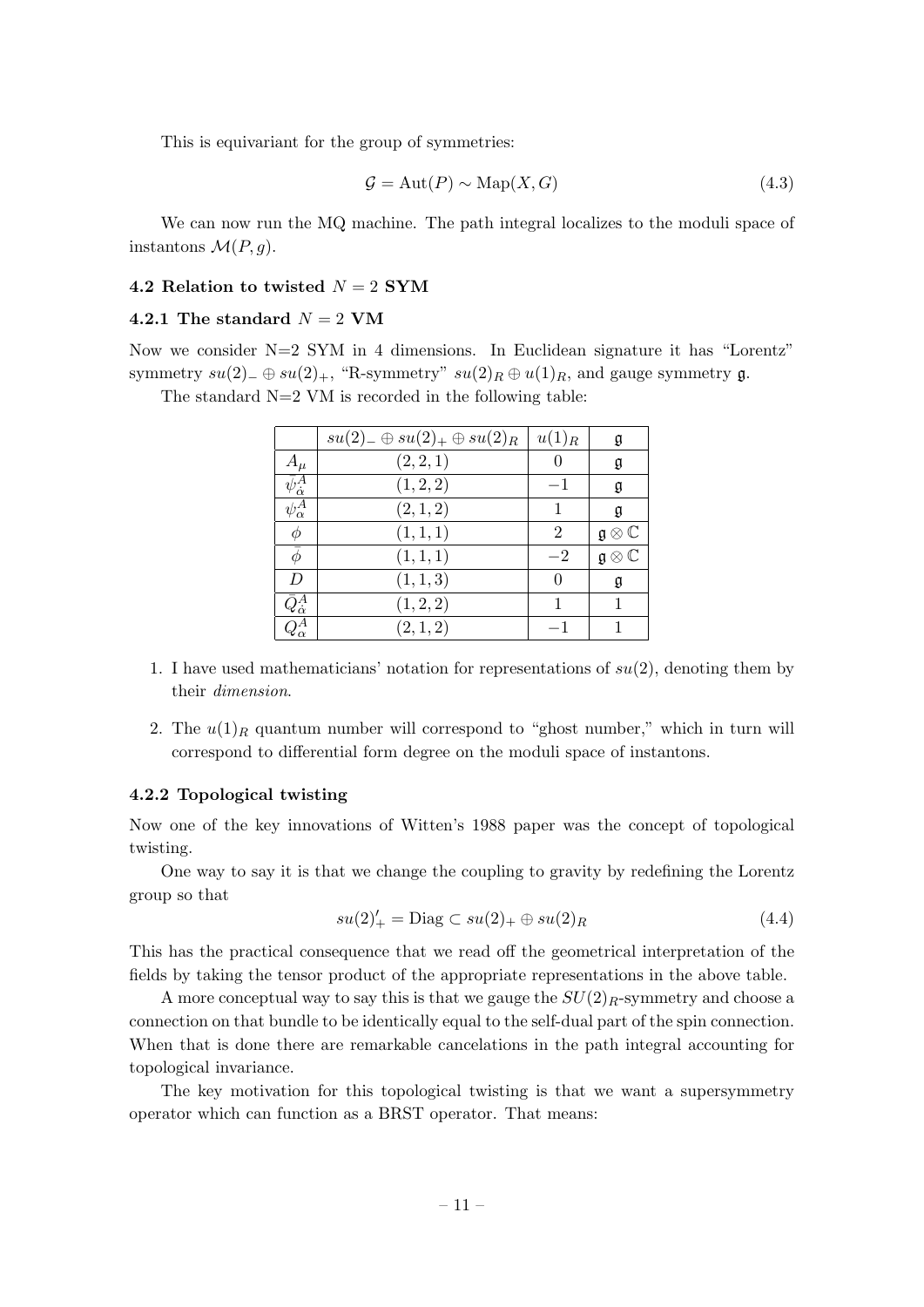<span id="page-12-0"></span>1. It must square to zero.

2. It must be a scalar, and so it can be defined on arbitrary Riemannian 4-folds. This motivates the twisting defined above, and we take

$$
Q = \delta_A^{\dot{\alpha}} \bar{Q}_{\dot{\alpha}}^A. \tag{4.5}
$$

Now, given the topological twisting we can recognize the fields in the MQ description:

- 1.  $A_{\mu}$  remains a connection. But from the field  $\psi_{\alpha}^{A}$  we get an odd 1-form  $\psi_{\mu}$ , and  $QA_{\mu} = \psi_{\mu}$ . These correspond to the MQ field multiplets  $(\phi^i, \psi^i)$ .
- 2. From  $\bar{\psi}^A_{\dot{\alpha}}$  we get an odd self-dual form  $\chi_{\mu\nu}$ . This is the same  $\chi_a$  we had above. From  $D_{\mu\nu}$  we get an even self-dual form of ghost number 0. This is - essentially - the field *H<sup>a</sup>* we had above.
- 3. There are also extra fields. From the field  $\bar{\psi}_{\dot{\alpha}}^{A}$  we also get an odd zeroform  $\eta$  of ghost number  $-1$ . Moreover, we have  $\bar{\phi}$  and  $\phi$ . These have to do with taking into account the equivariance under the group of gauge transformations.

Now having transcribed the fields in this way we find that with  $s(A) = F^+$ 

$$
S_{N=2SYM} = Q(\Psi) \tag{4.6}
$$

- 1. Note in particular that changes in the metric  $g_{\mu\nu}$  lead to  $Q$ -exact perturbations of the action. Thus, the energy-momentum tensor  $T_{\mu\nu} = \{Q, \Lambda_{\mu\nu}\}\.$  This is the basis for believing the theory should be topological.
- 2. As we have seen, the locus  $\mathcal{Z}(s)$  can be identified with the *Q*-fixed points when we study the locus  $Q(\text{odd}$  fields) = 0 and then put the odd variables to zero. Now,

$$
Q\chi_{\mu\nu} = i(F_{\mu\nu}^+ - D_{\mu\nu}^+) \tag{4.7}
$$

Solving for the auxiliary field gives  $D^+_{\mu\nu} = 0$  and hence the *Q*-fixed points are the anti-self-dual connections.

## **4.3 Observables**

It will turn out that we are in the situation where *∇s* has a nonzero index. In this sense the  $u(1)<sub>R</sub>$  symmetry is anomalous quantum-mechanically. Its anomaly is the virtual dimension of moduli space

$$
vdim \mathcal{M}(P, g) = 4hk - \dim G(b_2^+ - b_1 + 1)
$$
\n(4.8)

where *h* is the dual Coxeter number of  $\mathfrak{g}$ . In particular, for  $SU(2)$ ,

$$
vdim\mathcal{M}(P,g) = 8k - 3(b_2^+ - b_1 + 1)
$$
\n(4.9)

To get an interesting path integral we will need to insert BRST-invariant observables. A crucial point is that

$$
Q\phi = 0.\t\t(4.10)
$$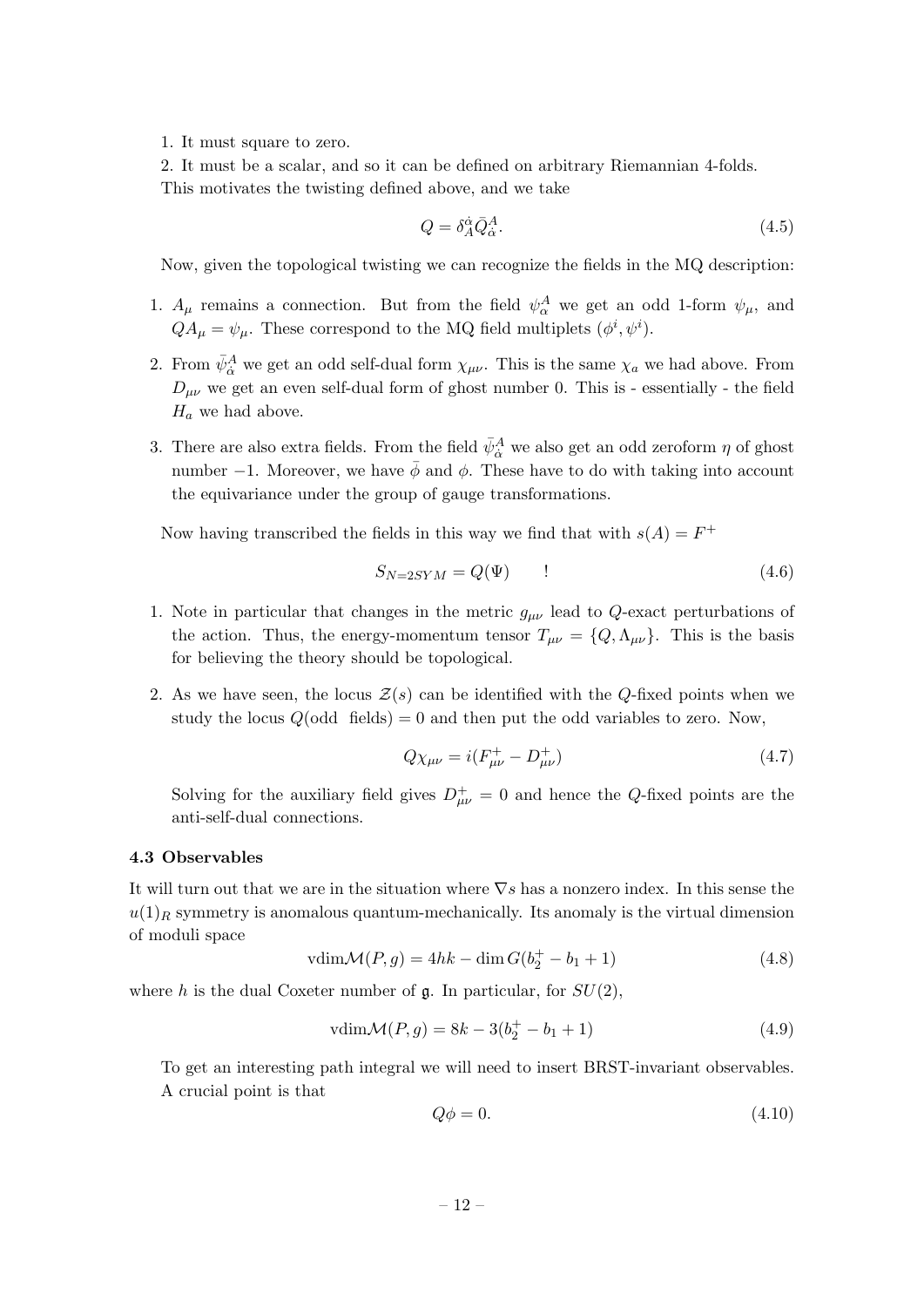<span id="page-13-0"></span>Now, *ϕ* is adjoint-valued, so not gauge invariant, but any invariant polynomial of *ϕ* provides a BRST-invariant and gauge invariant observable. We will call these 0-observables, because they are local operators defined at *points*.

For example, for *SU*(*N*) we have independent observables:

$$
\mathcal{O}_s^{(0)}(\wp) := \text{Tr}\phi^s(\wp) \qquad s = 2, \dots, N \tag{4.11}
$$

We will mostly be concentrating on the rank one group *SU*(2) in what follows so we just have

$$
\mathcal{O}^{(0)}(\wp) \sim \text{Tr}\phi^2(\wp) \tag{4.12}
$$

#### **Remarks**

- 1. Note that  $\mathcal{O}^{(0)}(\wp)$  has ghost number 4.
- 2. At this point we adopt the following policy. To keep equations readable we will suppress real coefficients in some equations. They are typically (fractional) powers of 2 and *π*. When we do this we use the symbol *∼*. When I write "=" I really mean "equals." The full expressions with correct coefficients can be found in [19].

Now there is a hierarchy of nonlocal observables. These can be canonically constructed by noting that under topological twisting  $Q_{\alpha\dot{\alpha}} \rightarrow K_{\mu}$  with

$$
\{Q, K_{\mu}\} = \partial_{\mu} \tag{4.13}
$$

Therefore if we define  $\mathcal{O}^{(1)} := K\mathcal{O}^{(0)}$  we get a 1-form and for a 1-chain  $\gamma$ 

$$
Q \int_{\gamma} \mathcal{O}^{(1)} = \mathcal{O}^{(0)}|_{\partial \gamma} \tag{4.14}
$$

This implies:

- 1. A change of location of the point  $\varphi$  in  $\mathcal{O}^{(0)}$  is *Q*-exact, so we henceforth drop this from the notation and just write  $\mathcal O$  for the 0-observable.
- 2. If  $\gamma$  is a closed cycle then  $\mathcal{O}(\gamma) := \int_{\gamma} \mathcal{O}^{(1)}$  is BRST closed.

Similarly,  $\mathcal{O}^{(j)} := K^j \mathcal{O}^{(0)}$  define *j*-forms and if  $\Sigma_j$  is a closed *j*-cycle then

$$
\mathcal{O}(\Sigma_j) := \int_{\Sigma_j} \mathcal{O}^{(j)} \tag{4.15}
$$

is a BRST invariant observable which only depends on the homology class of  $\Sigma_i$ . We call these the "*j*-observables."

Of particular importance in the rank one topologically twisted SYM are the twoobservables, which work out to be

$$
\mathcal{O}(S) \sim \int_{S} \text{Tr}(\phi F + \psi \wedge \psi) \tag{4.16}
$$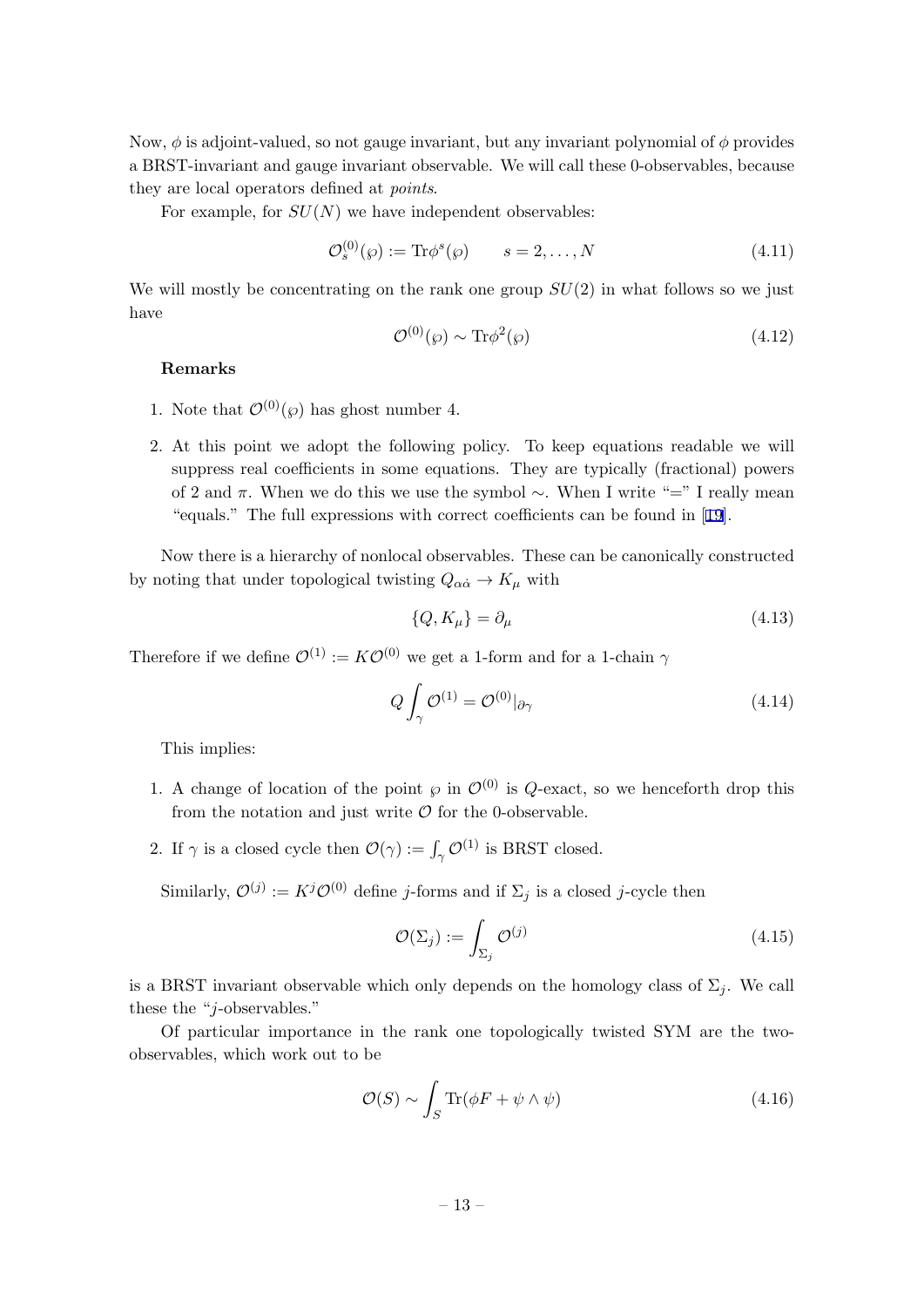## <span id="page-14-0"></span>**4.4 The Donaldson Polynomials**

Donaldson constructed a linear map

$$
H_j(X) \to H^{d-j}(\mathcal{M})
$$
\n<sup>(4.17)</sup>

from the homology of *X* to the cohomology of *M*.

Technically, we consider the principal *G* bundle  $P \times A/\mathcal{G} \rightarrow (P \times A)/(G \times \mathcal{G})$ . This must have a classifying map

$$
f: (P \times \mathcal{A})/(G \times \mathcal{G}) \to BG \tag{4.18}
$$

If we choose any  $\varpi \in H^d(BG)$  then

$$
\omega_D(\Sigma_j) := \int_{\Sigma_j} f^*(\varpi) \in H^{d-j}(\mathcal{A}/\mathcal{G})
$$
\n(4.19)

is a cohomology class which can be restricted to  $M \subset \mathcal{A}/\mathcal{G}$ , and it only depends on the homology class of  $\Sigma_i$ .

For  $SU(2)$  we choose  $\varpi$  to be a generator of  $H^4(BSU(2);\mathbb{Z}) \cong \mathbb{Z}$  and thereby define forms:

$$
\wp \to \omega_D(\wp) \in H^4(\mathcal{M})
$$
  

$$
S \to \omega_D(S) \in H^2(\mathcal{M})
$$

Now Donaldson defines his polynomials on  $H_0(X) \oplus H_2(X)$  by giving the value on the monomial  $\wp^{\ell}S^r$  as

$$
P_D(\wp^{\ell} S^r) := \int_{\mathcal{M}} \omega_D(\wp)^{\ell} \omega_D(S)^r \tag{4.20}
$$

That is, the coefficients are given by intersection numbers on moduli space.

An important point is that  $P_D(\wp^{\ell} S^r)$ 

- 1. Are independent of the metric, except for *X* such that  $b_2^+(X) = 1$ .
- 2. Therefore define invariants of the smooth structure of *X*.

Now, the main claim in Witten's 1988 paper is that *the* 0*- and* 2*- observables precisely correspond to Donaldson's forms*  $\omega_D(\wp)$  *and*  $\omega_D(S)$ *, and hence the generating function of Donaldson polynomials is the twisted SYM path integral with operator insertion*:

$$
Z_{DW}^{\xi}(p,S) := \left\langle e^{p\mathcal{O}+q\mathcal{O}(S)} \right\rangle_{\text{Twisted } N=2 \text{ SYM}} = \frac{1}{2} \sum_{\ell,r \ge 0} \frac{(\frac{1}{2}p)^{\ell} q^r}{\ell!r!} P_D(\wp^{\ell} S^r)
$$
(4.21)

1. Here we have taken the gauge group to be *SU*(2), but since the fields are in the adjoint representation we can take a "twisted  $SU(2)$  bundle," that is, an  $SO(3)$ bundle which does not lift to an *SU*(2) bundle. A principal *SO*(3) bundle over *X* has two characteristic classes,  $\xi = w_2(P) \in H^2(X; \mathbb{Z}_2)$ , which we will refer to as the 't Hooft flux, and the instanton number  $k \in H^4(X;\mathbb{Z}) \cong \mathbb{Z}$ . In the generating function we sum over the instanton number, as appropriate for a path integral. We will refer to  $Z_{DW}^{\xi}(p, S)$  as the *Donaldson-Witten partition function*. (In a physical *SO*(3) gauge theory, on a compact manifold *X*, it would also be natural to sum over  $\xi \in H^2(X; \mathbb{Z}_2)$ .)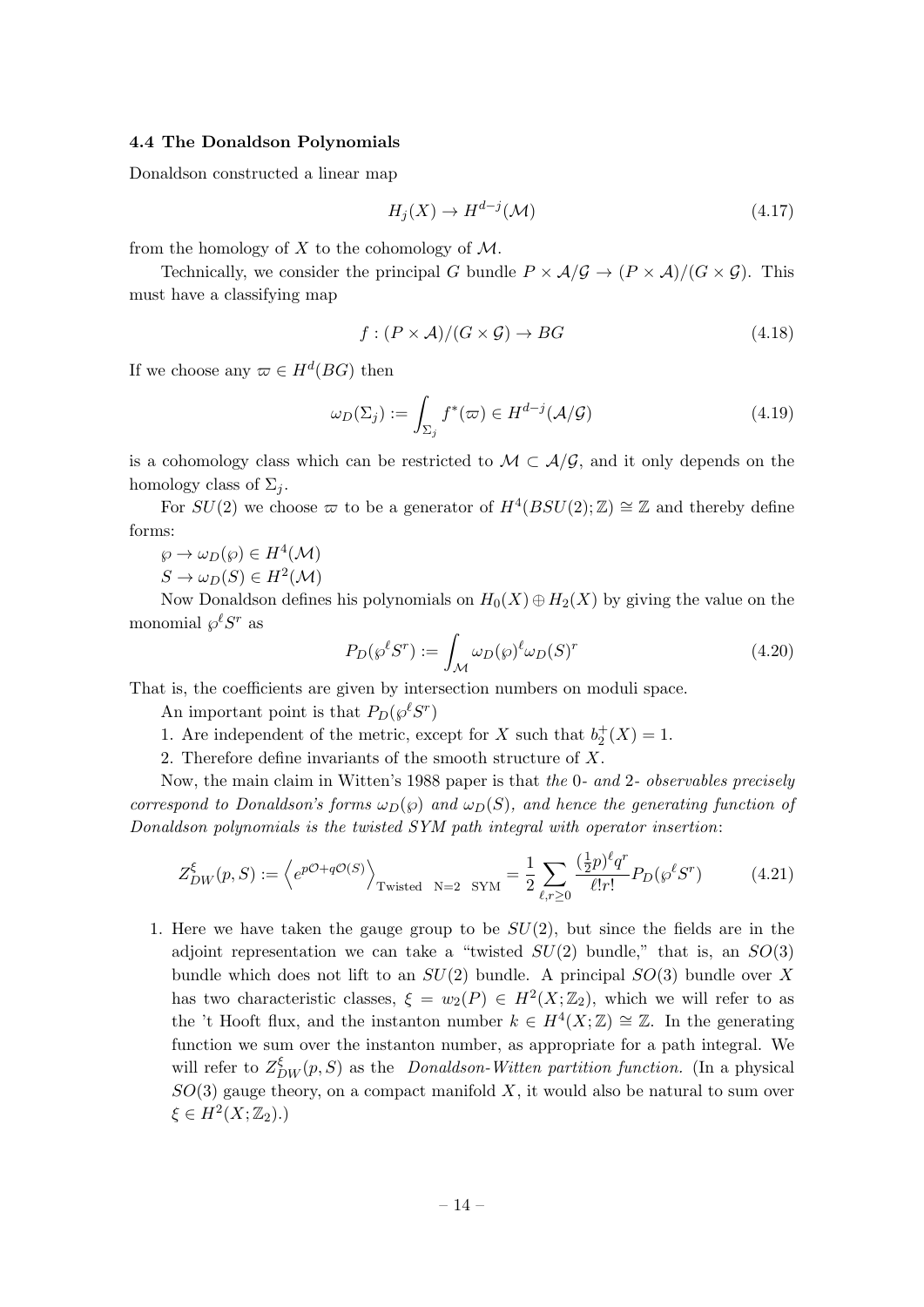- <span id="page-15-0"></span>2. Of course, when *X* is not simply connected we can extend this to include 1-observables.
- 3. The overall factor of  $\frac{1}{2}$  is due to the fact that physicists divide by the order of the center of *SU*(2), which does not act effectively on the fields. The factor of one half in  $(\frac{1}{2}p)^{\ell}$  is a matter of the normalization of  $\mathcal{O}$ , and we have chosen one to make the physical expressions simpler. Henceforth we absorb *q* into *S*.
- 4. One can give a precise argument relating  $\mathcal{O}$  and  $\mathcal{O}(S)$  to  $\omega_D(\wp)$  and  $\omega_D(S)$  following a discussion of Baulieu and Singer. It uses a model for the *G*-equivariant cohomology of *A* and a universal connection. See [2], *§*8.8 for details.

#### **4.5 Including Hypermultiplets**

Now, in N=2 SYM theory it is possible to [in](#page-34-0)clude another kind of field multiplet, known as a *hypermultiplet*.

This is defined by choosing a quaternionic representation *W* of *G*. Choosing a complex structure we may write

$$
W = R \oplus R^* \tag{4.22}
$$

where *R* is a complex representation of *G*.

In a HM the  $SU(2)_R$  symmetry acts as the unit quaternions, commuting with the *G* action. There is a pair of scalar fields  $(q, \tilde{q})$  transforming in the  $R \oplus R^*$  of *G* so that  $M = (q, \tilde{q}^*)$  is a doublet of  $SU(2)_R$ . Therefore, when topologically twisted, the scalar fields become a pair of spinors:

$$
M \in \Gamma(S^+ \otimes \mathfrak{R}) \qquad \bar{M} \in \Gamma(S^+ \otimes \mathfrak{R}^*) \tag{4.23}
$$

where  $\mathfrak{R} \to X$  is now a vector bundle associated to  $P \to X$  by the representation R.

This raises an important issue: It might well happen that *X* is not spin,  $w_2(X) \neq 0$ . In order for the twisted theory to make sense we must take  $w_2(\mathfrak{R}) = w_2(X)$  which might require us to choose a certain 't Hooft flux *ξ* for *P*.

In the case where  $P$  is a  $U(1)$  bundle - i.e. in abelian gauge theory we must choose a Spin-c structure.

The way the physicists say this is that we choose a line bundle  $L^2$  which only has a square-root locally, but *L* does not exist globally. We require that the first Chern class satisfy

$$
w_2(X) = c_1(L^2) \text{mod} 2 \tag{4.24}
$$

and then take  $M \in \Gamma(S^+ \otimes L)$ . Neither  $S^+$  nor  $L$  exist globally because of  $-1$ -signs in the cocycle relation for the transition functions, but the product does exist as an honest vector bundle.

In any case, *when including charged hypermultiplets in an abelian gauge theory we need to introduce a spin-c structure on X.* This will be important later. We will identify a spin-c structure with a class in rational cohomology:

$$
\lambda \in \Gamma_w := \frac{1}{2}\bar{w}_2(X) + \bar{H}^2(X) \tag{4.25}
$$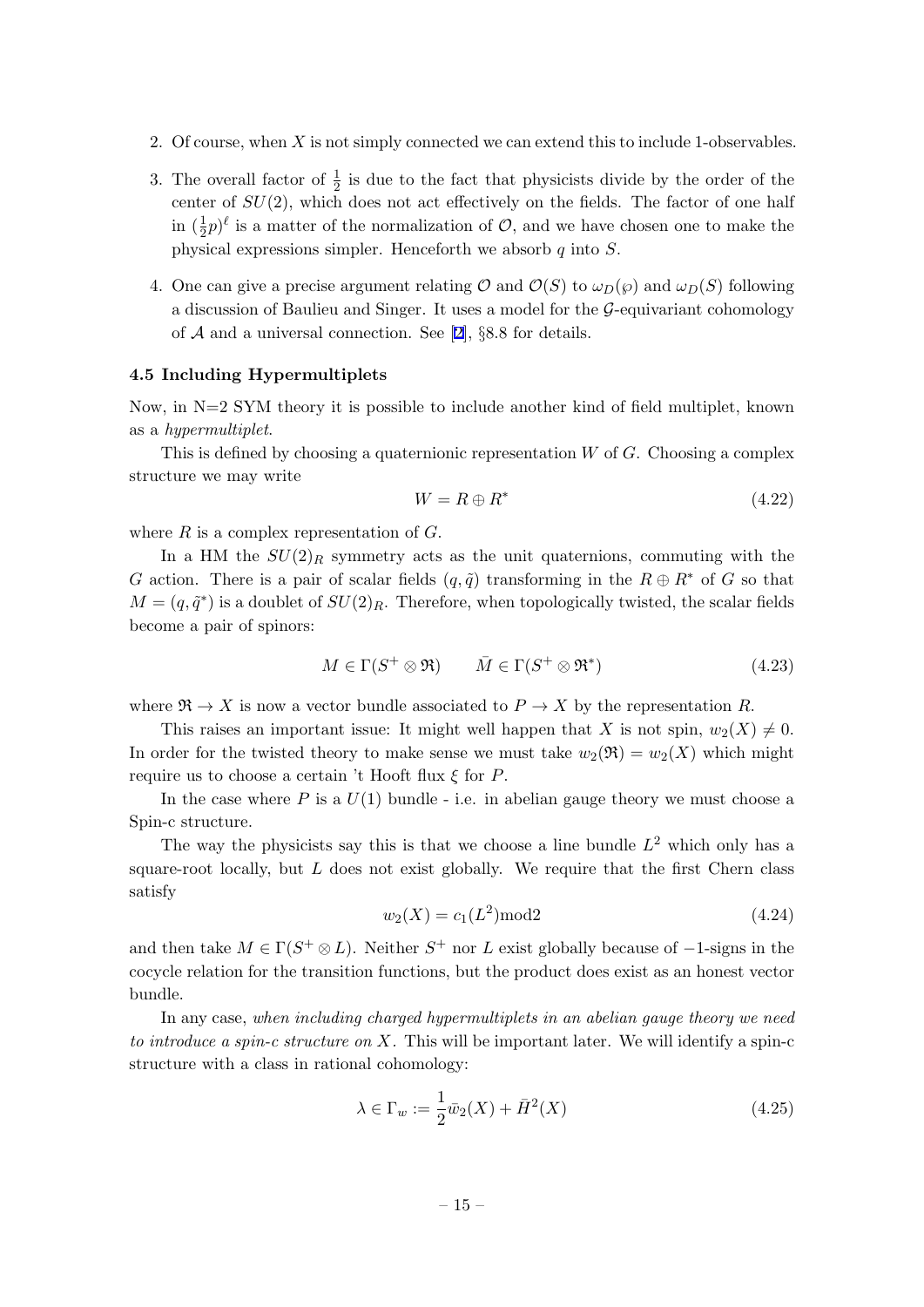<span id="page-16-0"></span>where  $\bar{w}_2(X)$  is an integral lift of  $w_2(X)$ .

A few closing remarks on this section:

1. The *D*-term in the presence of the hypermultiplet turns out to be the quaternionic moment map  $\mu(\bar{M}M)^+$  for the action of *G* on *W*. Recall now that  $\delta \chi = i(F^+ - D^+)$ . Together with the variation of fermions in the HM, the *Q*-fixed point equations work out to be

$$
F^{+} = \mu(\bar{M}M)^{+}
$$
  

$$
\gamma \cdot DM = 0
$$
 (4.26)

These are known as the *generalized monopole equations*. For the *U*(1) case, they are the famous *Seiberg-Witten equations* associated to a spin-c structure.

- 2. At least at a formal level the Donaldson polynomials can be generalized to intersection theory on the moduli spaces of the generalized monopole equations, and can be further generalized to arbitrary compact Lie groups. (The mathematical difficulties with this generalization can be severe: The moduli spaces can be more singular, and can be noncompact. Even for *SU*(*N*) with no hypermultiplets one does not have an analog of the "generic metrics theorem" of Freed-Uhlenbeck. Nevertheless, in [8] Kronheimer gave a definition of the *SU*(*N*) invariants for all *N*.)
- 3. At least at the formal level we fully expect Witten's basic identity (4.21) to hold. Of course, there will be many more BRST invariant observables in this g[en](#page-35-0)eral case and Witten's identity generalizes in an obvious way.

## **4.6 So, what good is it?**

Witten's 1988 paper introduced the idea of a topological field theory and in particular the idea of a topological twisting. This led to a beautiful quantum-field-theory interpretation of Donaldson's polynomials.

With hindsight the interpretation naturally suggests the Seiberg-Witten equations as a natural outcome of the QFT approach, simply because it is natural to couple the VM to HM's. More generally, it suggests generalizations of Donaldson's polynomials to the case of the generalized monopole equations. But that is not how history played out.

In the years following 1988 people asked: "But does the interpretation actually lead to an effective way of evaluating the Donaldson polynomials?" This was not at all clear and several naysayers took a negative attitude, until the fall of 1994....

## **5. Mapping the UV theory to the IR theory**

#### **5.1 Motivation for studying vacuum structure**

For topological invariant correlation functions the partition function  $Z_{DW}^{\xi}(p, S)$  - which is defined by the UV path integral - should be computable in terms of a low energy effective action:

$$
Z_{DW}^{\xi}(p,S) = \left\langle e^{p\mathcal{O}(\wp) + \mathcal{O}(S)} \right\rangle_{UV} = \left\langle e^{p\mathcal{O}_{IR}(\wp) + \mathcal{O}_{IR}(S) + \cdots} \right\rangle_{IR}
$$
(5.1)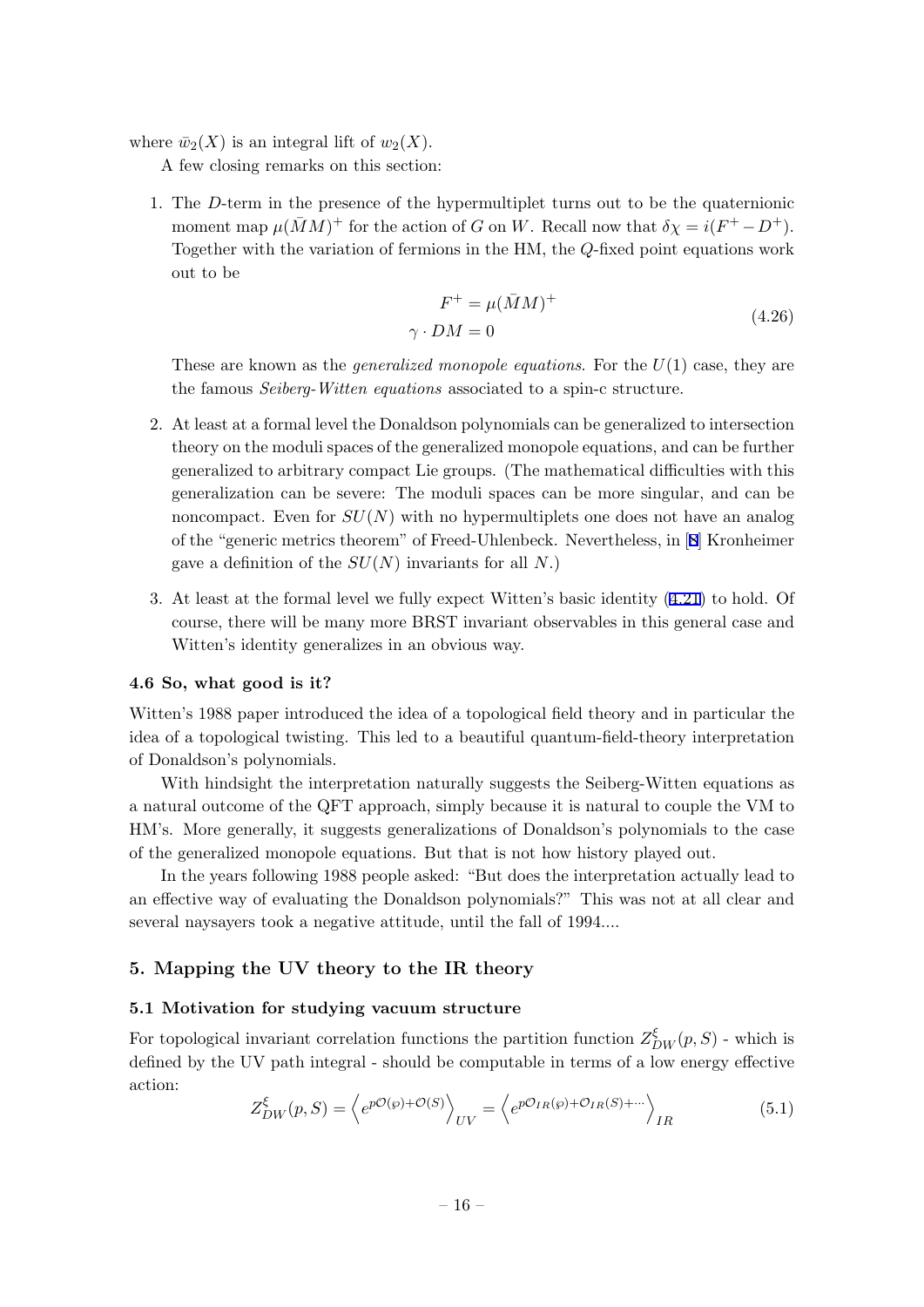<span id="page-17-0"></span>The reason is that we can scale up the metric: We replace:

$$
g_{\mu\nu} \to t g_{\mu\nu} \tag{5.2}
$$

and we take the limit  $t \to +\infty$ .

On the one hand, changing *t* is a *Q*-exact change in the path integral: It cannot change the integral.

On the other hand, from the physical point of view, we are stretching lengths to infinity, and correspondingly scaling energies to zero. That is, we are studying dynamics infinitesimally above the vacuum. Therefore, it must be possible to evaluate the partition function in the low energy effective theory. (By *definition* of a LEET!!)

Our goal is going to be to make (5.1) as explicit as possible. Note:

- 1. We will find that N=2 SYM has many quantum vacua. Because *X* is *compact* we must integrate over *all* the vac[ua o](#page-16-0)n the RHS. They mix under tunneling and it is impossible to separate them.
- 2. We will also need to map the operators. Under the RG  $\mathcal{O}(\wp) \to \mathcal{O}_{IR}(\wp)$  and  $\mathcal{O}(S) \to$  $\mathcal{O}_{IR}(S)$ . The +  $\cdots$  on the RHS indicates that there will be a subtlety in this mapping related to "contact terms."

Therefore, we need to understand the vacuum structure of the theory, first on  $\mathbb{R}^4$ .

#### **5.2 Spontaneous symmetry breaking**

Let us focus on the  $G = SU(2)$   $N = 2$  SYM with no matter hypermultiplets.

When we work on  $\mathbb{R}^4$  we specify a vacuum by the behavior of the fields at infinity. There will be no tunneling between vacua because of the infinite volume of  $\mathbb{R}^3$ .

In the classical theory the vacuum energy is  $V = \text{Tr}([\phi^*, \phi])^2$ . It is minimized by normal matrices and the classical vacua are parametrized by the gauge invariant parameter

$$
v = \text{Tr}\phi^2 \tag{5.3}
$$

 $v \text{ can take any value in the complex plane, and conversely, a choice of  $v \text{ uniquely determines}$$ a classical vacuum of the theory on  $\mathbb{R}^4$ . At every point on the *v*-plane the gauge group is spontaneously broken:

$$
SU(2) \to U(1) \tag{5.4}
$$

except at  $v = 0$ . So, except at  $v = 0$  the low energy theory is just  $U(1)$  N=2 Maxwell theory.

FIGURE: COMPLEX v-PLANE. POINT AT ORIGIN HAS ENHANCED GAUGE SYMMETRY.

In their breakthrough work in the spring of 1994 Seiberg and Witten showed that in the *quantum* theory we can still define:

$$
u := \langle \mathcal{O} \rangle \sim \langle \text{Tr}\phi^2 \rangle \tag{5.5}
$$

$$
-17-
$$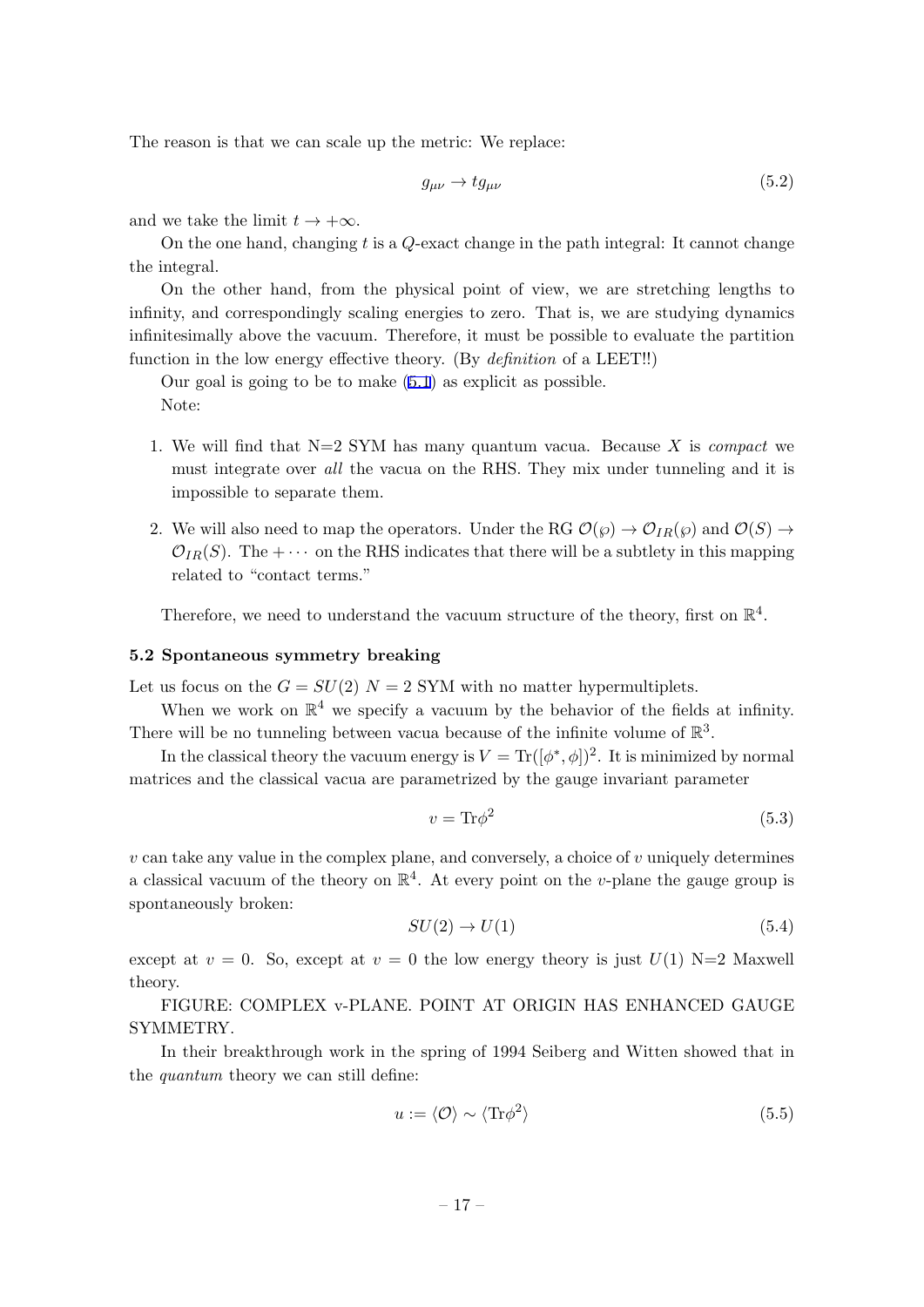<span id="page-18-0"></span>and that the set of vacua is still the entire complex *u*-plane, with *u* uniquely labeling a quantum vacuum but now, for *every* point on the *u* plane the gauge group is spontaneously broken  $SU(2) \rightarrow U(1)$ .

FIGURE: COMPLEX u-PLANE. TWO SINGULAR POINTS.

However, they also discovered a very important fact that at  $u = \pm \Lambda^2$ , where  $\Lambda$  is the dynamically generated scale in the theory, the IR description of the theory must change. We will explain how it changes below. This in general will add *new quantum vacua*.

#### **5.3 Seiberg and Witten's Effective action on the Coulomb branch**

In this section we stay away from the special points  $u = \pm \Lambda^2$ .

Seiberg and Witten also gave a description of the low energy effective action as a function of *u*.

In general, an  $N = 2 U(1)$ -gauge theory has an action which is determined by a single holomorphic function. The vm has complex scalar fields  $a, \bar{a}$ , and a  $U(1)$  gauge field  $A_\mu$ .

The Lagrangian is:

$$
\mathcal{L}_{IR,vm} \sim i(\bar{\tau}F^+F^+ + \tau F^- F^-) \n+ \text{Im}\tau da * d\bar{a} + \text{Im}\tau D * D \n+ \tau \psi * d\eta + \bar{\tau}\eta d * \psi + \tau \psi d\chi - \bar{\tau}\chi(d\psi) \n+ i\frac{d\bar{\tau}}{d\bar{a}}\eta \chi(D + F^+) + \cdots
$$
\n(5.6)

- 1. Here we have given it in the topologically twisted form we need and the  $+ \cdots$  contain other complicated interaction terms we will not need (but they would be relevant on non-simply connected manifolds).
- 2. As far as the constraint of  $N = 2$  supersymmetry is concerned  $\tau(a)$  can be an arbitrary holomorphic function of *a*. To give  $\tau(a)$  is to specify the Lagrangian. Therefore, to specify the low energy theory we we need to:
	- a.) Compute  $\tau(a)$
	- b.) Explain how  $\tau(a)$  is related to *u*.

Seiberg-Witten's solution to this problem is the following: (We will not try to justify the solution - for that see Prof. Nekrasov's lecture. We merely state the result.)

1. Consider the family of elliptic curves:

$$
E_u: \t y^2 = (x - u)(x - \Lambda^2)(x + \Lambda^2) \t (5.7)
$$

2. For reasons which will be clear in a second we equip these curves with a meromorphic one-form

 $\lambda_{SW} := \frac{dx}{dt}$  $\frac{uv}{y}(x-u)$  (5.8)

*♣*Here this is a slight lie, since Moore and Witten used the isogenous curve with modular group  $\Gamma^{0}(4)$  rather than the modular curve for Γ(2). But then the singularities of the family are not manifest. *♣*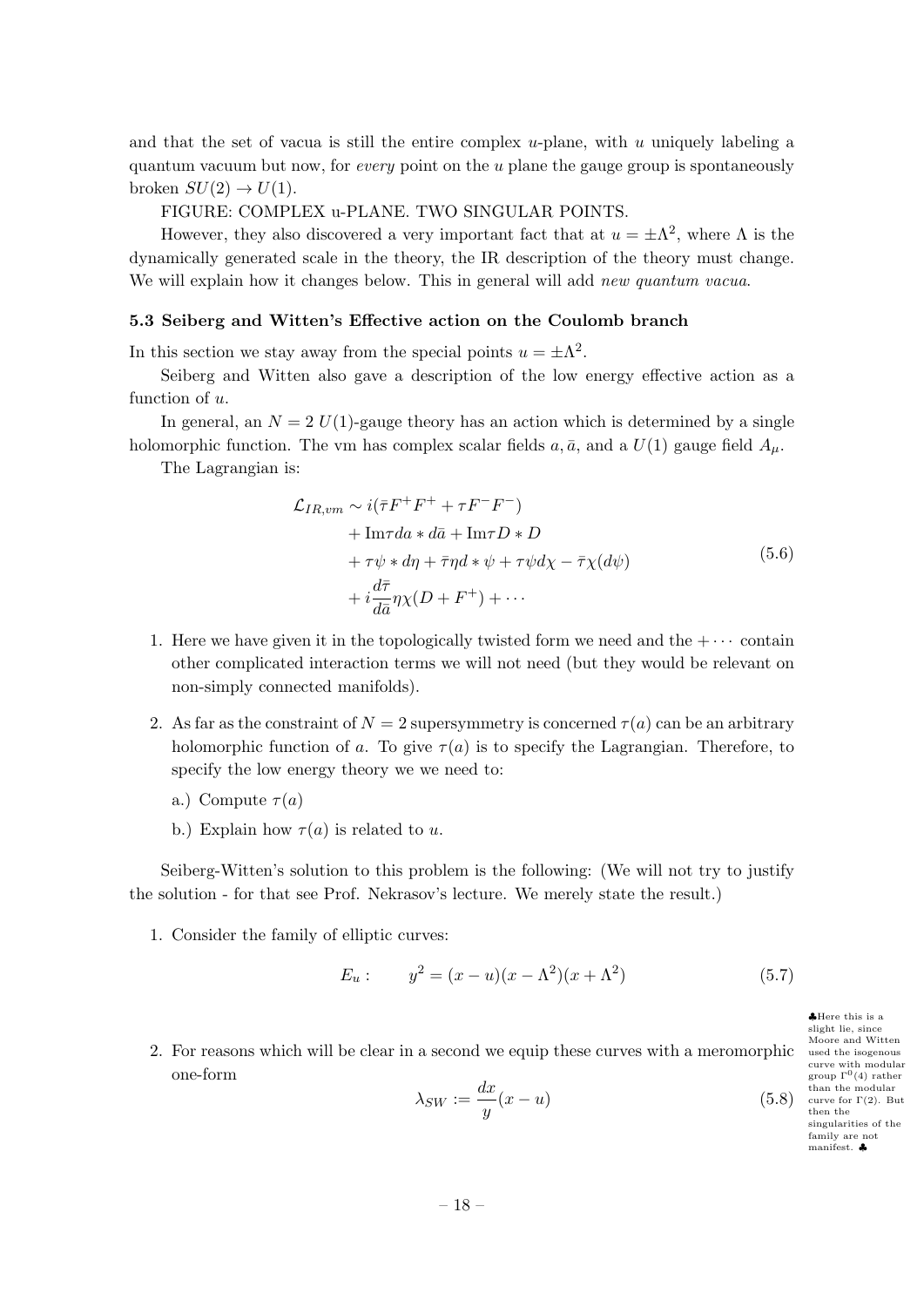<span id="page-19-0"></span>3. Next we *choose* a Lagrangian homology basis *A, B* of *H*1(*Eu*) and *define*

$$
a = \oint_{A} \lambda_{SW}.\tag{5.9}
$$

- 4. Then  $\tau$  is the period of  $E_u$  with respect to this homology basis this tells us the function  $\tau(a)$ , and we have -at least implicitly - explained how the (vev of) a is related to the vacuum *u*. The relation is given by (5.9). Note that, as is standard in discussions of LEETs, we are using the same notation, *a*, for a field, such as  $a(x^{\mu})$ on  $\mathbb{R}^4$  and its vacuum expectation value on  $\mathbb{R}^4$ .
- 5. Of course, we have made an arbitrary *choice* of homology basis, but the effective theory does not depend on this choice because a change of Lagrangian homology basis corresponds to an electromagnetic duality transformation on the abelian theory. In certain regions of the *u*-plane there is a preferred choice: This is the choice that gives large Im $\tau$ , which corresponds to the weak coupling description.

This solution of the vacuum structure leads to a very notable phenomenon: The local system  $H_1(E_u; \mathbb{Z})$  has monodromy around the discriminant locus  $u = \pm \Lambda^2$  where the fibration  $E \to \mathbb{C}$  becomes singular.

FIGURE: SHOW TORI OVER u-PLANE DEGENERATING AT 2 POINTS.

The natural homology basis at large *|u|* (which corresponds to the classical description of the spontaneously broken theory) has the property that the dual period

$$
a_d := \oint_B \lambda_{SW} \tag{5.10}
$$

goes to zero for  $u \to \Lambda^2$ . Similarly,  $a + a_d \to 0$  at  $-\Lambda^2$ .

In general the vacua  $u = \Lambda^2$  and  $u = -\Lambda^2$  are related by a symmetry so for brevity we will only describe what happens at  $u = \Lambda^2$ .

#### **5.4 BPS states**

There are actually *two* things we expect to be able to solve for exactly in  $N = 2$  field theories. The first is the low energy effective action. This was completely solved for the *SU*(2) theory (including couplings to matter hypermultiplets) by Seiberg and Witten [22, 21], and has been generalized to a large number of theories by many other physicists. It is still not known how to write the SW family of curves and the SW differential for an arbitrary N=2 field theory.

[Th](#page-35-0)e second thing we expect to solve for is the "BPS spectrum." These are the *lightest* particles in a fixed charge sector (of the low energy abelian gauge theory). Again, SW found the BPS spectrum for the pure *SU*(2) theory and there has been much progress in the meantime in understanding that spectrum for many other theories, but again the general solution has not been achieved. This fascinating topic requires a course all by itself...

The important thing for our story today is that in the pure *SU*(2) theory we know the BPS spectrum exactly. The particles are all heavy - and need not be included in the LEET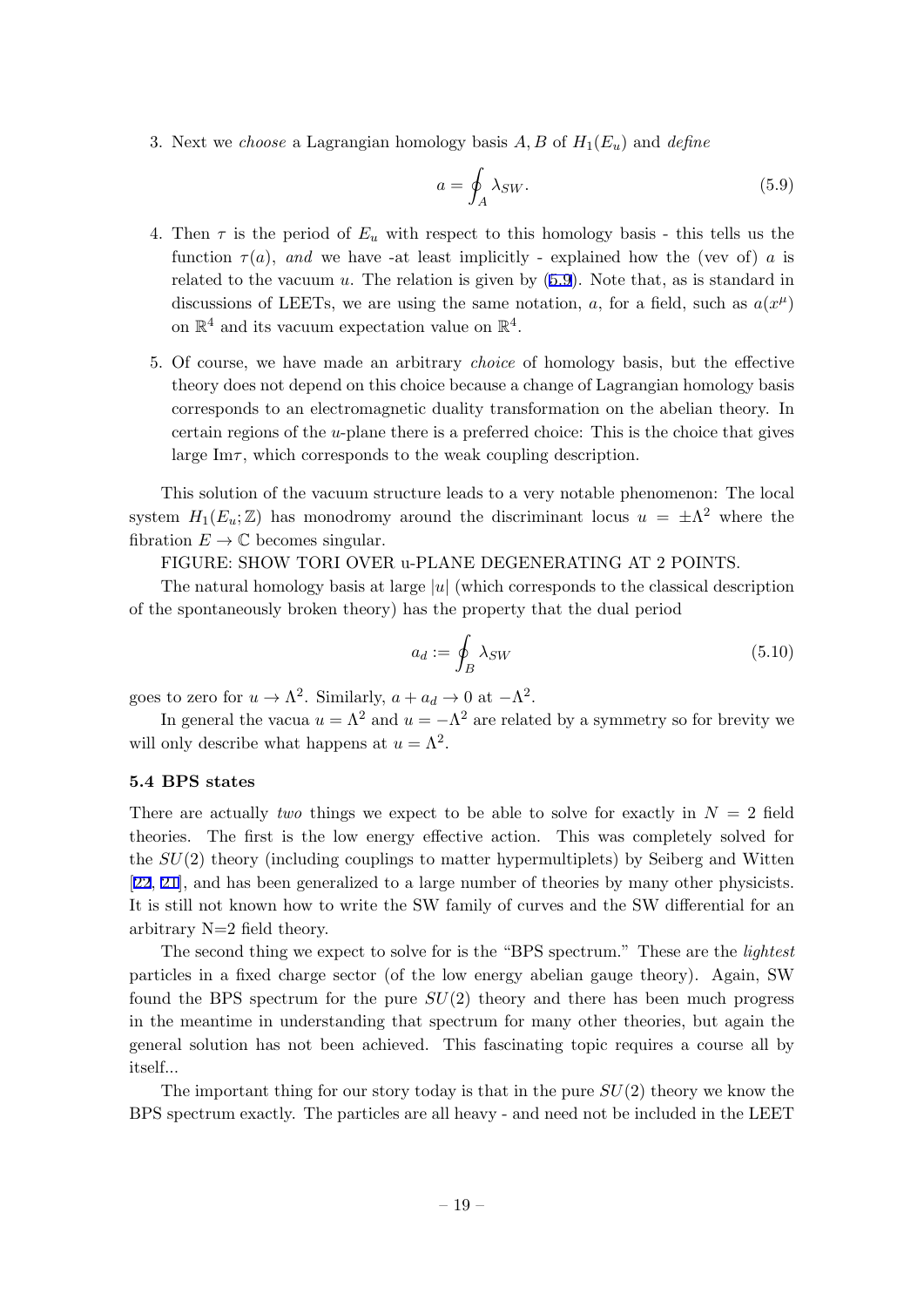<span id="page-20-0"></span>- with the crucial exception that at  $u = \pm \Lambda^2$  precisely one BPS multiplet of particles becomes massless. That means that the low energy effective field theory used above is *invalid* at  $u = \pm \Lambda^2$ . Indeed the Lagrangian becomes singular at this point.

## **5.5 The low energy theory near**  $u = \Lambda^2$

Although the description (5.6) breaks down at  $u = \Lambda^2$  it is clear how to correct the low energy description near each point. The light BPS particle turns out to correspond to a hypermultiplet field. At  $u = \Lambda^2$ , if one makes an electromagnetic duality transformation to the frame in which the [vec](#page-18-0)tormultiplet is  $(a_d, \bar{a}_d, A_{\mu,d}, \dots)$  then the monopole field M has charge 1, i.e. the representation *R* is the fundamental representation of  $U(1)$ .

One simply adds (5.6) (in the appropriate duality frame) to the standard Lagrangian for hypermultiplets  $\mathcal{L}_{HM}$  (which can be looked up in textbooks on supersymmetry. See e.g. [9].)

Now, the theory

$$
\mathcal{L}_{IR,VM}(a_d,\dots) + \mathcal{L}_{HM},\tag{5.11}
$$

whe[n t](#page-35-0)opologically twisted, is again in standard MQ form, but this time the Q-fixed point equations become the Seiberg-Witten equations

$$
F(A_d)^+ = (\bar{M}M)^+ \n\gamma \cdot DM = 0
$$
\n(5.12)

So, *there is a new branch of quantum vacua*, which we will call the Higgs branch.

We must stress that the gauge field used in (5.12) is *dual* to the one used on the Coulomb branch.

Therefore, the IR evaluation of  $Z_{DW}^{\xi}(p, S)$  involves a sum of two terms:

$$
Z_{DW}^{\xi}(p,S) = Z_{IR,Coulomb} + Z_{IR,Higgs}
$$
\n(5.13)

Of course, the term *ZIR,Higgs* is itself a sum of two path integrals, one for the contribution at  $u = \Lambda^2$  and one for the contribution at  $u = -\Lambda^2$ .

#### **5.6 Mapping operators from UV to IR**

Now we must understand how to express the operators  $\mathcal{O}$  and  $\mathcal{O}(S)$  in the low energy effective theory.

The secret is to understand how the 0-operator maps under the RG and then to realize that the *K* operator of (4.13) is RG invariant: The supersymmetry operators do not evolve with scale.

#### **5.6.1 Mapping opera[tors](#page-13-0) on the Coulomb branch**

The operator  $\mathcal O$  is the same as  $u$ , by definition. This is true both at low and high energy. The expression for *u* in terms of fields will be very different in the UV and IR theories.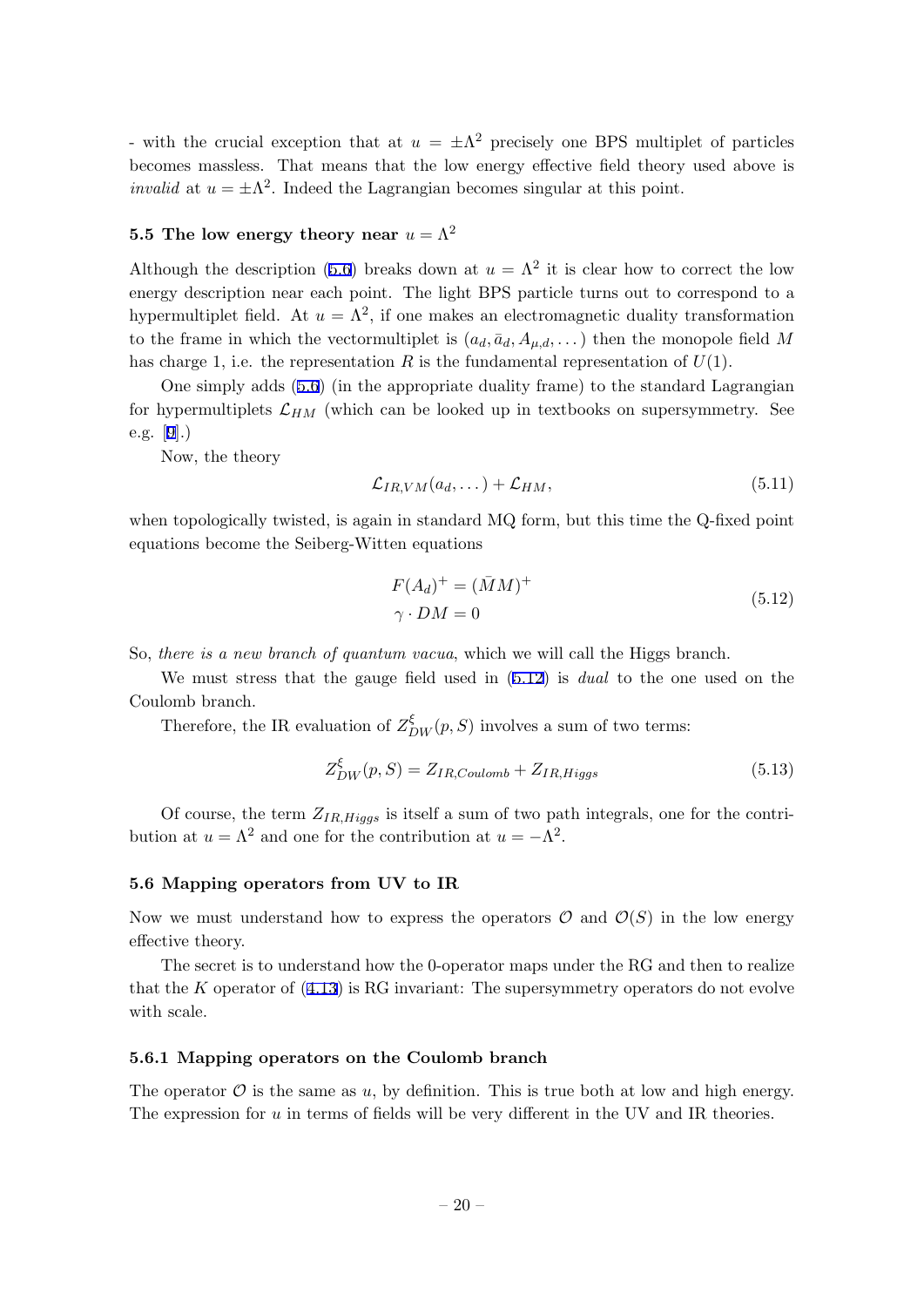<span id="page-21-0"></span>In any case, in the IR theory we obtain  $\mathcal{O}^{(1)}$  by acting with *K* on *u* using the fields and supersymmetry transformation laws in the low energy effective abelian theory. Then using standard supersymmetry transformations one finds:

$$
Ka \sim \psi
$$
  
\n
$$
K\psi \sim (F^- + D)
$$
\n(5.14)

and so forth. (Recall that *D* is a self-dual 2-form.)

Thus in the low energy theory  $\mathcal{O}^{(1)} = Ku \sim \frac{\partial u}{\partial a}\psi$ , and acting with *K* again we get

$$
\mathcal{O}_{IR,c} = u
$$
  

$$
\mathcal{O}_{IR,c}(S) \sim \int_{S} \frac{\partial u}{\partial a} (F^- + D) + \frac{\partial^2 u}{\partial a^2} \psi^2
$$
 (5.15)

#### **5.6.2 Mapping operators on the Higgs branch**

Similarly, on the Higgs branch there is only one 0-operator with the right ghost charge, and it is  $a_d$ . The operator  $\mathcal{O} = u$  is a known function of  $a_d$ , expressed in terms of modular functions. Therefore, by exactly the same strategy as we used on the Coulomb branch, we find the low energy operators

$$
\mathcal{O}_{IR,h} = u
$$
  

$$
\mathcal{O}_{IR,h}(S) \sim \int_{S} \frac{du}{da_d} F(A_d) + \frac{d^2 u}{da_d^2} \psi^2
$$
 (5.16)

where  $A_d$  is the  $U(1)$  gauge field in the duality frame in which the monopole is purely electrically charged.

#### **5.6.3 Contact terms**

In evaluating correlation functions of the operators  $\mathcal{O}(S)$  in the low energy effective theory there is an important subtlety. When *S* has self-intersections there will be singularities even in the topological field theory which must be accounted for. In the IR theory one must insert a local operator at the points of self-intersection of *S*.

## FIGURE: TWO INTERSECTING SURFACES

If one works with off-shell susy this must be a *Q*-closed operator associated with a point, and hence is just a holomorphic function of *u*. Thus we have:

$$
\langle e^{p\mathcal{O}+\mathcal{O}(S)} \rangle_{UV} = \langle e^{p\mathcal{O}_{IR,c}+\mathcal{O}_{IR,c}(S)+S^2T_c(u)} \rangle_{\text{Coulomb}} + \langle e^{p\mathcal{O}_{IR,h}+\mathcal{O}_{IR,h}(S)+S^2T_h(u)} \rangle_{\text{Higgs}} \tag{5.17}
$$

The functions  $T_c(u)$  and  $T_h(u)$  can be determined by self-consistency arguments, as was done in [19]. A systematic theory of these contact terms was developed by Losev-Nekrasov-Shatashvili [10]. See also [11] for a simple derivation of the result:

$$
T_c(u) \sim \frac{\partial^2 \mathcal{F}}{\partial \tau_0^2} \qquad \tau_0 \sim \log \Lambda. \tag{5.18}
$$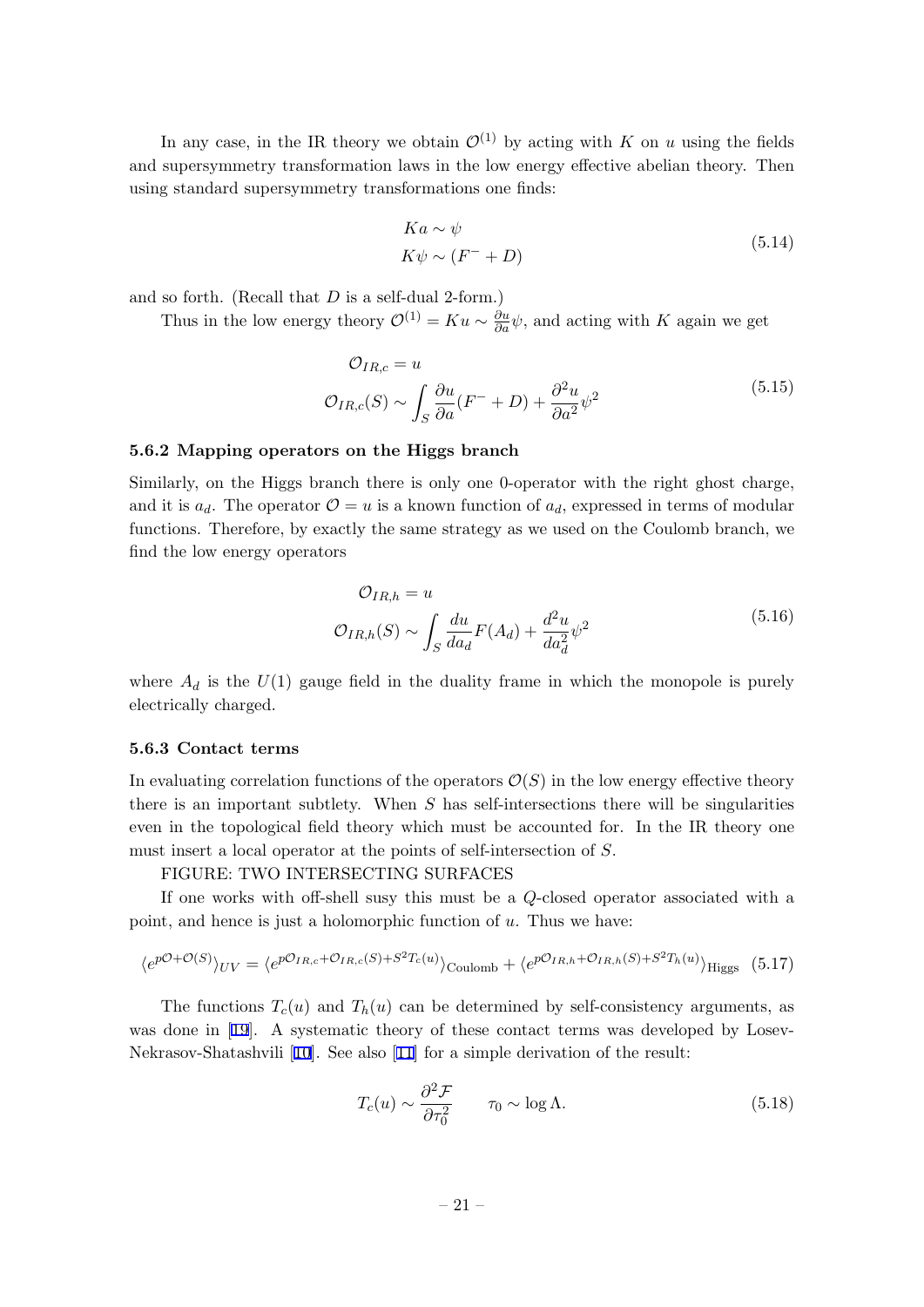<span id="page-22-0"></span>For pure  $SU(2)$  theory this is a certain weight zero almost modular form under the duality group  $\Gamma^{0}(4)$ :

$$
T_c(u) = -\frac{1}{24} \left( \left( \frac{du}{da} \right)^2 E_2 - 8u \right) \tag{5.19}
$$

We also denote  $\hat{T}_c$  where we replace  $E_2$  by the standard modular (but nonholomorphic) object  $\hat{E}_2$ .

## **5.7 Gravitational Couplings**

Seiberg and Witten determined their effective action on  $\mathbb{R}^4$ . When coupling to a gravitational field there are exactly three new terms which must be taken into account.

#### **5.7.1 Gravitational Couplings on the Coulomb Branch**

Let us first discuss the couplings in the effective action on the Coulomb branch.

Because of topological invariance we can only have coupling to the metric via:

$$
\Delta_{\rm grv} S = \int_X e(u) \text{Tr} R \wedge R^* + p(u) \text{Tr} R \wedge R + \frac{i}{4} \int_X F \wedge w_2(X) \tag{5.20}
$$

where  $F$  is the fieldstrength of the low energy  $U(1)$  abelian gauge theory.

The first two terms exponentiate to functions in the integral over the *u*-plane:

$$
E(u)^{\chi}P(u)^{\sigma} \tag{5.21}
$$

Now, one can derive from consistency of the integrand on the *u*-plane (behavior under electromagnetic duality together with asymptotic behavior at weak coupling) that

$$
E(u) = \alpha \left(\frac{du}{da}\right)^{1/2} \tag{5.22}
$$

$$
P(u) = \beta \Delta^{1/8} \tag{5.23}
$$

- 1. Here  $\Delta$  is the discriminant of the curve.
- 2. We have written *E* and *P* in a form which generalizes when we couple the *SU*(2) vm to hypermultiplets (that will be important when we come to geography, later.) In the pure  $SU(2)$  theory  $\Delta = u^2 - \Lambda^2$ .
- 3. Here  $\alpha, \beta$  are numerical constants. Ultimately they will be the *only* unknowns in the full computation, and will be "fit to the experimental data." The can be provided by
	- a. Explicit computations of the Donaldson polynomials in two special cases.
	- b. The wall-crossing-formula.
	- c. The blowup formula.

We will use the fit to the wall-crossing-formula.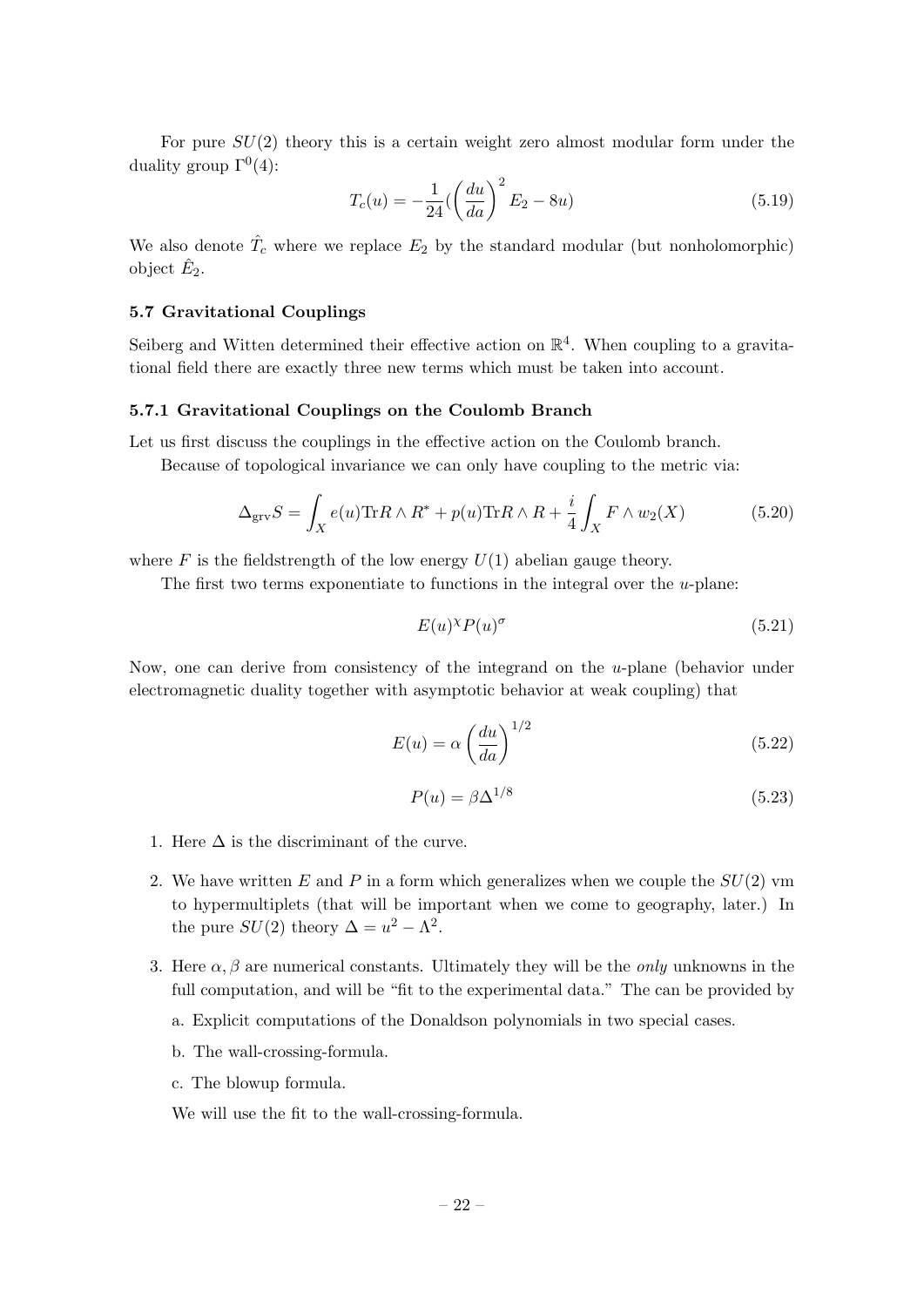<span id="page-23-0"></span>The third term is a phase which Witten deduced from a careful treatment of the fermionic measure [28]. To state this phase properly recall that in the UV we have an *SU*(2) bundle with 't Hooft flux  $\xi \in H^2(X, \mathbb{Z}/2\mathbb{Z})$ . We choose an integral lift  $2\lambda_0 = \bar{w}_2(E)$ of *ξ*. Then the line bundles which arise in the low energy abelian gauge theory have "first Chern class" in the [tor](#page-35-0)sor

$$
\lambda \in \Gamma_{\xi} := \lambda_0 + \bar{H}^2(X) \tag{5.24}
$$

One way to think of this is that the spontaneous symmetry breaking reduces the *SU*(2) structure group so that the associated rank 2 bundle *E* is decomposed as a sum of line bundles  $L \oplus L^{-1}$ . However, when there is nonzero 't Hooft flux *E* does not exist, but its symmetric square does

$$
\text{Sym}^2(L \oplus L^{-1}) = L^2 \oplus \mathcal{O} \oplus L^{-2} \tag{5.25}
$$

and we are writing  $2\lambda = c_1(L^2)$ .

In any case, in evaluating  $Z_{\text{Coulomb}}$  we need to sum over such line bundles, and the proper version of the phase from the third term in  $\Delta_{\rm grv} S$  is:

$$
e^{2\pi i \lambda_0^2} (-1)^{(\lambda - \lambda_0) \cdot w_2(X)} \tag{5.26}
$$

## **5.7.2 Gravitational Couplings on the Higgs Branch**

There is a similar story for the gravitational couplings on the Higgs branch. There will be unknown functions:

$$
\Delta_{\rm grv} S_{Higgs} = \int_X e_h(u) \text{Tr} R \wedge R^* + p_h(u) \text{Tr} R \wedge R + c(u) F^2 + \frac{i}{4} F w_2(E) \tag{5.27}
$$

Where *F* is now the fieldstrength of the *dual photon*. Indeed, this term is deduced from electromagnetic duality. These exponential to

$$
e^{2\pi i(\lambda_0^2 + \lambda \cdot \lambda_0)} C(u)^{\lambda^2} P_h(u)^\sigma E_h(u)^\chi \tag{5.28}
$$

where now  $\lambda$  is a spin-c structure and  $2\lambda_0$  is the integral lift of  $w_2(E)$  we used before.

*A key point is that the first three functions eh, p<sup>h</sup> and c are undetermined and cannot easily be found from first principles.*

However, the functions *C, P, E* are universal - in the sense that they are independent of the 4-fold *X* - and this, together with the wall-crossing phenomenon of the *u*-plane integral will allow us to determine them.

## **6. General Form of the Higgs Branch Contribution**

Let us sketch now how to evaluate  $Z_{IR,Higgs}$  in terms of the unknown functions  $T_h, C, P, E$ .

As we said,  $Z_{IR,Higgs}$  is a sum of two terms, related by a symmetry, at  $u = \Lambda^2$  and  $u = -\Lambda^2$ .

We focus on  $u = \Lambda^2$ . This term can be written as:

$$
Z_{IR,Higgs,\Lambda^2} = \sum_{\lambda \in \Gamma_w} \left\langle e^{pu + \frac{i}{4\pi} \int_S \frac{du}{da_d} F(A_d) + S^2 T_h(u)} \right\rangle_{u = \Lambda^2, \lambda}
$$
(6.1)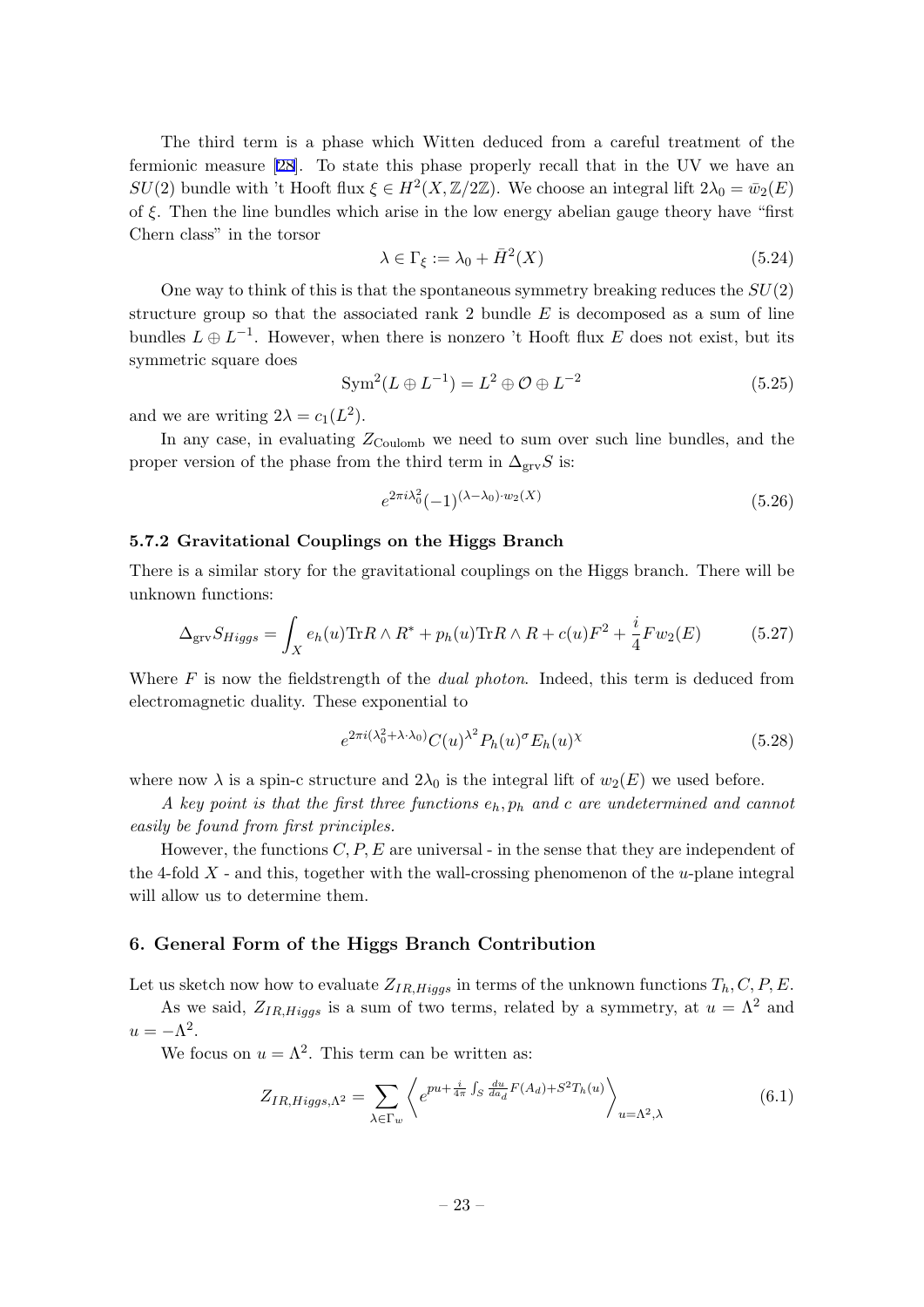<span id="page-24-0"></span>where we sum over the first Chern class  $\lambda$  of spin-c structures as in (4.25).

Now we evaluate the path integral in a fixed "flux sector" *λ*. The low energy effective action coupled to the light "monopole hypermultiplets" is in standard MQ form for localizing on the SW equations. Therefore the path integral in a fixe[d flu](#page-15-0)x sector is:

$$
\int_{\mathcal{M}(\lambda)} e^{2\pi i (\lambda_0^2 + \lambda \cdot \lambda_0)} e^{pu + i \frac{du}{da_d} S \cdot \lambda + S^2 T_h(u)} C(u)^{\lambda^2} P(u)^\sigma E(u)^\chi. \tag{6.2}
$$

Here  $\mathcal{M}(\lambda)$  is the moduli space of solutions to the Seiberg-Witten equations based on spin-c structure *λ*. It is known to be *smooth, compact, orientable* and of dimension

$$
vdim \mathcal{M}(\lambda) = \frac{(2\lambda)^2 - (2\chi + 3\sigma)}{4} := 2n(\lambda) \qquad n(\lambda) \in \mathbb{Z}
$$
 (6.3)

In SW theory it is embedded in an infinite-dimensional manifold  $\mathcal{A}/\mathcal{G} \times \Gamma(S^+ \otimes L)$  of homotopy type  $\mathbb{C}P^{\infty}$  and so inherits a class of degree two. All these assertions are proved in the textbooks [6, 23, 20].

In the topological field theory that class is - up to normalization, and again invoking the correspondence  $(3.8)$  - the field  $a_d$  of ghost number 2. The way we should interpret the integral (6.2) is t[ha](#page-34-0)[t w](#page-35-0)e [ex](#page-35-0)pand

$$
u = \Lambda^2 - 2i\Lambda a_d + \mathcal{O}(a_d^2)
$$
\n
$$
(6.4)
$$

This exact expansion is completely known in terms of elliptic functions. Then we define the *Seiberg-Witten invariant* to be:

$$
SW(\lambda) := \int_{\mathcal{M}(\lambda)} a_d^{n(\lambda)} \tag{6.5}
$$

This is an integer, and thus we can express the contribution of a spin-c structure  $\lambda$  to *ZIR,Higgs,*Λ<sup>2</sup> as

$$
SW(\lambda) Res_{a_d=0} \frac{da_d}{a_d^{1+n(\lambda)}} \left( e^{pu + \cdots} C^{\lambda^2} P^{\sigma} E^{\chi} \right)
$$
(6.6)

This is as far as we can go without an explicit knowledge of *Th, C, P, E*.

## **7. The Coulomb branch contribution aka The u-plane integral**

Now we will evaluate *ZIR,Coul*.

We have described above all the ingredients that go into doing the *u*-plane integral.

An important scaling argument [19] shows that when *X* has  $b_2^+ > 0$  then the result is determined by the *tree-level path integral*: We can forget about one-loop determinants and nontrivial Feynman graphs.

Thus, we are immediately left wi[th](#page-35-0) a finite-dimensional integral

$$
\int (d\alpha d\bar{a})(d\eta d\chi d\psi)(dAdD)e^{S+\Delta_{\rm grv}S}e^{pu+\mathcal{O}_{IR,c}(S)+S^2T_c(u)}\tag{7.1}
$$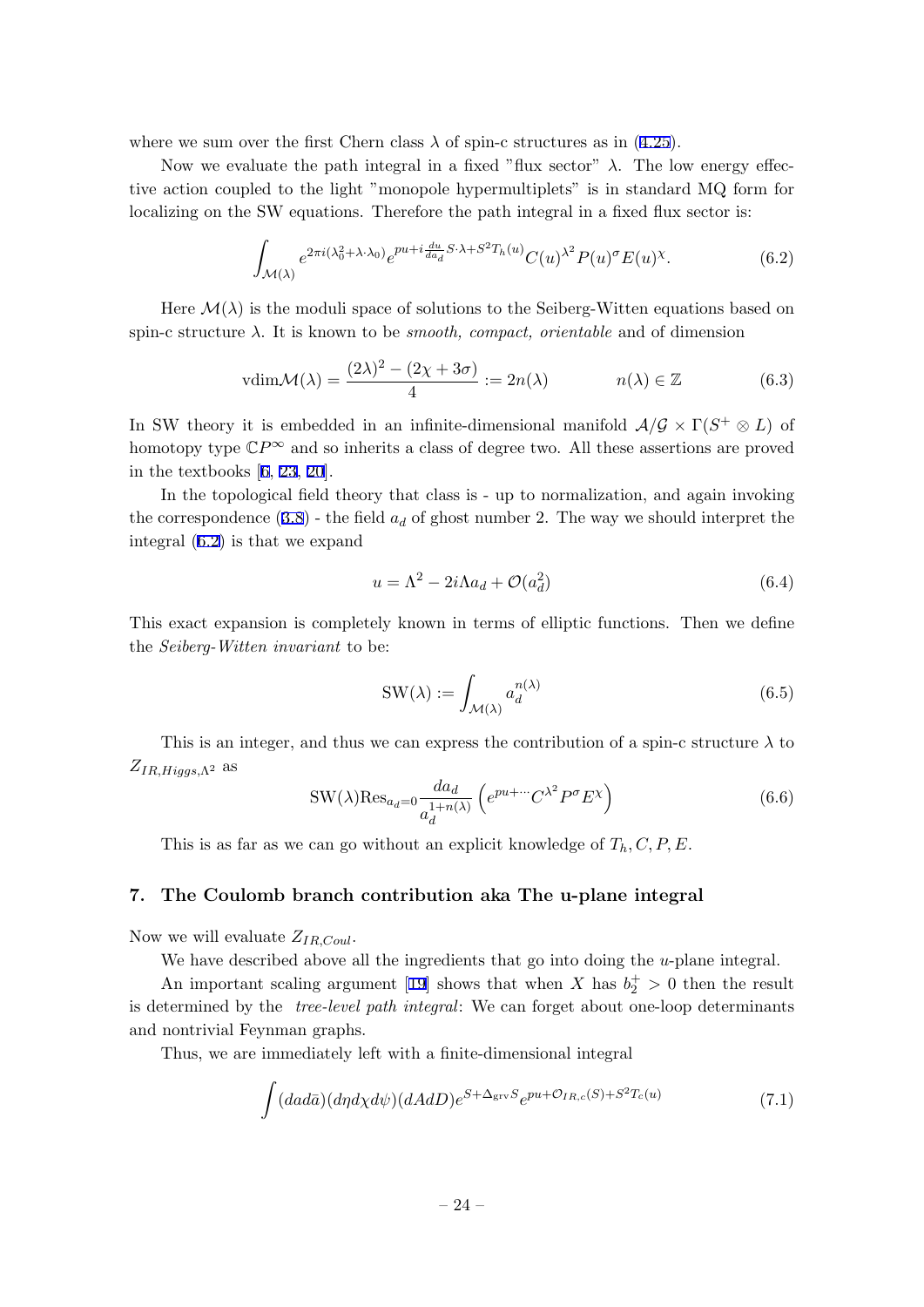#### <span id="page-25-0"></span>**7.1 The integral over fermions**

Let us first consider the fermionic integral:

- 1. The space  $H^0(X; \mathbb{R})$  of  $\eta$  zeromodes is one-dimensional.
- 2. The space  $H^1(X; \mathbb{R})$  of  $\psi$  zeromodes is  $b_1$ -dimensional.
- 3. The space  $H^{2,+}(X;\mathbb{R})$  of  $\chi$  zeromodes is  $b_2^+$ -dimensional.

There are three remarks to make about the fermionic integral:

- 1. Note that a choice of orientation is needed to define the Grassmann integral *dηdψdχ*. Moreover, in pinning down the overall sign of the partition function  $Z_{DW}$  one must choose an integral lift of  $w_2(E)$ , here denoted  $2\lambda_0$ . A change of this choice  $\lambda'_0 = \lambda_0 + 2\beta$ changes the overall sign by  $(-1)^{\beta \cdot w_2(X)} = (-1)^{\beta^2}$ . All of this is beautifully mirrored in Donaldson theory where a choice of orientation of  $H^0 \oplus H^1 \oplus H^{2,+}$  determines an orientation of the moduli space of instantons  $M$ , and moreover a change of lift of  $w_2(E)$  produces just the right change of sign [3]. It is reassuring to see these "fine" structure details" mirrored in the physical approach.
- 2. For simplicity we will assume *X* is simply connected. This means we can drop the *ψ*-integral, and moreover we can drop the *ψ*-d[ep](#page-34-0)endence in the action (5.6) and in the observables. This simplifies the equations a lot. The equations with  $b_1 \neq 0$  have been worked out in [19] and [12].
- 3. Now, since there is a one-dimensional space of *η* zeromodes, and since *[η](#page-18-0)* does not appear in any of the observables a glance at the action (5.6) shows that for the *u*plane integral to be [non](#page-35-0)zero [we m](#page-35-0)ust have  $b_2^+(X) = 1$ . This might seem discouraging, but we will press on. Note that integrating out  $\eta$  and  $\chi$  then brings down a factor of

$$
\frac{d\bar{\tau}}{d\bar{a}}(D+F)^{+}
$$
\n(7.2)

(Since  $b_2^+=1$  we can regard  $(D+F)^+$  as a scalar. )

#### **7.2 The photon path integral**

The integral over the gauge field is straightforward. As we have discussed, we sum over flux sectors labeled by  $\lambda \in \Gamma_{\xi}$ . The result is that we replace

$$
F \to 4\pi\lambda \tag{7.3}
$$

and get

$$
\frac{e^{2\pi i \lambda_0^2}}{\sqrt{\text{Im}\tau}} \sum_{\lambda \in \Gamma_\xi} e^{-i\pi \bar{\tau} \lambda_+^2 - i\pi \tau \lambda_-^2 - i\frac{du}{da}(S,\lambda_-)} (-1)^{(\lambda - \lambda_0) \cdot w_2(X)} \left[4\pi \lambda_+ + D\right]
$$
(7.4)

#### **7.3 Final Expression for the** *u***-plane integral**

Finally, we just do the 1-dimensional (because  $b_2^+ = 1$ ) Gaussian integral over the auxiliary field *D*. The final expression is:  $Z_{IR,Coul} = Z_u^{\xi}(p, S)$  with

$$
Z_u^{\xi}(p, S) = \alpha^{\chi} \beta^{\sigma} \int da d\bar{a} \frac{d\bar{\tau}}{d\bar{a}} \left(\frac{du}{da}\right)^{\chi/2} \Delta^{\sigma/8} e^{pu + S^2 \hat{T}_c(u)} \Theta \tag{7.5}
$$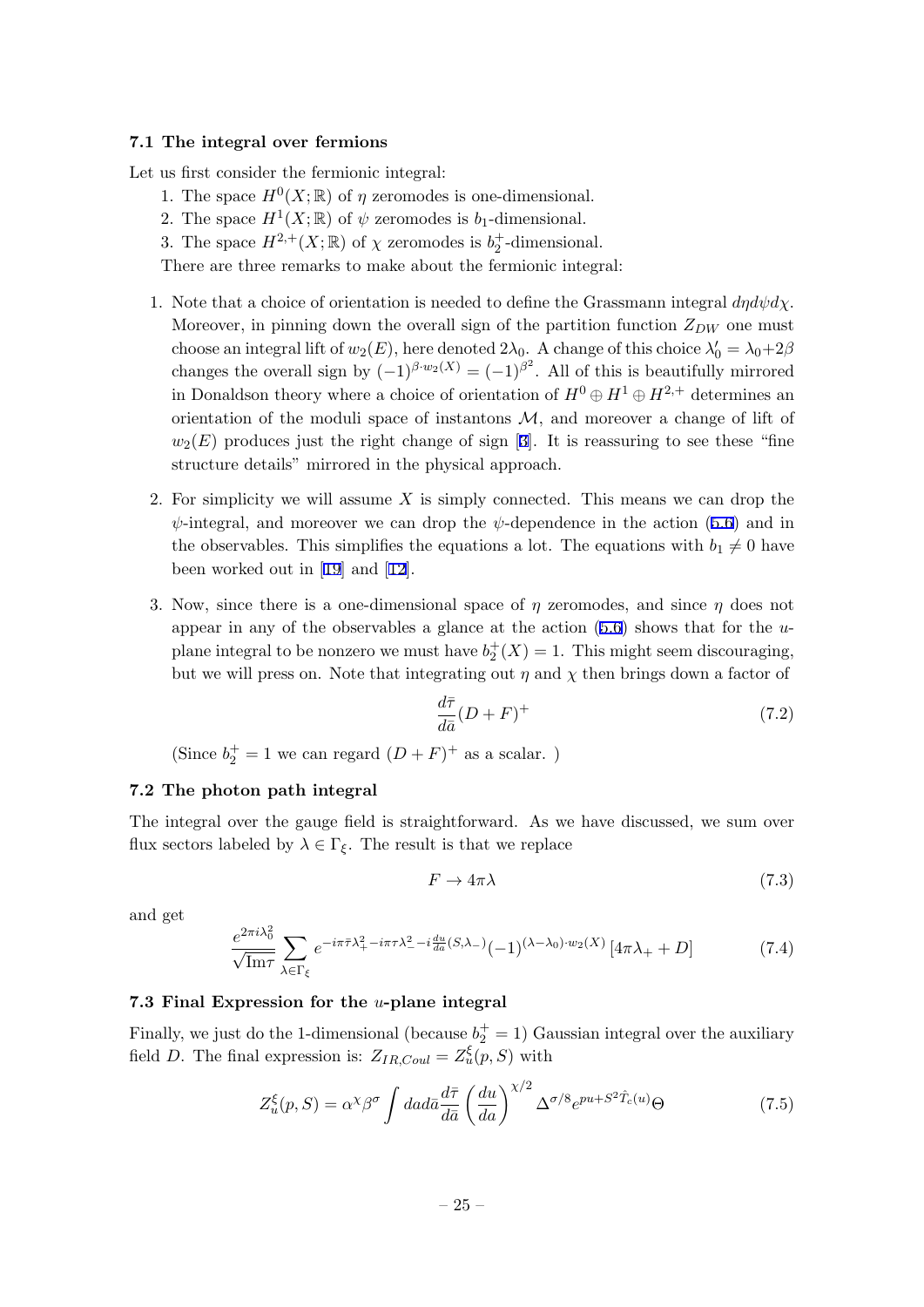$$
\Theta = \frac{e^{-\frac{S^2}{8\pi y} \left(\frac{du}{da}\right)^2}}{\sqrt{y}} e^{2\pi i \lambda_0^2} \sum e^{-i\pi \bar{\tau} \lambda_+^2 - i\pi \tau \lambda_-^2 - i\frac{du}{da}(S,\lambda_-)} (-1)^{(\lambda - \lambda_0) \cdot w_2(X)} \left[\lambda_+ + \frac{i}{4\pi y} \frac{du}{da} S_+\right]
$$
(7.6)

where we define  $y = \text{Im}\tau$ .

Let us make a number of comments about this result for the *u*-plane integral

- 1. The expression has been written in a form valid for the inclusion of hypermultiplets (in the rank one case). That will be useful later.
- 2. We can rewrite the integral as

$$
\int da d\bar{a}(\cdots) = \int_{\mathbb{C}} du d\bar{u} \mid \frac{da}{du}|^2 (\cdots)
$$
\n(7.7)

However, notice that the integrand makes (extensive!) use of a duality frame. It is not at all obvious that the expression is in fact a well-defined measure on the *u*plane, but this can be checked using the modular properties of the various terms. In particular, Θ is essentially a theta-function and has nice duality transformation properties.

3. In pure *SU*(2) theory it is better to write

$$
\int da d\bar{a}(\cdots) = \int_{\mathcal{F}} d\tau d\bar{\tau} \mid \frac{da}{d\tau} \mid^{2} (\cdots)
$$
\n(7.8)

isomorphic to the fundamental domain for  $\Gamma^{0}(4)$  on the upper-half-plane:

FIGURE OF FUNDAMENTAL DOMAIN FOR  $\Gamma^0(4)$ 

Then all the factors in the integrand can be written as modular functions of  $\tau$ , although the relevant expansion in *q* is different near  $\tau = i\infty$ ,  $\tau = 0$  and  $\tau = 2$ .

- 4. Near the discriminant locus, and  $u = \infty$ , various terms in the integrand become singular. One must define the integral with care in these regions.
- 5. While the integral is subtle and complicated, we must stress that the topology of *X* only enters through the classical cohomology ring, and therefore *ZIR,Coul* is only a function of the homotopy type of *X*.
- 6. Notice that although we are discussing topological field theory the integrand certainly has nontrivial metric dependence since it explicitly uses the projection of  $\lambda$  to its selfdual *λ*<sup>+</sup> and anti-self-dual *λ<sup>−</sup>* parts. Since we are dealing with topological field theory we might hope that the result of the integral is metric independent. We next turn to a detailed study of this question.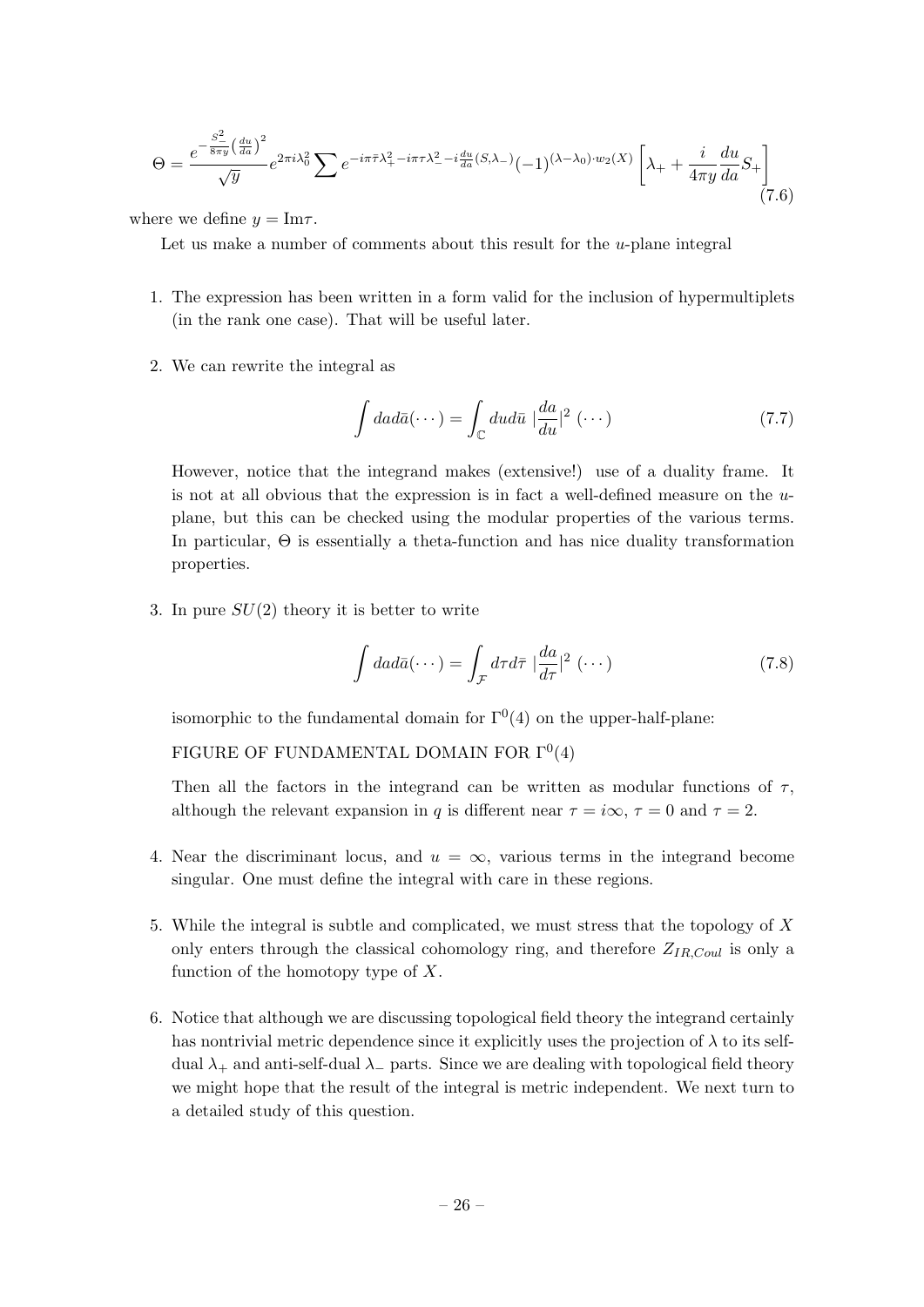## <span id="page-27-0"></span>**7.4 Metric Dependence: Wall-crossing**

The formalism of topological field theory guarantees that the variation of the path integral with respect to the metric will be a total derivative in field space:

$$
\frac{\delta}{\delta g_{\mu\nu}}Z = \langle T_{\mu\nu} \rangle = \langle \{ Q, \Lambda_{\mu\nu} \} \rangle \tag{7.9}
$$

however, in some situations that total derivative will not be zero. One example is the holomorphic anomaly of BCOV. The *u*-plane integral is another striking example of this.

Since  $b_2^+ = 1$ , the cohomology space  $H^2(X; \mathbb{R})$  is a vector space with a Lorentzian metric. Once we choose an orientation of  $H^{2,+}$  there is a unique self-dual class  $\omega$  so that  $\omega \cdot \omega = 1$ , so  $\omega$  lies on the "mass-shell."

#### FIGURE: HYPERBOLOID

The metric dependence enters the *u*-plane integrand entirely through the projections such as

$$
\lambda = \lambda_+ \omega + \lambda_- \tag{7.10}
$$

Therefore we can just consider a family  $\omega(t)$  along the hyperboloid and take derivatives.

One can work out the explicit total derivative and reduce the variation of *Z* wrt to the metric to a boundary integral:

$$
\frac{d}{dt}Z_u^{\xi}(p,S) = -i\alpha^{\chi}\beta^{\sigma} \sum_{u^* = \pm \Lambda^2, \infty} \lim_{\epsilon \to 0} \oint_{S^1(\epsilon)} du \left(\frac{da}{du}\right)^{1-\frac{1}{2}\chi} \Delta^{\sigma/8} e^{2pu + S^2 T(u)} \Upsilon
$$
\n(7.11)

where  $\Upsilon$  is another theta function similar to  $\Theta$ . Close analysis shows that this is a  $\delta$ -function (except for  $N_f = 4$ ).

The support of the *δ*-function is at certain walls of the form

$$
W(\lambda) := \{ \omega : \omega \cdot \lambda = 0 \}
$$
\n<sup>(7.12)</sup>

The essence of the matter is that near  $u*$  the gauge coupling Im $\tau \to \infty$ , exponentially suppressing all terms in the theta function but one, associated with a vector  $\lambda$  so that  $\lambda_+ \to 0$ . The *τ* integral looks like

$$
c(n)\int^{\infty} \frac{dy}{y^{1/2}} e^{-2\pi\lambda_+^2 y} \lambda_+ \sim c(n)\text{sign}(\lambda_+) \tag{7.13}
$$

where  $c(n)$  are coefficients of a modular form, and only the term with  $n = \lambda^2/2$  survives the integral over Re*τ* .

Physically, what happens at the  $u = \infty$  walls is that the connection can become reducible and there is an abelian instanton, i.e. a connection on the line bundle *L* with  $F^+ = 0$ . This leads to an extra bosonic zeromode in the path integral leading to a  $\delta$ function divergence.

The walls are located at

From 
$$
u = \infty
$$
:  $\lambda \in \Gamma_{\xi} = \frac{1}{2}\bar{w}_2(E) + \bar{H}^2(X)$  (7.14)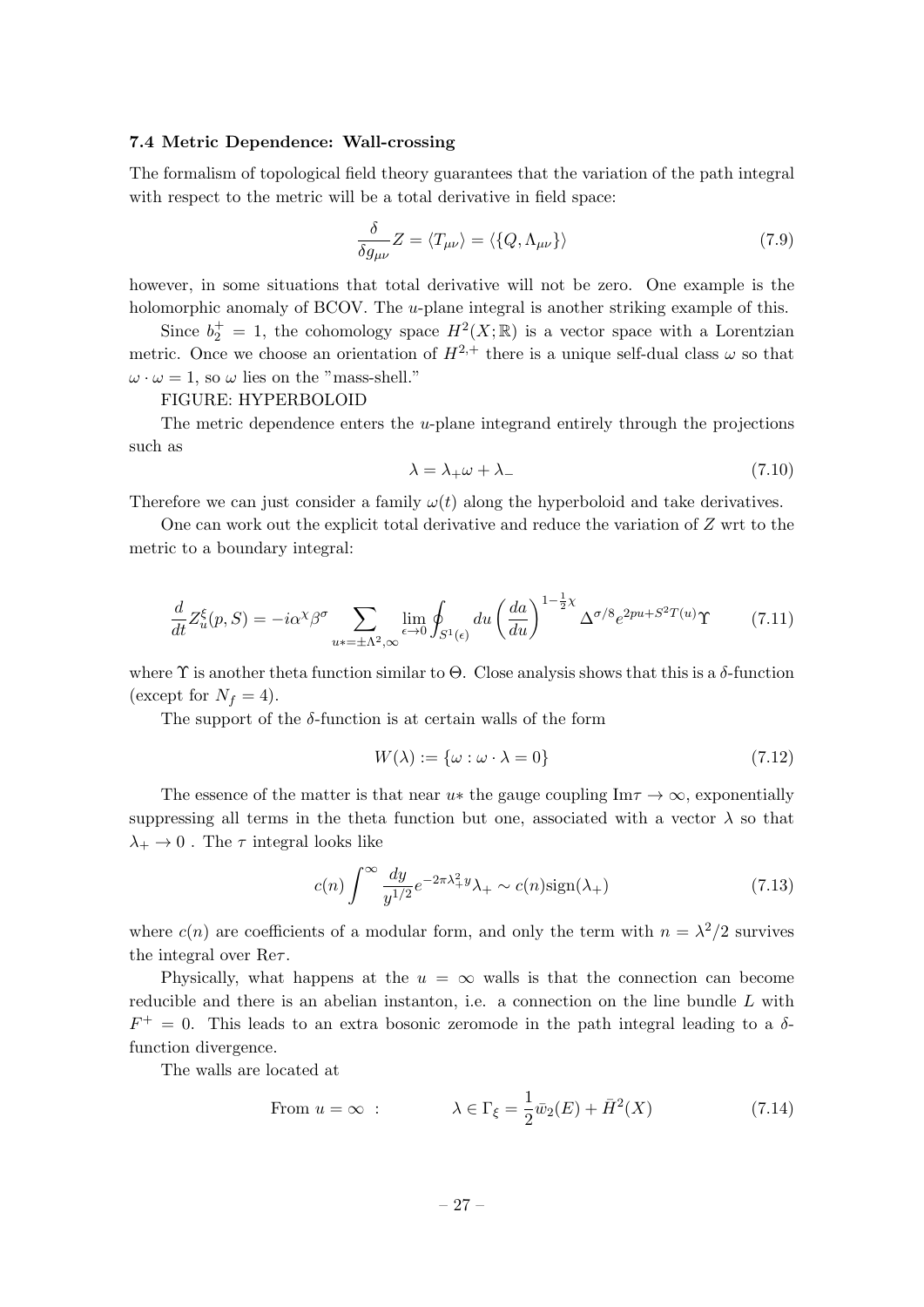From 
$$
u = \pm \Lambda^2
$$
:  $\lambda \in \Gamma_w = \frac{1}{2}\bar{w}_2(X) + \bar{H}^2(X)$  (7.15)

<span id="page-28-0"></span>The discontinuity across the walls  $\Delta_{u_*,\lambda} Z_u^{\xi}(p, S)$  can be expressed as a residue of a *holomorphic* object: This is the Fourier coefficient of a modular form.

The walls divide up the forward light-cone into chambers. A correlator  $\langle \mathcal{O}^{\ell} \mathcal{O}(S)^{r} \rangle$  for fixed  $\ell$ , r will only change across a finite number of chambers.

## FIGURE: CHAMBERS

The metric dependence of any correlator is then piecewise constant. The *wall-crossing formula* across the walls will involve Fourier coefficients of modular forms.

The WCF for the walls coming from  $u = \infty$ ,  $\Delta_{\infty,\lambda} Z_u^{\xi}(p, S)$  reproduce *precisely* the formula of L. Göttsche for the change of the Donaldson polynomials for  $b_2^+ = 1$  if we set:

$$
\alpha^{\chi}\beta^{\sigma} = \frac{2^{(2+3\sigma)/4}}{\pi} \tag{7.16}
$$

Now  $\chi + \sigma = 4$ , but  $\sigma = 1 - b_2^-$  can vary, so this completely fixes  $\alpha, \beta$ . (We have also scaled  $\Lambda = 1$  in these equations.)

However, we also have a WCF across the walls coming from singularities at  $u = \pm \Lambda^2$ . Since we have already completely accounted for the change of the Donaldson polynomials from  $\Delta_{\infty,\lambda}Z_u^{\xi}(p, S)$ , these new discontinuities must *not* be discontinuities of the full partition function  $Z_{DW}^{\xi}(p, S)$ .

#### **8. Derivation of the relation between SW and Donaldson invariants.**

Let us recap the situation:

We have (always!)

$$
Z_{DW}^{\xi}(p,S) = Z_u^{\xi}(p,S) + Z_{IR,Higgs}
$$
\n
$$
(8.1)
$$

When *X* has  $b_2^+ = 1$  we know that  $Z_u^{\xi}(p, S)$  has discontinuities as a function of  $\omega \in$  $H^2(X; \mathbb{R})$  across walls  $W(\lambda)$  coming from the singularities  $u = \infty$  and  $u = \pm \Lambda^2$ .

Moreover,  $Z_{DW}^{\xi}(p, S)$  also has discontinuities, and these are perfectly accounted for by the discontinuities of  $Z_u^{\xi}(p, S)$  coming from  $u = \infty$ .

Therefore, across all walls  $W(\lambda)$  we must have

$$
0 = \Delta_{u=\Lambda^2,\lambda} Z_{IR,Coul} + \Delta_{u=\Lambda^2,\lambda} Z_{IR,Higgs}
$$
\n
$$
(8.2)
$$

Indeed, mathematically, the SW invariant  $SW(\lambda)$  is known *not* to be an invariant when *X* has  $b_2^+ = 1$  and changes across walls  $W(\lambda)$  determined by spin-c structures. The WCF is particularly easy:

$$
SW(\lambda)|_{\omega \cdot \lambda = 0^+} - SW(\lambda)|_{\omega \cdot \lambda = 0^-} = (-1)^{1 + n(\lambda)} \tag{8.3}
$$

(when crossing in a suitable direction).

Mathematically, at such walls there is a solution of the SW equations with  $M = 0$ , this is a reducible solution fixed under global *U*(1) gauge transformations and the moduli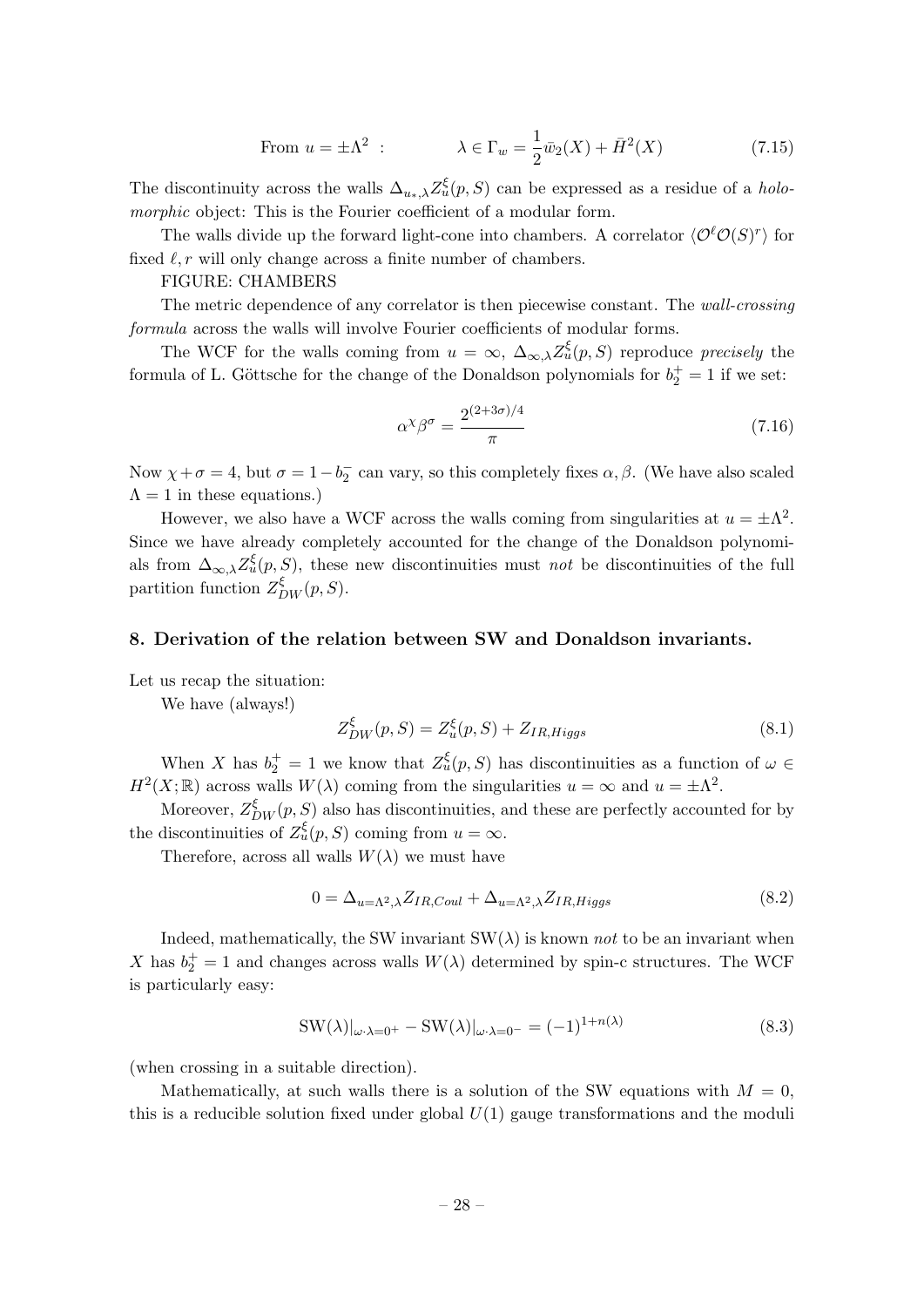<span id="page-29-0"></span>space becomes singular. Physically, at these walls since  $M = 0$  the Higgs and Coulomb branches can "mix."

Now, we can *compute*  $\Delta_{u=\Lambda^2,\lambda}Z_{IR,Coul}$  since we have an explicit expression (7.11) for it and, given the general form (6.6) of the Higgs contribution and the SW WCF (8.3) we can *compute* the unknown couplings  $C(u)$ ,  $P(u)$ ,  $E(u)$ . For example, we find

$$
C(u) = \left(\frac{a_d}{q_d}\right)^{1/2} = 4e^{i\pi/4} + \mathcal{O}(a_d)
$$
  
\n
$$
P(u) = e^{i\pi/32}2^{5/4} + \mathcal{O}(a_d)
$$
  
\n
$$
E(u) = e^{i\pi/8}2^{3/4} + \mathcal{O}(a_d)
$$
\n(8.4)

where  $q_d = e^{2\pi i \tau_d}$ . These are completely explicitly known series determined by modular functions.

*To summarize: we now have a completely explicit expression for*  $Z_{DW}^{\xi}(p, S)$ , expressed *in terms of the SW invariants and the classical cohomology ring. It is valid for all simply connected 4-folds with*  $b_2^+ > 0$ , and can be easily generalized to include the non-simply*connected case.*

## **9. Simple Type and Witten's Conjecture**

A key property about the Seiberg-Witten invariants on a 4-fold X is that  $\mathcal{M}(\lambda)$  is only nonempty for a *finite* set of *λ*. These are called the *basic classes*.

Now, let us define X to be of *Seiberg-Witten simple type* if  $\mathcal{M}(\lambda) \neq \emptyset$  only for  $\lambda$  such that  $n(\lambda) = 0$ . In this case  $\mathcal{M}(\lambda)$  is a finite union of oriented points. When evaluating  $SW(\lambda)$  we are literally counting solutions to equations, just as we began our lecture.

It is a strange fact that all known simply connected *X* with  $b_2^+ > 1$  are of Seiberg-Witten simple type, but there is no proof that all such *X* must be of simple type.

In any case, let us now suppose that *X* is of SW simple type, and moreover that  $b_2^+ > 1$ . In that case  $Z_{IR,Coul} = 0$  and the integral is given entirely by the contributions at  $u = \pm \Lambda^2$ . Moreover, these are easily evaluated since  $n(\lambda) = 0$ . Putting it all together we obtain the key statement of [27], referred to as the "Witten conjecture" in the mathematics literature:

$$
Z_{DW}^{\xi}(p,S) = 2^{1 + \frac{1}{4}(7\chi + 11\sigma)} \left( e^{\frac{1}{2}S^2 + p} \sum_{\lambda \in \Gamma_w} \text{SW}(\lambda) e^{2\pi i (\lambda \cdot \lambda_0 + \lambda_0^2)} e^{2S \cdot \lambda} + i^{\chi_h} e^{-\frac{1}{2}S^2 - p} \sum_{\lambda \in \Gamma_w} \text{SW}(\lambda) e^{2\pi i (\lambda \cdot \lambda_0 + \lambda_0^2)} e^{-i2S \cdot \lambda} \right)
$$
\n(9.1)

where  $\chi_h := (\chi + \sigma)/4$ .

Here we have set  $\Lambda = 1$ . The first sum comes from the monopole point,  $u = \Lambda^2$  and the second sum comes from  $u = -\Lambda^2$ , the dyon point.

Now, in their analysis of Donaldson polynomials Kronheimer and Mrowka introduced the idea of *simple type* - which we will call KM simple type. It says that the partition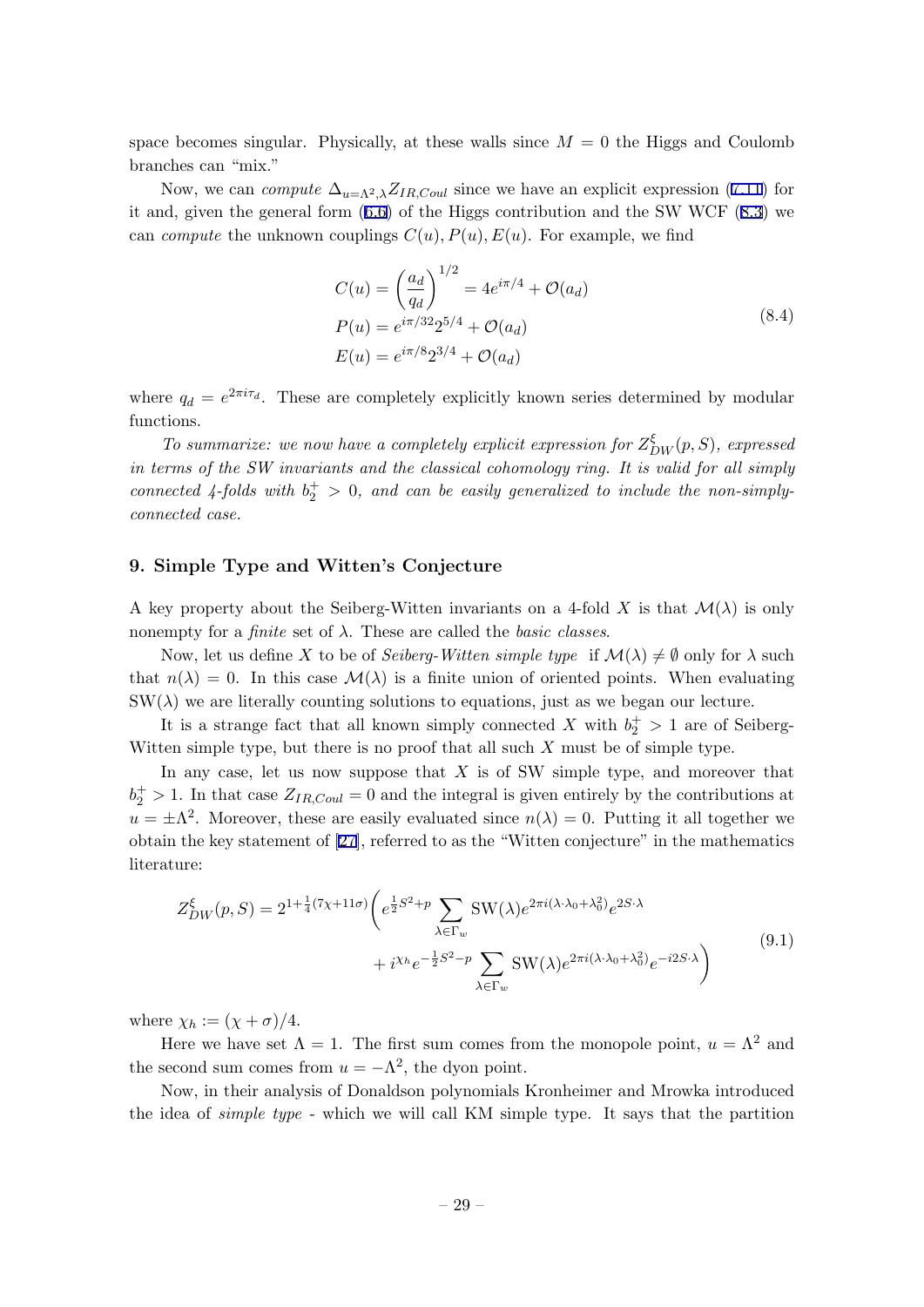<span id="page-30-0"></span>function *ZDW* satisfies the simple differential equation:

$$
\left(\frac{\partial^2}{\partial p^2} - 1\right) Z_{DW}^{\xi}(p, S) = 0
$$
\n(9.2)

We note that from our general physical expression it is an immediate consequence that for  $b_2^+ > 1$ , if *X* is of SW simple type then it is of KM simple type.

KM also introduced a notion of *generalized simple type*. This says that for some *r*

$$
\left(\frac{\partial^2}{\partial p^2} - 1\right)^r Z_{DW}^{\xi}(p, S) = 0
$$
\n(9.3)

Note that we have a physical proof that *all* simply connected 4-folds of  $b_2^+ > 1$  are of generalized KM simple type. This is a simple consequence of the fact that there are only a finite number of basic classes. Therefore, we can take

$$
r = 1 + \max_{\lambda} n(\lambda) \tag{9.4}
$$

**Remark** There is a beautiful interpretation of the localization of *ZDW* in terms of localization to  $N = 1$  vacua. The essential idea is that sometimes (e.g. on a Kahler manifold) one can add a mass term for the fermions breaking  $N = 2$  to  $N = 1$ , but preserving a topological symmetry. See [26]

## **10. Applications of the u-plane integral.**

The SW equations had immediate math[ema](#page-35-0)tical applications. Having spent years building up an arsenal of techniques for dealing with the much more difficult nonabelian equations all of Donaldson's theorems were reproven with the SW equations in a matter of months. Moreover the SW equations led to the resolution of long-standing conjectures (such as the Thom conjecture), and allowed mathematicians to go beyond what had been achieved with Donaldson's theory.

For a lucid account see the review by S. Donaldson [4]. The account is absolutely masterful, except for one paragraph where he tries to explain the reasoning behind Witten's conjecture. Here Donaldson just goes to pieces.

By and large, having gotten the hint that one could [w](#page-34-0)ork with the Seiberg-Witten equations instead of the nonabelian anti-self-dual equations the mathematicians have *not* really used the physical insights I have just explained. One exception could have been the work by Taubes. In some beautiful work he shows that the SW invariants on a *symplectic manifold* can be identified with Gromov-Witten invariants counting pseudoholomorphic curves. This could have been predicted by physicists from the physics of superconductivity, since the SW equations are very similar to the equations for the Landau-Ginzburg low energy effective theory of superconductivity. The pseudoholomorphic curves in question can be thought of physically has worldsheets of Abrikosov-Gorkov flux lines. See the beautiful article by Witten [29] for an account of this. Unfortunately, for the physicists, this was a physics *postdiction*.

Nevertheless, the physical approach we have outlined does have a number of less wellknown applications which w[e w](#page-35-0)ould like to advertise: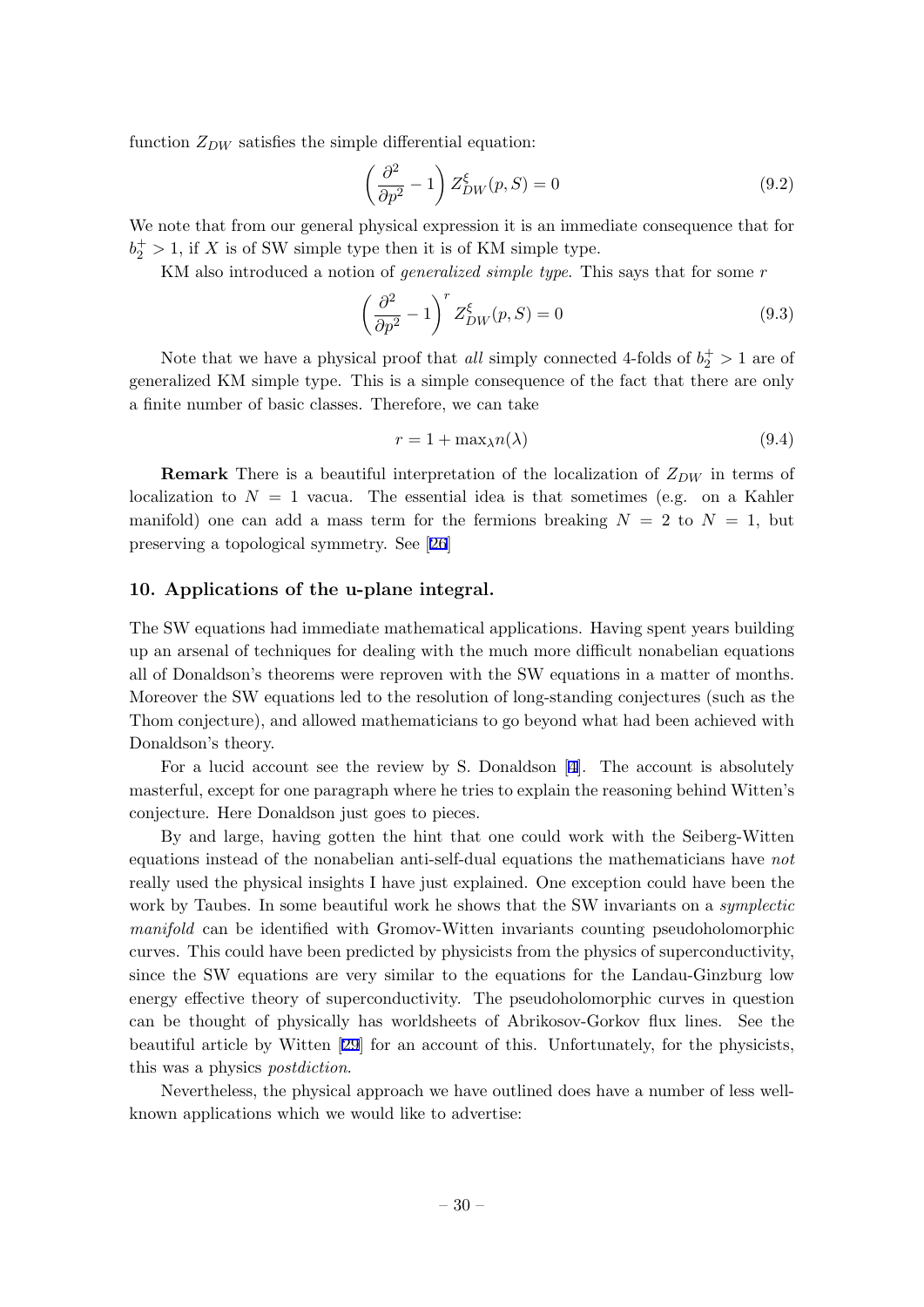<span id="page-31-0"></span>1. It gives a simple physical derivation of the Fintushel-Stern /Gottsche-Zagier blowup formula as a kind of "operator product expansion" of the 2-observable for the exceptional surface of a blowup. Topologically a blowup is  $\hat{X} = X \# \overline{\mathbb{C}P^2}$  and one can show easily from the *u*-plane that

$$
\exp[t\mathcal{O}(E)] = \sum_{k=1}^{\infty} t^k \mathcal{B}_k(\mathcal{O})
$$
\n(10.1)

where  $\mathcal{B}_k(\mathcal{O})$  are polynomials. This is a 4d version of the familiar maneuver in 2d CFT of replacing a handle by an infinite sum over local operators. Details are in [19].

- 2. It gives explicit formulae for *ZDW* by actually doing the integral in some good cases. Most notably, the answer for  $\mathbb{C}P^2$  highlights an intriguing relation to class numbers of quadratic imaginary fields and Mock modular forms. Indeed the u-plane inte[gra](#page-35-0)l is closely related to certain kinds of "Θ-lifts" which have appeared in number theory as well as in string perturbation theory. In the latter context they have been used to give conceptual proofs of Borcherds' results on automorphic products. [Cite: HarveyMoore].
- 3. It leads to nontrivial relations to 3-manifold topology, the Casson-Walker-Lescop invariant, and Reidemeister-Milnor torsion. Some of these relations raised puzzles which have never been fully resolved. See [14].
- 4. The technique sketched above has a relatively straightforward generalization to higher rank invariants. There is an analog of the above formulae for the *SU*(*N*) Donaldson invariants [13]. Dissapointingly, it is aga[in](#page-35-0) completely expressed in terms of the classical cohomology ring and the Seiberg-Witten invariants. Kronhiemer has verified that prediction for some special *X*'s [8].
- 5. The relatio[n o](#page-35-0)f the topology of 4-folds to the existence of superconformal fixed points led to some nontrivial new results in [to](#page-35-0)pology [15, 16].

Time precludes a discussion of all these applications, but we would like to say a little bit about the application to geography and "superco[nforma](#page-35-0)l simple type."

## **10.1 The geography problem**

To a compact 4-fold we can associate  $(\chi, \sigma, t) \in \mathbb{Z} \times \mathbb{Z} \times \mathbb{Z}_2$  where t is the type, telling us whether the intersection form is even or odd.

The geography problem asks which values can occur, and for a given  $(\chi, \sigma, t)$  how many examples (i.e. nondiffeomorphic manifolds) are there? For an excellent summary see [24, 5].

Regarding the uniqueness, it is clear we need to put some restrictions to avoid trivialities. For example,

$$
n\mathbb{C}P^2 \# m\overline{\mathbb{C}P^2} \tag{10.2}
$$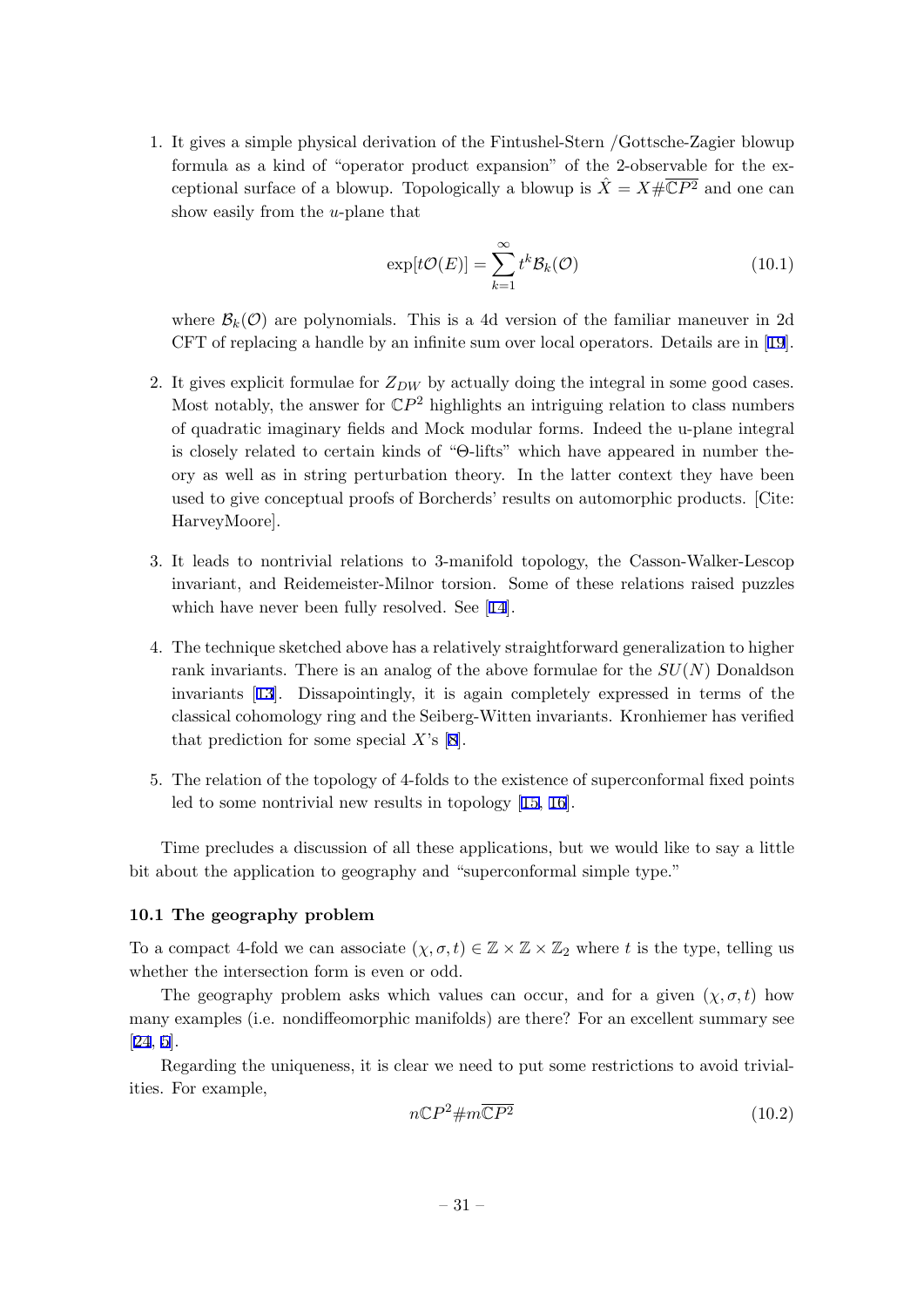<span id="page-32-0"></span>has  $\chi = 2 + m + n$  and  $\sigma = n - m$ , and since  $\chi + \sigma = 2(1 + b_2^+ - b_1)$  is even there are essentially no restrictions on  $\chi$ ,  $\sigma$ , except for those from  $m \geq 0, n \geq 0$ .

Thus we can look at:

- 1. Complex manifolds.
- 2. Symplectic manifolds.

3. Irreducible manifolds (This means  $X = X_1 \# X_2$  implies  $X_1$  or  $X_2$  is  $S^4$ ).

It is best to plot the bounds in terms of

$$
c := 2\chi + 3\sigma \qquad \chi_h := \frac{\chi + \sigma}{4} = \frac{1 + b_2^+ - b_1}{2} \tag{10.3}
$$

 $\chi_h$  can be integer or half-integer. If it is integer *X* admits an almost complex structure. Then  $c = c_1(X)^2$ . If *X* is complex  $\chi_h$  is the holomorphic Euler characteristic.

FIGURE1: SOME KNOWN BOUNDS. Plot minimal surfaces of general type:  $2\chi_h$  –  $6 \leq c \leq 9\chi_h$ .

#### **10.2 Superconformal singularities**

Now it turns out that the physics of *superconformal points* actually has some bearing on the geography problem.

The way this comes about is the following. As we have stressed, Witten's formula has a natural generalization to  $SU(2)$  SYM coupled to  $N_f$  hypermultiplets with R the fundamental representation. The UV quantum field theory is only well-defined for  $N_f \leq 4$ , so we restrict to this case. Each hypermultiplet comes with a complex "mass parameter"  $m_i$ . (Mathematically, the *m<sup>i</sup>* are parameters in equivariant cohomology, a result of Labastida and Marino [cite]).

Once again, the quantum moduli space of vacua is the complex plane, parametrized by  $u \in \mathbb{C}$ , but now the curves  $\Sigma_u$  in the Seiberg-Witten family over the *u*-plane degenerate at  $2 + N_f$  points  $u_j$ ,  $j = 1, \ldots, 2 + N_f$ . At each of these points a different kind of BPS state becomes massless:

## FIGURE OF U-PLANE WITH SEVERAL SINGULARITIES

For *X* with  $b_2^+ > 1$  of SW simple type the partition function becomes:

$$
Z_{DW}(p,S;m_i) = \tilde{\alpha}^{\chi}\tilde{\beta}^{\sigma} \sum_{j=1,\dots,2+N_f} \kappa_j^{\chi_h} \left(\frac{du}{da}\right)_j^{\chi_h+\sigma} \sum_{\lambda} \text{SW}(\lambda) e^{pu_j + S^2 T_j - i\left(\frac{du}{da}\right)_j S \cdot \lambda} \tag{10.4}
$$

Here

- 1.  $\tilde{\alpha}$  and  $\tilde{\beta}$  are slightly different numerical constants from before. We have put  $\Lambda_{N_f} = 1$ .
- 2.  $\kappa_j$  is defined by  $u = u_j + \kappa_j q_j + \cdots$ , where  $q_j = e^{2\pi i \tau_j}$  is the relevant modular parameter near the singularity  $u_j$ .

Now,  $Z_{DW}(p, S; m_i)$  is a manifestly finite and well-defined expression for *generic* values of the mass parameters  $m_i$ . However, as we vary the mass parameters the points in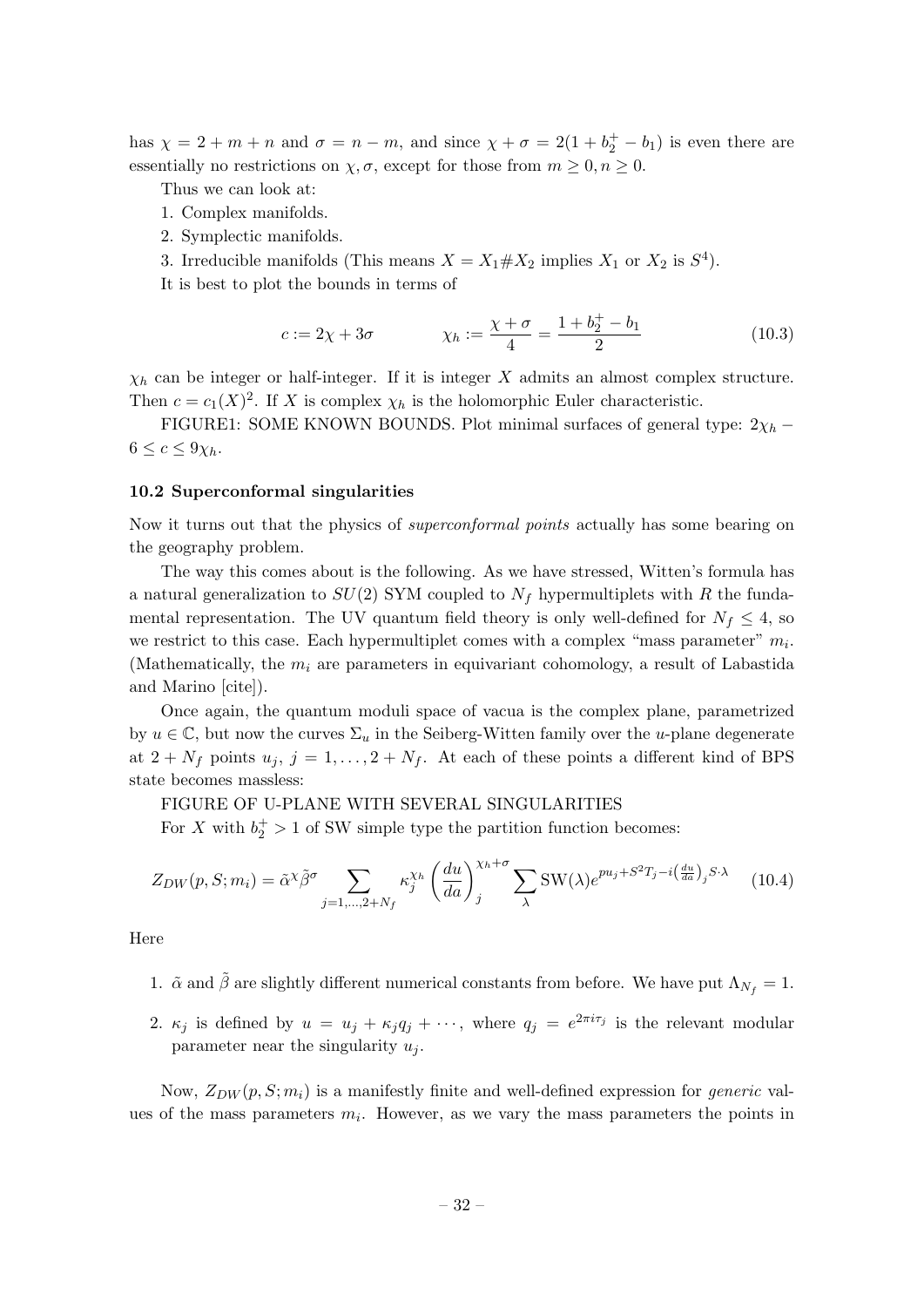the discriminant locus  $u_j$  will move, and they can even collide. When that collision involves massless particles which are both magnetically and electrically charged  $1$  there are further singularities. Mathematically, this is familiar in Kodaira's classification of elliptic fibrations.

Now let us focus on  $N_f = 1$ . For  $N_f = 1$  there is a point  $m_*$  where two singularities collide at a single point  $u_*$ . If we parametrize  $m = m_* + z$  and  $u = u_* + z + \delta u$  then the Seiberg-Witten curve is, to leading order:

$$
y^2 = x^3 + zx + \delta u \tag{10.5}
$$

up to numerical coefficients. There are then extra zeroes in  $\kappa_j$  and  $\left(\frac{du}{da}\right)_j$ . Since  $\chi + \sigma$ might well be negative there are potential divergences in  $Z_{DW}(p, S; m)$  as  $m \to m_*$ .

*However, from the physical perspective there cannot be any such divergences when X is a compact manifold.*

The reason is that in the IR the only singularities can come from noncompact regions in spacetime or in moduli space. But X is compact, and for  $N_f = 1$  there are no such noncompact regions. (For  $N_f > 1$  superconformal singularities sometimes can involve noncompact regions.)

Requiring that  $Z_{DW}(p, S; m)$  as  $m \to m_*$  turns out to imply nontrivial facts about the SW invariants.

#### **10.3 Superconformal simple type and the generalized Noether inequality**

A close analysis of the potential singularities of *ZDW* (*p, S*; *m*) shows that the absence of a divergence for  $m \to m_*$  is guaranteed by the following mathematical criterion:

Define

$$
SW_X(z) := \sum_{\lambda} e^{2\pi i \lambda_c \cdot \lambda} SW(\lambda) e^{z\lambda}
$$
 (10.6)

where we fix an integral lift  $2\lambda_c$  of  $w_2(X)$  and we regard powers  $\lambda^n$  to be in the dual space of  $\text{Sym}^n(\bar{H}^2(X))$ . Then

*If*  $SW_X(z)$  *is analytic at*  $z = 0$  *with an of order*  $\geq \chi_h - c - 3$  *then*  $Z_{DW}(p, S; m)$  *is finite for*  $m \rightarrow m_*$ *.* 

We *define* X to be of *superconformal simple type* if  $SW_X(z)$  has a (nonnegative order) zero at  $z = 0$  of order  $\geq \chi_h - c - 3$ . Reference [15] did not quite manage to prove that this is a *necessary* condition that  $Z_{DW}(p, S; m)$  be finite, but it was verified that all available constructions of 4-manifolds satisfy this criterion. Recently [7] have proven that projective varieties are SST.

Pursuing this a little further leads to an interesting lower bound on the number of basic classes. Let *B* the the number of basic classes (where [w](#page-34-0)e count two nonzero classes *λ* and *−λ* as the same. Then

$$
B \ge \left[\frac{\chi_h - c}{2}\right] \tag{10.7}
$$

<sup>1</sup> technically, non-mutually-local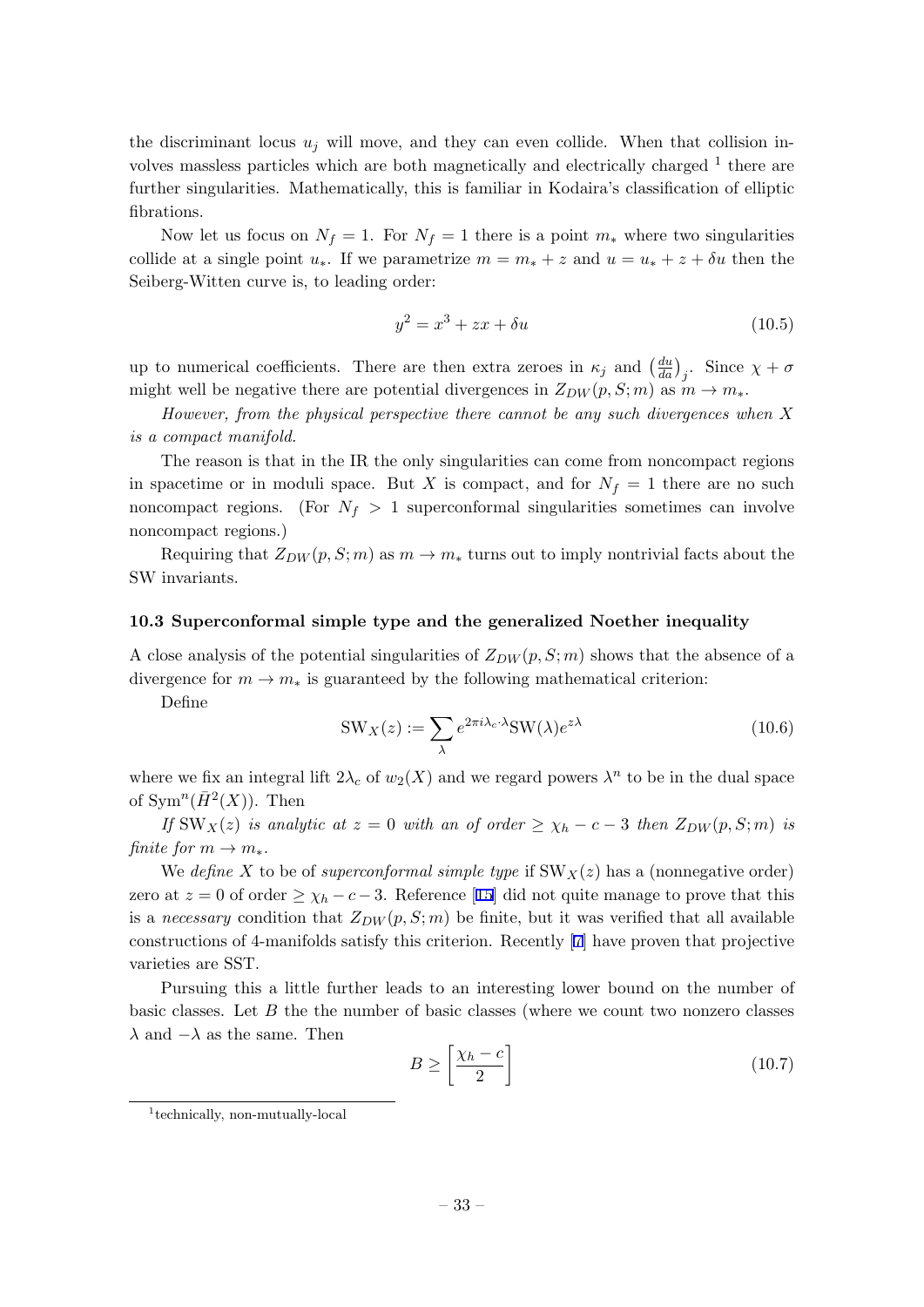<span id="page-34-0"></span>which implies

$$
c \ge \chi_h - 2B - 1 \tag{10.8}
$$

A classic result of algebraic geometry is that minimal surfaces of general type satisfy

$$
c \ge 2\chi_h - 6\tag{10.9}
$$

This is known as the Noether bound, so we refer to (10.8) as the "generalized Noether bound."

This leads to some new lines in the geography problem:

FIGURE:  $c, \chi_h$  PLANE WITH SOME LINES WHERE THE SW SUM RULES AP-PLY.

#### **11. Possible Future directions.**

- 1. There are interesting cases, such as  $S^3 \times S^1$ , where one-loop terms will contribute. However, as shown in [19], the series stops at one-loop. Recently, beautiful results on the partition function of  $N = 2$  theories on  $S^3 \times S^1$  have been obtained by Rastelli et. al. It would be interesting to reproduce those using the *u*-plane integral.
- 2. Families of 4-manifold[s a](#page-35-0)nd *H∗* (*BDiff*). Recent progress [CITE:SEIBERG et. al.] on coupling rigid SUSY theories to background supergravity should help.
- 3. Give expression for the "u-plane integral" for theories of class S. What is the UV equation whose intersection theory we are computing? Can we use the vast new array of superconformal theories to learn new things, perhaps along the lines of the superconformal simple type story?
- 4. When  $\chi_h = \frac{1 b_1 + b_2^+}{2}$  is half-integral all the SW invariants vanish. Can physics really be blind to half the world of four-manifolds?

## **References**

- [1] M. F. Atiyah and L. Jeffrey, "Topological Lagrangians and cohomology," J. Geom. Phys. **7**, 119 (1990).
- [2] S. Cordes, G. W. Moore and S. Ramgoolam, "Lectures on 2-d Yang-Mills theory, equivariant cohomology and topological field theories," Nucl. Phys. Proc. Suppl. **41**, 184 (1995) [hep-th/9411210].
- [3] S. Donaldson and P. Kronheimer, *The Geometry of Four-Manifolds*, Oxford 1990.
- [4] S. Donaldson, Bull. Amer. Math. Soc. Vol. 33 (1996) p. 45
- [5] Six lectures on four manifolds
- [6] Gompf and Stipsicz
- [7] L. Göttsche, H. Nakajima, and K. Yoshioka, "Donaldson=Seiberg-Witten From Mochizuki's Formula and Instanton Counting," arXiv:1001.5024.